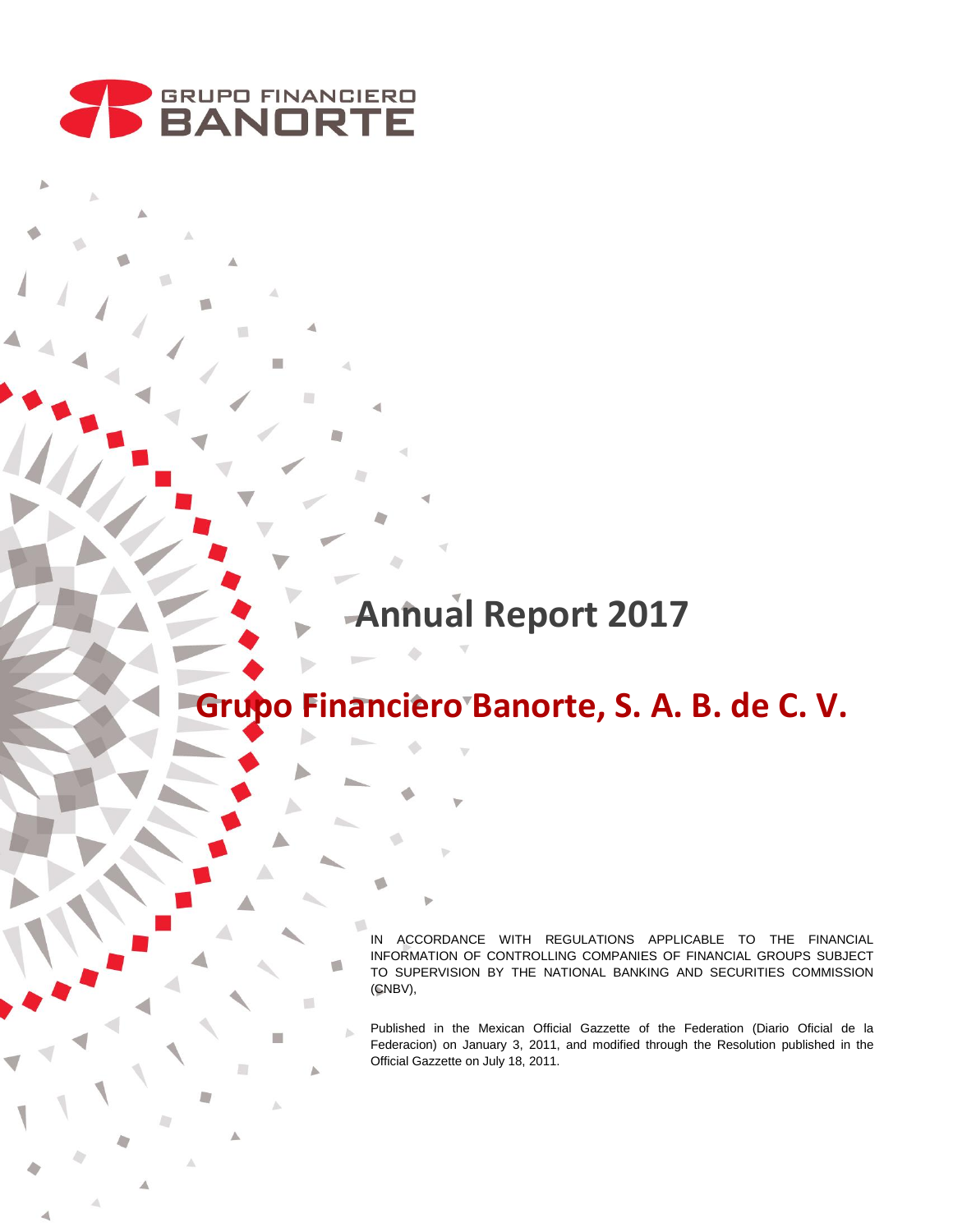

## **Table of Contents**

| $\mathbf{L}$ |                                                            |  |
|--------------|------------------------------------------------------------|--|
|              |                                                            |  |
|              | B) FINANCIAL SITUATION, LIQUIDITY AND CAPITAL RESOURCES 25 |  |
|              |                                                            |  |
| Ш.           |                                                            |  |
| III.         |                                                            |  |
| IV.          |                                                            |  |
| V.           |                                                            |  |
| VI.          |                                                            |  |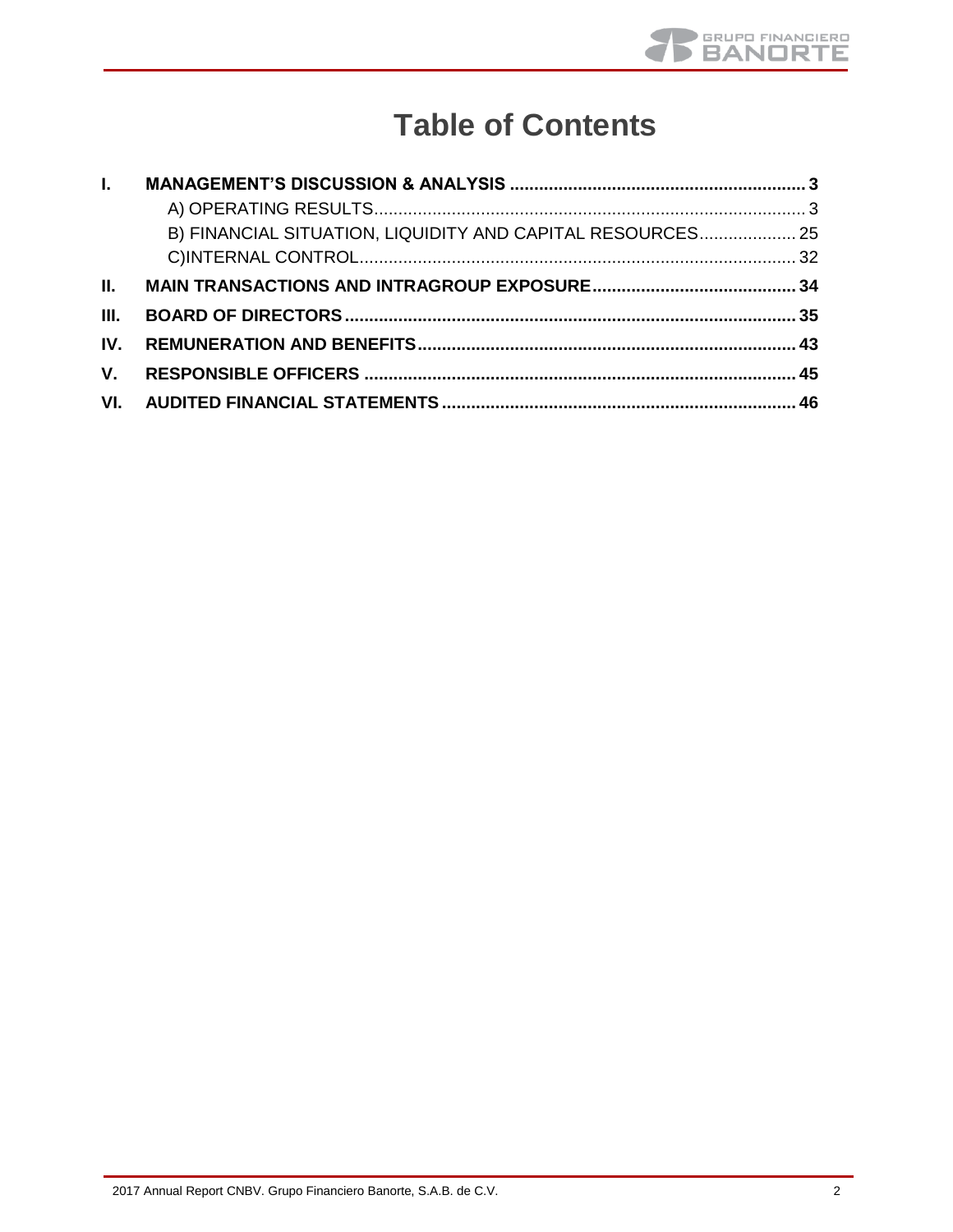

## <span id="page-2-0"></span>**I. Management's Discussion & Analysis**

*When analyzing the information contained herein is important to take the following into consideration:* 

- *The financial information contained in this report is based on GFNorte's Audited Financial Statements for the years ended December 31, 2017 and 2016, published by Galaz, Yamazaki, Ruiz Urquiza, S. C., a member of Deloitte Touche Tohmatsu Limited dated February 22, 2018. For the year ended December 31, 2015, financial figures are based on GFNorte's Audited Financial Statements published by Galaz, Yamazaki, Ruiz Urquiza, S. C., a member of Deloitte Touche Tohmatsu Limited, dated February 22, 2017.*
- *In the fourth quarter of 2016 GFNorte decided to dispose of Inter National Bank ("INB") as part of the corporate restructuring program. As result of the aforementioned, Banco Mercantil del Norte ("Banorte") reclassified its investment in Inter National Bank as a long-term asset available for sale, which was registered at yearend at its estimated sale value. Moreover, INB's net income was registered as Income from Discontinued Operations. Consequently, INB's consolidated results in Banorte were reversed for 2016 and 2015. GFNorte's and Banorte's consolidated figures for 2015 reported in this document differ from those presented in the Annual Report submitted to the authority in April 2016.*
- *During the third quarter of 2016 Fees from Commercial and Government Loans were reclassified retroactively to Fees for Commercial and Mortgage Loans from Other Fees Charged in order to make figures comparable. This reclassification amounted to Ps 458 million for 2015.*
- *The financial information presented in this report has been calculated in pesos and the tables are in million pesos, thus, differences are the result of rounding effects.*

### **A) OPERATING RESULTS**

|                                                                       | 2017        | 2016        | $2015^{1}$  |
|-----------------------------------------------------------------------|-------------|-------------|-------------|
| Net Income Grupo Financiero Banorte (GFNorte)                         | \$23,908    | \$19,308    | \$17,108    |
| <b>Total Assets GFNorte</b>                                           | \$1,354,147 | \$1,268,119 | \$1,198,476 |
| <b>Total Liabilities GFNorte</b>                                      | \$1,206,563 | \$1,125,418 | \$1,061,124 |
| Stockholders' Equity GFNorte                                          | \$147,584   | \$142,701   | \$137,352   |
| Stockholders' Equity GFNorte excluding minority interest              | \$145,752   | \$140,746   | \$135,452   |
| <b>INFORMATION PER SHARE</b>                                          |             |             |             |
| Net income per share Basic (pesos)                                    | \$8.70      | \$7.02      | \$6.20      |
| Net income per share Diluted (pesos)                                  | \$8.62      | \$6.96      | \$6.17      |
| Dividend approved per share (pesos) <sup>2)</sup>                     | \$4.05      | \$2.47      | \$1.65      |
| Book value per share (pesos) (excluding minority<br>interest) $^{3)}$ | \$52.55     | \$50.74     | \$48.83     |
| Shares outstanding Basic (millions)                                   | 2,749.03    | 2,754.03    | 2,762.47    |
| Shares outstanding Diluted (millions)                                 | 2,773.73    | 2,773.73    | 2,772.38    |
| <b>PROFITABILITY RATIOS</b>                                           |             |             |             |
| <b>NIM</b>                                                            | 5.47%       | 4.80%       | 4.40%       |
| NIM adjusted for credit risk                                          | 4.16%       | 3.60%       | 3.39%       |
| NIM adjusted w/o Insurance & Annuities                                | 5.37%       | 4.61%       | 4.19%       |
| NIM from loan portfolio                                               | 8.49%       | 7.88%       | 7.68%       |
| Return on assets (ROA)                                                | 1.86%       | 1.58%       | 1.47%       |

#### **SELECTED FINANCIAL INFORMATION**

2017 Annual Report CNBV. Grupo Financiero Banorte, S.A.B. de C.V. 3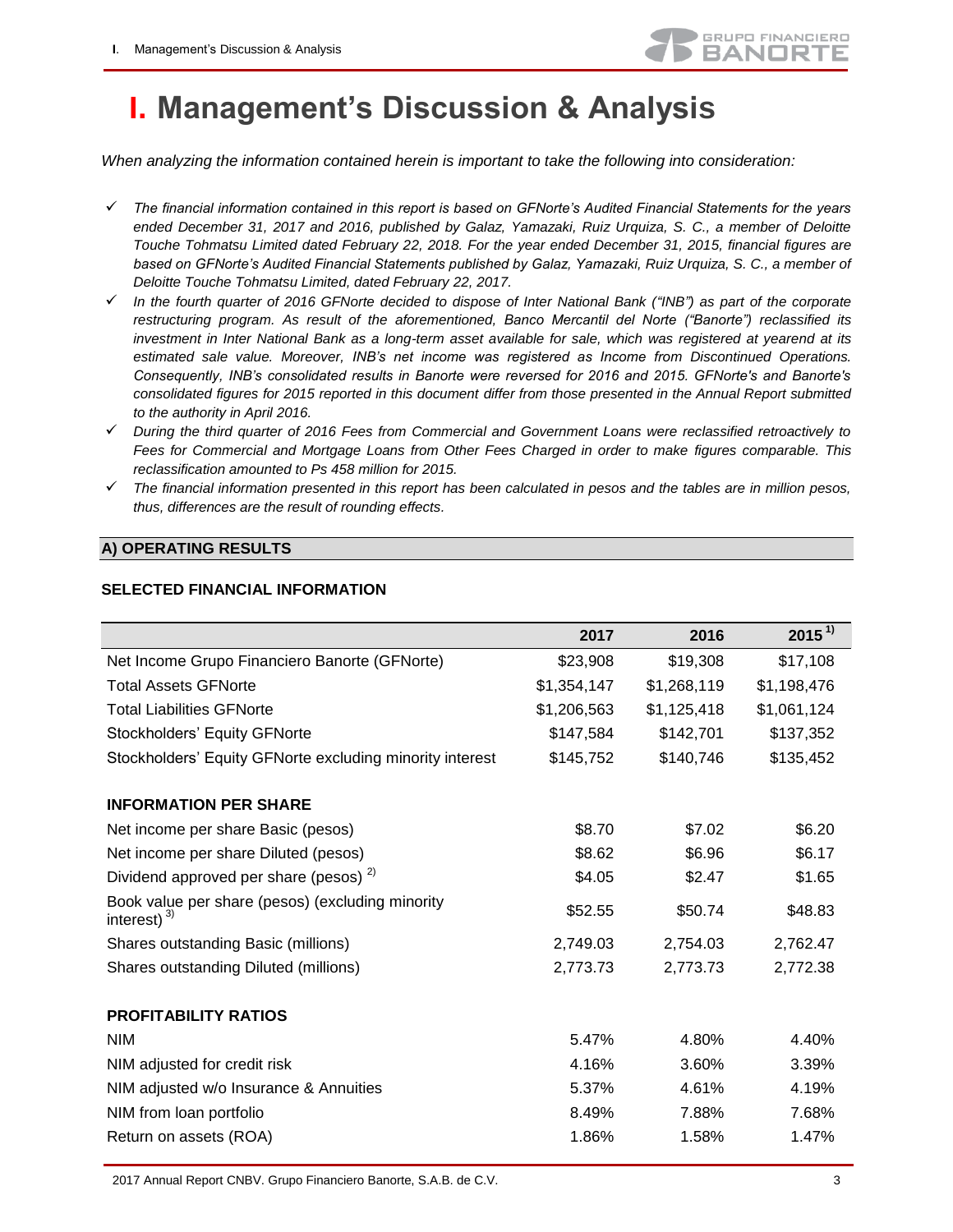

| Return on equity (ROE)                                                | 16.98%  | 13.91%  | 13.26%  |
|-----------------------------------------------------------------------|---------|---------|---------|
| <b>OPERATIONS</b>                                                     |         |         |         |
| Efficiency ratio $4$ )                                                | 41.94%  | 44.94%  | 47.59%  |
| Operating efficiency ratio <sup>5)</sup>                              | 2.65%   | 2.58%   | 2.53%   |
| Average Liquidity Coverage Ratio for Banorte and<br>SOFOM - Basel III | 123.42% | 99.55%  | 107.78% |
| <b>ASSET QUALITY INDICATORS</b>                                       |         |         |         |
| Past due loan ratio                                                   | 1.99%   | 1.79%   | 2.25%   |
| PDL reserve coverage                                                  | 129.16% | 139.48% | 116.04% |
| <b>CAPITALIZATION RATIO</b>                                           |         |         |         |
| Banco Mercantil del Norte                                             | 17.23%  | 15.30%  | 14.62%  |
| <b>INFRASTRUCTURE AND EMPLOYEES</b>                                   |         |         |         |
| Bank Branches <sup>6)</sup>                                           | 1,148   | 1,175   | 1,191   |
| ATMs (automated teller machines)                                      | 7,911   | 7,756   | 7,425   |
| Points of Sale                                                        | 165,441 | 151,948 | 155,893 |
| Full-time employees                                                   | 29,903  | 27,913  | 27,574  |
| Full-time employees and professional services                         | 29,915  | 27,929  | 27,594  |

*Million pesos.* 

*1. Figures coming from the Income Statement were reexpressed to reflect INB deconsolidation in 2016 due to the corporate restructure process; therefore, such figures differ from those presented in the Annual Report submitted to the authority in April 2016.*

*2. Dividends approved by the Shareholders' Assemblies in 2014, 2015 and 2016 were: Total dividend decreed in 2014 was Ps 0.9740 per share to be paid in four installments of Ps 0.2435 per share (October 2014, January, April, and July 2015). Total dividend decreed in 2015 was Ps 1.64702 per share to be paid in four installments, the first one for Ps 0.2745 per share (November 2015) and the remaining three for an amount of Ps 0.457506549 per share each (February, June and October 2016). Total dividend decreed in 2016 was Ps 2.4671 per share to be paid in two installments of Ps 1.233553556868510 (August 2016 and March 2017).*

*3. Considering the number of issued shares that for the three periods amount to 2,773.7 million.*

*4. Non Interest Expense / (Net Interest Income + Non- Interest Income).* 

*5. Non Interest Expense / Average Total Assets.* 

*6. Includes bank modules and excludes 1 branch in the Cayman Islands.*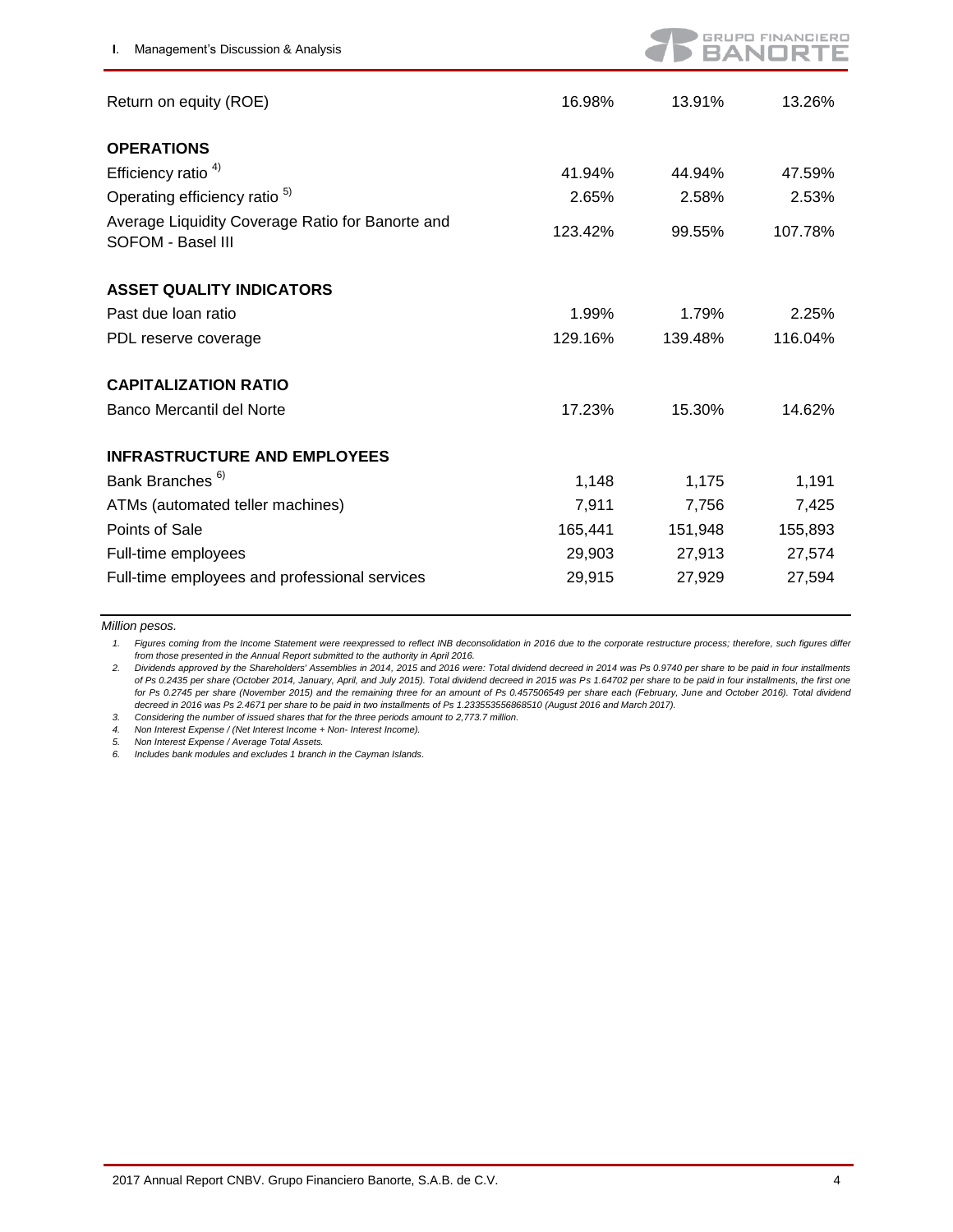.



#### **MANAGEMENT´S DISCUSSION AND ANALYSIS**

GFNorte reported profits of Ps 23.91 billion in 2017, +24% higher YoY and +40% higher than in 2015.

In 2017 the contribution by business sector to accumulated profits was as follows:

**The Consolidated Bank's\*** net profits totaled **Ps 18.34 billion,** Ps 3.29 billion or +22% higher vs. 2016*.*  **according to GFNorte's holding**- amounts to **Ps 18.01 billion**, Ps 4.21 billion or +30% higher YoY, accounting for 75.3% of GFNorte's profits.

Net Income for the **Long Term Savings Sector** comprised of Afore XXI Banorte, Insurance and Annuities Companies was **Ps 6.27 billion** in 2017, +10% higher YoY. **According to GFNorte's participation in this sector, accumulated profits amounted to Ps 4.94 billion**, +11% higher vs. 2016, representing 20.7% of GFNorte´s accumulated earnings. This increase was due to better dynamics in the companies that make up this sector, especially in Seguros Banorte (driven by higher Technical Results and the increase in Other Operating Income (Expenses)) and Pensiones Banorte (benefited by higher Total Income).

During 2017 the **Brokerage Sector** comprised of Casa de Bolsa Banorte Ixe and Operadora de Fondos Banorte-Ixe reported profits of **Ps 972 million**, +17% higher YoY driven by higher Non-Interest Income, Trading and Other Products (Expenses) Net, as well as by lower Non Interest Expense and tax payments.The Brokerage Sector's Net Income for 2017 represented 4.1% of the Financial Group's profits.

**SOFOM and Other Finance Companies** comprised of Arrendadora y Factor Banorte, Almacenadora Banorte, Sólida Administradora de Portafolios and Ixe Servicios, recorded profits of **Ps (158) million** in 2017, a (337%) decrease vs. 2016. According to GFNorte's participation in this sector, accumulated profits amounted to Ps (152) million. The performance of this sector was affected by the vauation losses recorded in Sólida related to the equity securities received from the restructuring agreements with the homebuilders.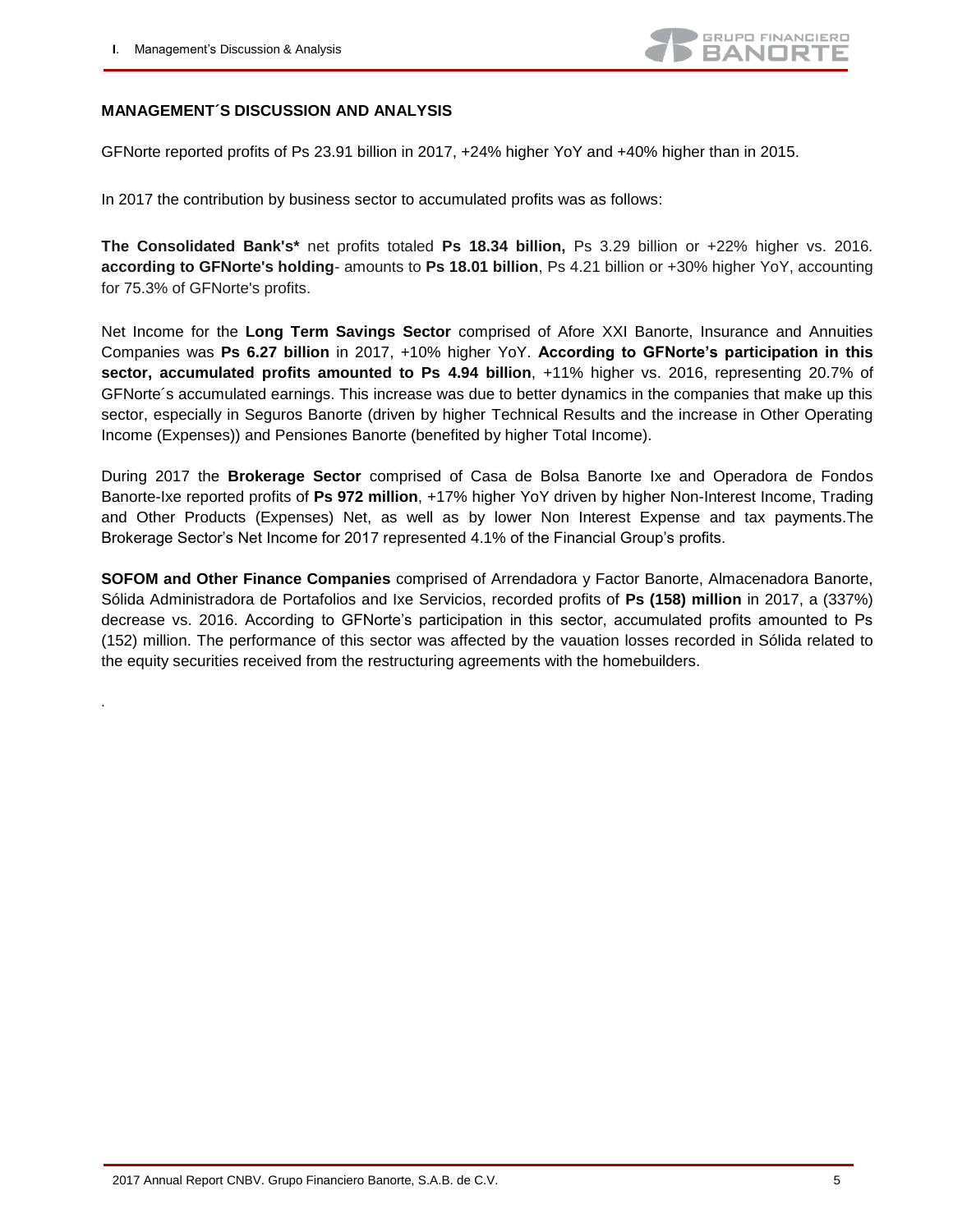## **1. Grupo Financiero Banorte**

#### **Consolidated Income Statement**

|                                                                  | 2017      | 2016      | $2015^{1}$ |
|------------------------------------------------------------------|-----------|-----------|------------|
| Interest income                                                  | \$110,509 | \$80,264  | \$69,302   |
| Premium income (Net)                                             | 25,043    | 21,307    | 19,074     |
| Interest expense                                                 | (44, 635) | (27, 383) | (23, 642)  |
| Increase in technical reserves                                   | (12, 645) | (8, 477)  | (7, 131)   |
| Casualty rate, Claims and other Contractual Obligations<br>(Net) | (14,906)  | (12, 654) | (11, 027)  |
| <b>NET INTEREST INCOME (NII)</b>                                 | \$63,366  | \$53,057  | \$46,576   |
| Loan Loss Provisions                                             | (15, 213) | (13, 313) | (10,687)   |
| NET INTEREST INCOME ADJUSTED FOR CREDIT<br><b>RISK</b>           | \$48,153  | \$39,744  | \$35,889   |
| <b>Fees Charged</b>                                              | 19,542    | 16,683    | 14,566     |
| <b>Fees Paid</b>                                                 | (7, 558)  | (6,056)   | (4, 847)   |
| <b>Trading Income</b>                                            | 2,657     | 2,346     | 2,954      |
| <b>Other Operating Income</b>                                    | 3,211     | 3,491     | 2,937      |
| <b>Non-Interest Income</b>                                       | \$17,852  | \$16,465  | \$15,611   |
| Administration and promotional expenses                          | (34,061)  | (31, 243) | (29, 594)  |
| <b>OPERATING INCOME</b>                                          | \$31,944  | \$24,965  | \$21,905   |
| Subsidiaries' Net Income                                         | 1,264     | 1,246     | 1,201      |
| <b>PRE-TAX INCOME</b>                                            | \$33,208  | \$26,211  | \$23,106   |
| Income Tax                                                       | (8,469)   | (7,056)   | (5,605)    |
| Deferred Income Tax (Net)                                        | (579)     | 178       | (386)      |
| <b>Taxes</b>                                                     | (\$9,048) | (\$6,878) | (\$5,991)  |
| <b>INCOME BEFORE DISCONTINUED OPERATIONS</b>                     | \$24,160  | \$19,333  | \$17,115   |
| Discontinued operations                                          | 89        | 243       | 233        |
| <b>INCOME FROM CONTINUOUS OPERATIONS</b>                         | \$24,249  | \$19,576  | 17,348     |
| Minority interest                                                | (341)     | (268)     | (240)      |
| <b>NET INCOME</b>                                                | \$23,908  | \$19,308  | \$17,108   |

Million pesos.

1. Reexpresed figures to reflect the INB deconsolidation carried out in 2016 as result of the corporate restructuring process; therefore, will differ from those published in the Annual Report submitted to the authority in April 2015.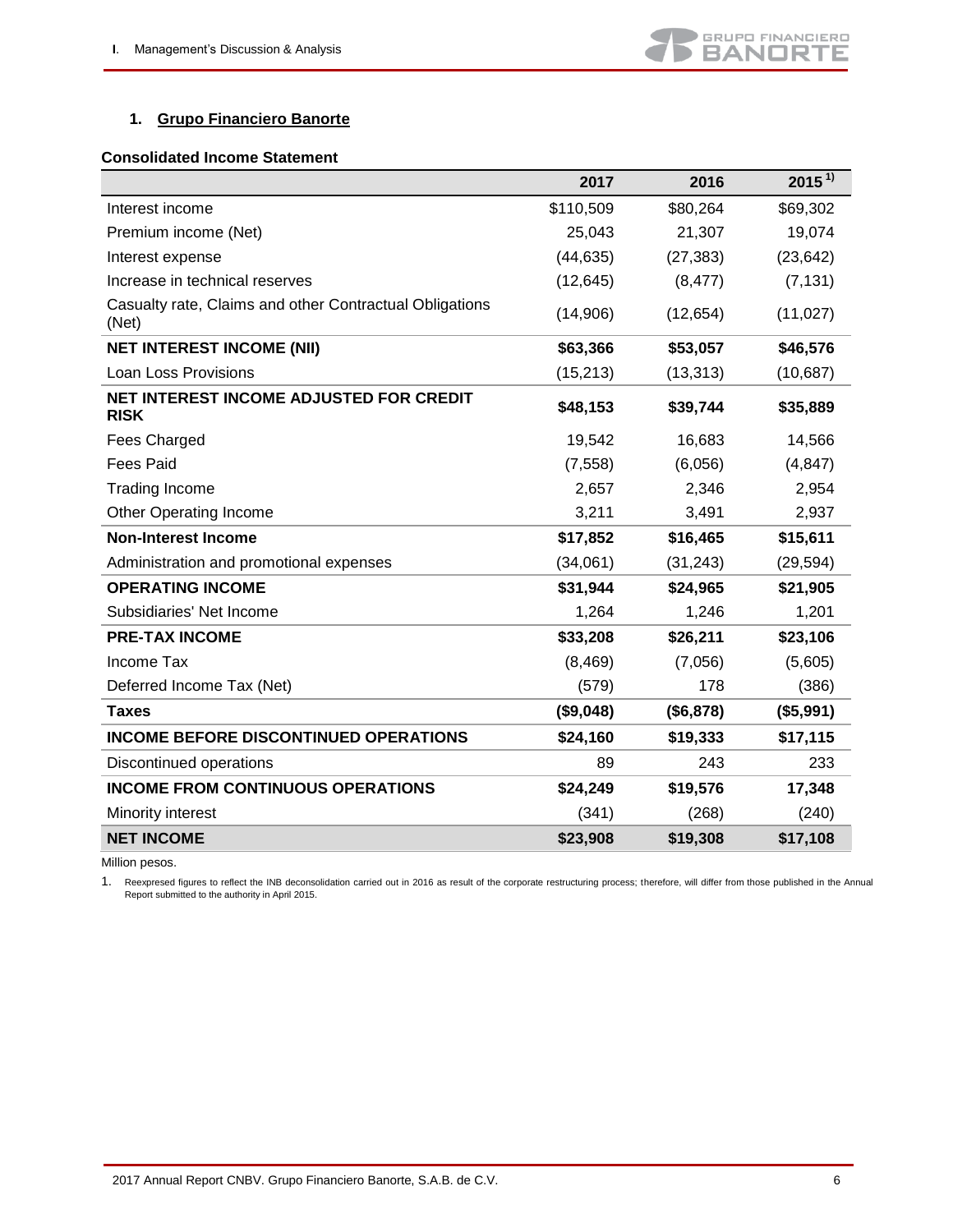The following is a breakdown of the most important items of the Income Statement:

#### **Net Interest Income - NII**

|                                                     | 2017        | 2016        | $2015^{11}$ |
|-----------------------------------------------------|-------------|-------------|-------------|
| Interest Income                                     | \$100,315   | \$73,204    | \$63,623    |
| Interest Expense                                    | 43,941      | 26,893      | 23,260      |
| Fees Charged                                        | 1,171       | 1,206       | 1,207       |
| <b>Fees Paid</b>                                    | 695         | 490         | 383         |
| Net Interest Income without Insurance and Annuities | \$56,850    | \$47,027    | \$41,187    |
| Premium Income (Net)                                | 25,043      | 21,307      | 19,074      |
| <b>Technical reserves</b>                           | 12,645      | 8,477       | 7,131       |
| Damages, Claims and Other Obligations               | 14,906      | 12,654      | 11,027      |
| <b>Technical Result</b>                             | (\$2,507)   | \$176       | \$916       |
| Net Interest Income (Expense)                       | 9,024       | 5,854       | 4,473       |
| Net Interest Income for Insurance and Annuities     | \$6,517     | \$6,030     | \$5,389     |
| <b>Net Interest Income GFNorte</b>                  | \$63,366    | \$53,057    | \$46,576    |
| <b>Credit Provisions</b>                            | 15,213      | 13,313      | 10,687      |
| Net Interest Income Adjusted for Credit Risk        | \$48,153    | \$39,744    | \$35,889    |
| <b>Average Earnings Assets</b>                      | \$1,157,638 | \$1,088,718 | \$1,059,044 |
| NIM <sup>2</sup>                                    | 5.5%        | 4.9%        | 4.4%        |
| NIM adjusted for Credit Risk $^{3)}$                | 4.2%        | 3.7%        | 3.4%        |
| NIM adjusted w/o Insurance and Annuities            | 5.4%        | 4.7%        | 4.2%        |
| NIM from loan portfolio <sup><math>4)</math></sup>  | 8.5%        | 8.0%        | 7.7%        |

Million pesos.

1. Reexpresed figures to reflect the INB deconsolidation carried out in 2016 as result of the corporate restructuring process; therefore, will differ from those published in the Annual Report submitted to the authority in April 2015.

2. NIM (Net Interest Margin) = Annualized Net Interest Income / Average Earnings Assets. 3. NIM adjusted for Credit Risk = Annualized Net Interest Income adjusted for Credit Risk / Average Earnings Assets.

4. NIM from loan portfolio = Annualized Net Interest Margin from loan portfolio / Average Performing Loans.

**NII excluding Insurance and Annuities** amounted to Ps 56.85 billion during 2017, +21% above reported **figures in** 2016, **driven by the positive combination of the loan book mix, and the balance sheet repricing to incorporate the progressive interest rate hikes from the Central Bank of +150bps during 2017**. NII from loans and deposits grew +19%, **while** NII from investments in securities and repos increased +49% during the period

**Insurance and Annuities NII** totaled **Ps 6.52 billion, +8% higher YoY**. Insurance NII in 2016 includes a one-time effect of Ps \$565 million related to the accounting changes implemented from the Solvency II regulation. Adjusting for this effect, Insurance and Annuities NII would have grown +19% YoY. The inflationvaluation result from the Annuity company was Ps 4.63 billion in 2017 vs. Ps 2.20 billion in 2016.

> **Technical Results in 2017 amounted to (Ps 2.51) billion,** unfavorably compared vs. 2016 due to reserve requirements of +49. Although Damages & Claims were up +18% yearly.

> **Interest Income (Expenses) Net**: rose +Ps 3.17 billion in 2017 vs. 2016,, mainly on higher UDI valuation at the annuities company (+Ps 2.43 billion YoY), which reflects total premium growth as well as higher inflation during 2017.

*According to new regulation Premium Income and Technical Reserves of life policies are fully accounted when originated, as opposed to the former rule in which Premium Income and Costs were registered*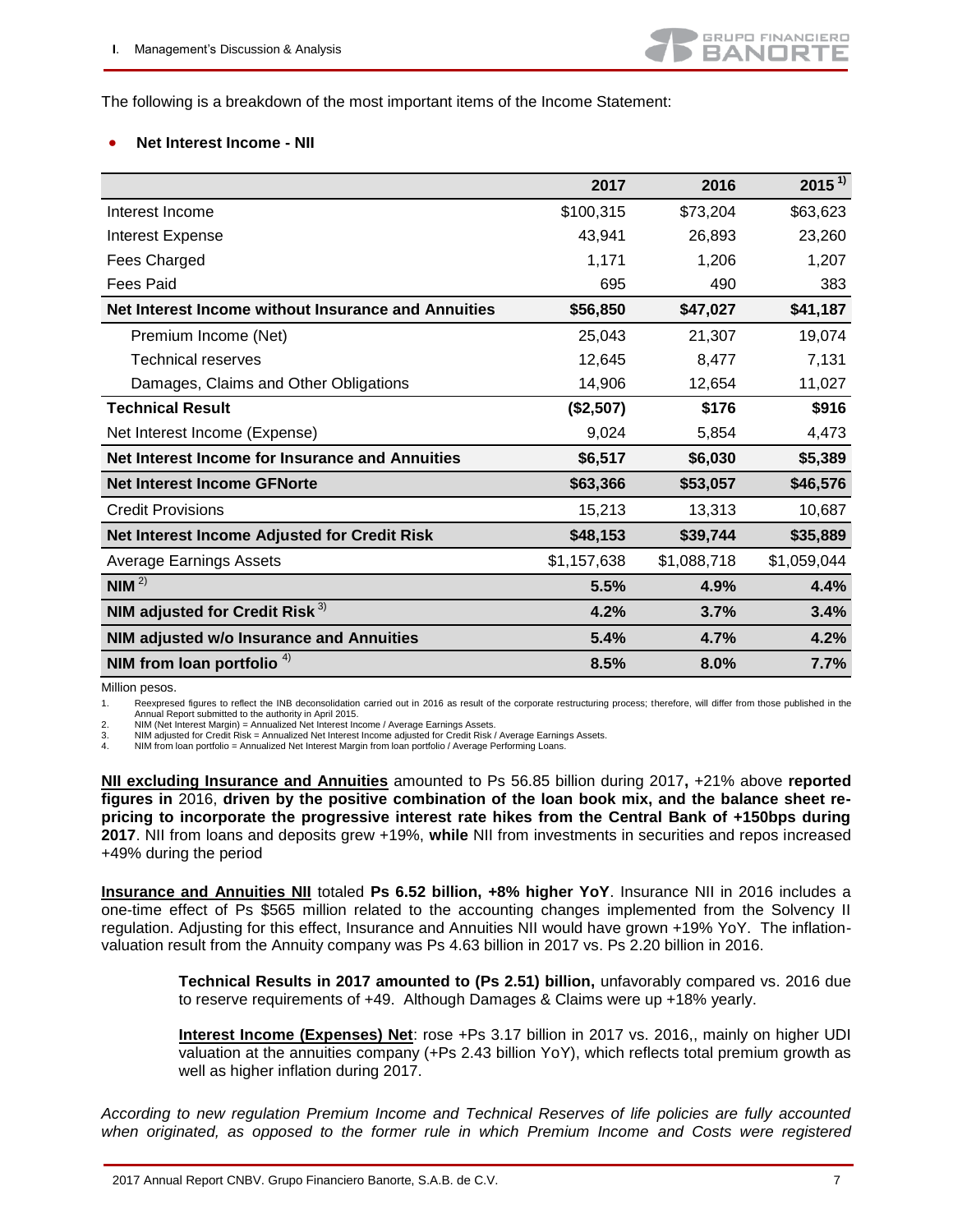

*following the payment calendar of the policies. This change resulted in a distortion in 1Q16 results because of the increase in Premiums and Reserves.*

**In 2017 GFNorte's Net Interest Income (NII) rose to Ps 63.37 billion,** increasing +19% YoY **and to Ps 16.64 billion** benefited from the good performance in practically all lines which are not related to Annuities and Insurance businesses.

**Net Interest Margin (NIM) was 5.5%** up +60bps YoY due to a better mix in the loan book and the benefit of re-pricing the balance sheet due to rising market rates.

**•** Provisions

**In 2017 Loan Loss Provisions totaled Ps 15.21 billion**, +14% higher annually, The annual increase is explained by higher requirements in the consumer portfolios with the most dynamic growth (credit card, payroll, and personal loans) despite declining provisions related to mortgages and government lending

**Provisions represented 24.0% of Net Interest Income in 2017,** lower by (1.1pp) vs. 2016

Additionally, **accumulated and quarterly Provisions accounted for 2.6% of the average loan portfolio,**  rising +8bps vs. 2016, and similar to the previous quarter.

#### **Non-Interest Income**

|                                   | 2017     | 2016     | $2015^{1}$ |
|-----------------------------------|----------|----------|------------|
| Service Fees                      | \$11,983 | \$10,628 | \$9,719    |
| Trading                           | 2,657    | 2,346    | 2,954      |
| Other Operating Income (Expenses) | 3.211    | 3.491    | 2,937      |
| <b>Non-Interest Income</b>        | \$17,852 | \$16,465 | \$15,611   |

Million pesos.

1. Reexpresed figures to reflect the INB deconsolidation carried out in 2016 as result of the corporate restructuring process; therefore, will differ from those published in the Annual Report submitted to the authority in April 2016.

**During 2017, Non-Interest Income totaled Ps 17.85 billion**, increasing by +8% vs. 2016, driven mainly by Service Fees.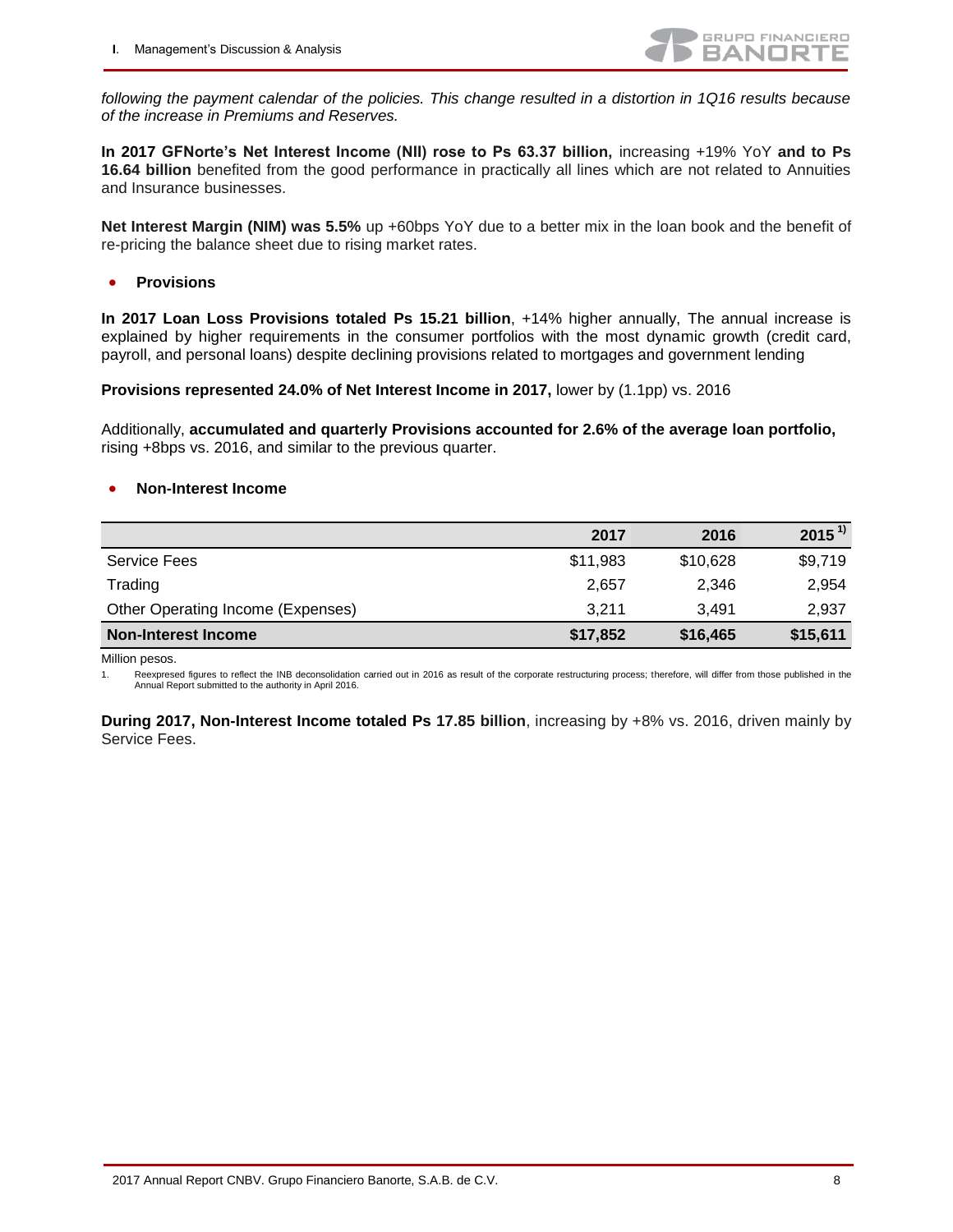

#### **Service Fees**

|                                              | 2017     | 2016     | $2015^{1}$ |
|----------------------------------------------|----------|----------|------------|
| <b>Fund Transfers</b>                        | \$1,489  | \$1,287  | \$843      |
| <b>Account Management Fees</b>               | 2,529    | 2,075    | 1,982      |
| <b>Electronic Banking Services</b>           | 6,903    | 5,808    | 5,070      |
| <b>Basic Banking Services Fees</b>           | \$10,921 | \$9,170  | \$7,895    |
| For Commercial and Mortgage Loans            | 694      | 796      | 458        |
| For Consumer Loans                           | 4,296    | 3,658    | 3,077      |
| Fiduciary                                    | 422      | 347      | 388        |
| Income from Real Estate Portfolios           | 107      | 113      | 169        |
| <b>Mutual Funds</b>                          | 1,343    | 1,163    | 1,154      |
| <b>Trading &amp; Financial Advisory Fees</b> | 721      | 520      | 567        |
| Other Fees Charged (1) *                     | 1,038    | 916      | 858        |
| <b>Fees Charged on Services</b>              | \$19,542 | \$16,683 | \$14,566   |
| Interchange Fees                             | 3,099    | 2,504    | 2,101      |
| <b>Insurance Fees</b>                        | 1,218    | 1,371    | 1,118      |
| <b>Other Fees Paid</b>                       | 3,243    | 2,180    | 1,628      |
| <b>Fees Paid on Services</b>                 | \$7,559  | \$6,056  | \$4,847    |
| <b>Service Fees</b>                          | \$11,983 | \$10,628 | \$9,719    |

Million Pesos

1. Reexpresed figures to reflect the INB deconsolidation carried out in 2016 as result of the corporate restructuring process; therefore, will differ from those published in the Annual Report submitted to the authority in April 2015.

2. Includes fees from letters of credit, transactions with pension funds, warehousing services, financial advisory services and securities trading among others.<br>\* Reclassified figures to Other Fees Charged from Fee

#### **During 2017 Service Fees rose to Ps 11.98 billion,** +13% higher year over year:

#### **Trading**

|                            | 2017    | 2016    | $2015^{11}$ |
|----------------------------|---------|---------|-------------|
| <b>Trading Revenues</b>    |         |         |             |
| <b>Currency and Metals</b> | (\$153) | \$82    | \$7         |
| <b>Derivatives</b>         | 493     | 328     | 415         |
| Negotiable Instruments     | (709)   | (73)    | (163)       |
| <b>Valuation</b>           | (\$370) | \$338   | \$260       |
| <b>Currency and Metals</b> | 1,729   | 1,511   | 1,243       |
| <b>Derivatives</b>         | 137     | (14)    | 110         |
| Negotiable Instruments     | 1,161   | 511     | 1,342       |
| <b>Trading</b>             | \$3,027 | \$2,008 | \$2,695     |
| <b>Trading Income</b>      | \$2,657 | \$2,346 | \$2,954     |

Million pesos<br>1. Reexpres Reexpresed figures to reflect the INB deconsolidation carried out in 2016 as result of the corporate restructuring process; therefore, will differ from those published in the Annual Report submitted to the authority in April 2015.

**During 2017 Trading Income totaled Ps 2.66 billion, 13% higher vs. 2016**, driven by trading and client transactions which offset mark-to-market losses.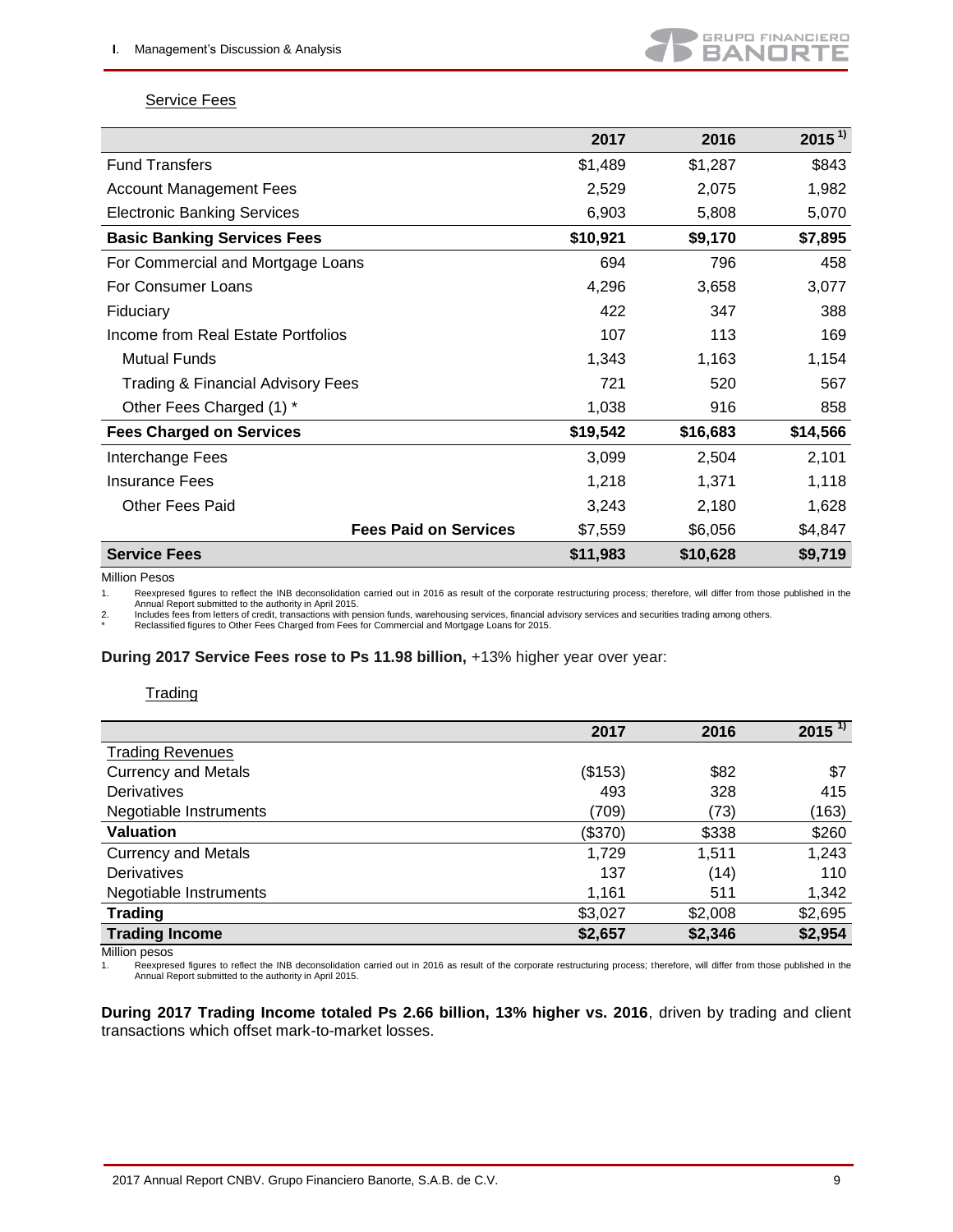## Other Operating Income (Expense)

|                                          | 2017    | 2016    | $2015^{1}$ |
|------------------------------------------|---------|---------|------------|
| Loan Recovery                            | \$1,750 | \$1,550 | 1,282      |
| Loan Portfolios                          | 190     | 149     | 163        |
| Income from foreclosed assets            | 159     | 98      | 165        |
| <b>Provisions Release</b>                | 371     | 393     | 358        |
| Losses and Estimates                     | (1,636) | (960)   | (931)      |
| Impairment of Assets                     | (493)   | (242)   | (339)      |
| Lease Income                             | 447     | 325     | 30         |
| From Insurance                           | 835     | 1,017   | 765        |
| Others                                   | 1,588   | 1,162   | 1,443      |
| <b>Other Operating Income (Expenses)</b> | \$3,211 | \$3,491 | \$2,937    |

Million pesos

1. Reexpresed figures to reflect the INB deconsolidation carried out in 2016 as result of the corporate restructuring process; therefore, will differ from those published in the Annual Report submitted to the authority in April 2015.

**During the year Other Operating Income (Expenses) stood at Ps 3.21 billion,** (8%) lower vs. 2016, explained mainly by i)+Ps 676 million in losses and estimates from fraud and vandalism related to cards and ATMs; ii) (Ps 493) million charge on the valuation of investment projects, and iii) a (Ps 183) million reduction in Other Operating Income from Insurance, which is related to a Ps 290 million write-off on reinsurance.

### **Non-Interest Expense**

|                                                       | 2017     | 2016     | $2015^{1}$ |
|-------------------------------------------------------|----------|----------|------------|
| Personnel                                             | \$13,447 | \$12,876 | \$11,997   |
| <b>Professional Fees</b>                              | 2,926    | 2,208    | 2,359      |
| Administrative and Promotional                        | 7,833    | 7,366    | 7,083      |
| Rents, Depreciation & Amortization                    | 5,058    | 4,689    | 4,072      |
| Taxes other than income tax & non-deductible expenses | 1,772    | 1,390    | 1,610      |
| Contributions to IPAB                                 | 2,634    | 2,325    | 2,101      |
| Employee Profit Sharing (PTU)                         | 391      | 389      | 374        |
| <b>Non-Interest Expense</b>                           | \$34,061 | \$31,243 | \$29,594   |

Million pesos

1. Reexpresed figures to reflect the INB deconsolidation carried out in 2016 as result of the corporate restructuring process; therefore, will differ from those published in the Annual Report submitted to the authority in April 2016.

**In 2017 Non-Interest Expense totaled Ps 34.06 billion**, +9% above 2016 as result of a general increase in all lines, except Employee Profit Sharing (PTU), and also because of higher inflation levels during the year.

**Efficiency Ratio improved during 2017, decreasing to 41.9%, (300bps) below 2016**, as result of positive operating leverage, driven by higher Non-Interest Expense.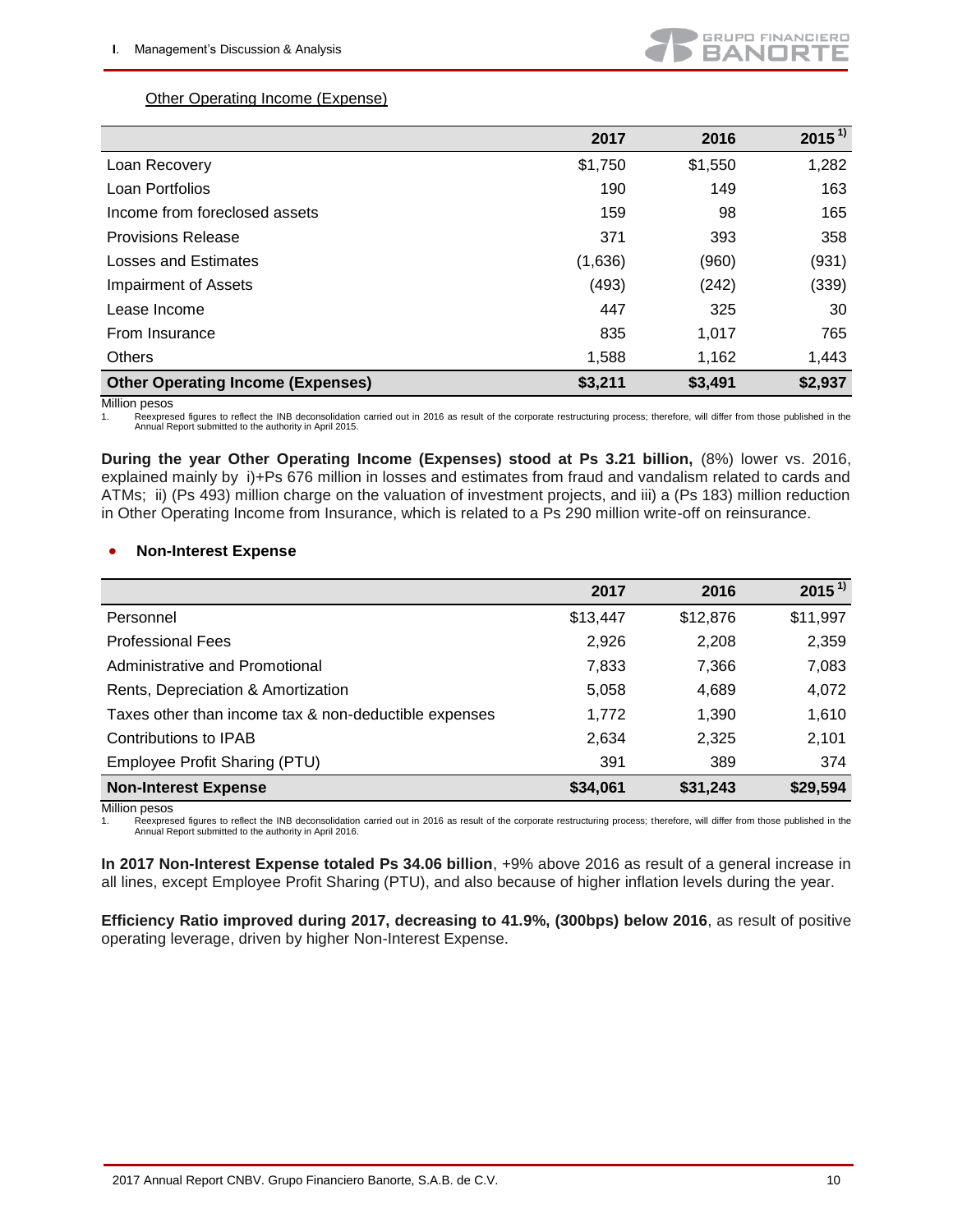#### **Net Income**

|                                | 2017     | 2016     | $2015^{1}$ |
|--------------------------------|----------|----------|------------|
| <b>Operating Income</b>        | \$31,944 | \$24,965 | \$21,905   |
| Subsidiaries' Net Income       | 1,264    | 1.246    | 1,201      |
| Pre-tax income                 | \$33,208 | \$26,211 | \$23,107   |
| Taxes                          | 9,048    | (6, 878) | (5,991)    |
| <b>Discontinued Operations</b> | 89       | 243      | 233        |
| Minority Interest              | (341)    | (269)    | (240)      |
| <b>Net Income</b>              | \$23,908 | \$19,308 | \$17,108   |

Million Pesos

1. Reexpresed figures to reflect the INB deconsolidation carried out in 2016 as result of the corporate restructuring process; therefore, will differ from those published in the Annual Report submitted to the authority in April 2016.

**In 2017 Net Income from Subsidiaries was up 1% vs. 2016, and amounted to Ps 1.26 billion,**  comprising Ps 1.28 billion from Afore XXI Banorte's results and a (Ps 112) million loss in Solida's investments.

**Accumulated taxes totaled Ps 9.05 billion,** up +32% vs. 2016, as result of both a higher taxable base, and a rise in deferred taxes; **The effective tax rate in 2017 was at 27.2%**, +101bps YoY,

#### **•** Performing loan portfolio

|                 | 2017      | 2016      | $2015^{11}$ |
|-----------------|-----------|-----------|-------------|
| Commercial*     | \$137,501 | \$125,377 | \$109,583   |
| Consumer*       | 240,899   | 203,047   | 173,948     |
| Corporate       | 102,220   | 103,491   | 88,108      |
| Government      | 134,905   | 134,798   | 130,119     |
| <b>Subtotal</b> | \$615,525 | \$566,713 | \$501,758   |
| Recovery Bank   | 72        | 91        | 129         |
| <b>Total</b>    | \$615,598 | \$566,805 | \$501,887   |
| Past due loans  | 12,482    | 10,312    | 11,860      |
| % NPL Ratio     | 1.99%     | 1.79%     | 2.25%       |

Million pesos.

1. Reexpresed figures to reflect the INB deconsolidation carried out in 2016 as result of the corporate restructuring process; therefore, will differ from those published in the Annual Report submitted to the authority in April 2016.

|                       | 2017      | 2016      | $2015^{1}$ |
|-----------------------|-----------|-----------|------------|
| Mortgage              | \$135,334 | \$114,718 | \$98,345   |
| Car Loans             | 19,189    | 15.047    | 12,400     |
| Credit Cards*         | 33,906    | 28,445    | 24,854     |
| Payroll               | 52,469    | 44,838    | 38,350     |
| <b>Consumer Loans</b> | \$240,899 | \$203,047 | \$173,948  |

Million pesos.

\* As of 1Q16, "Tarjeta Empuje Negocios" was reclassified to the SME segment from the Credit Card segment with a performing balance of Ps 995 million. For comparison purposes, 2015's ans 2014's balances were reclassified similarly, Tarjeta Empuje Negocios balance in 2015 amounted to Ps 983 million and in 2014 to Ps 1.03 billion in performing loans.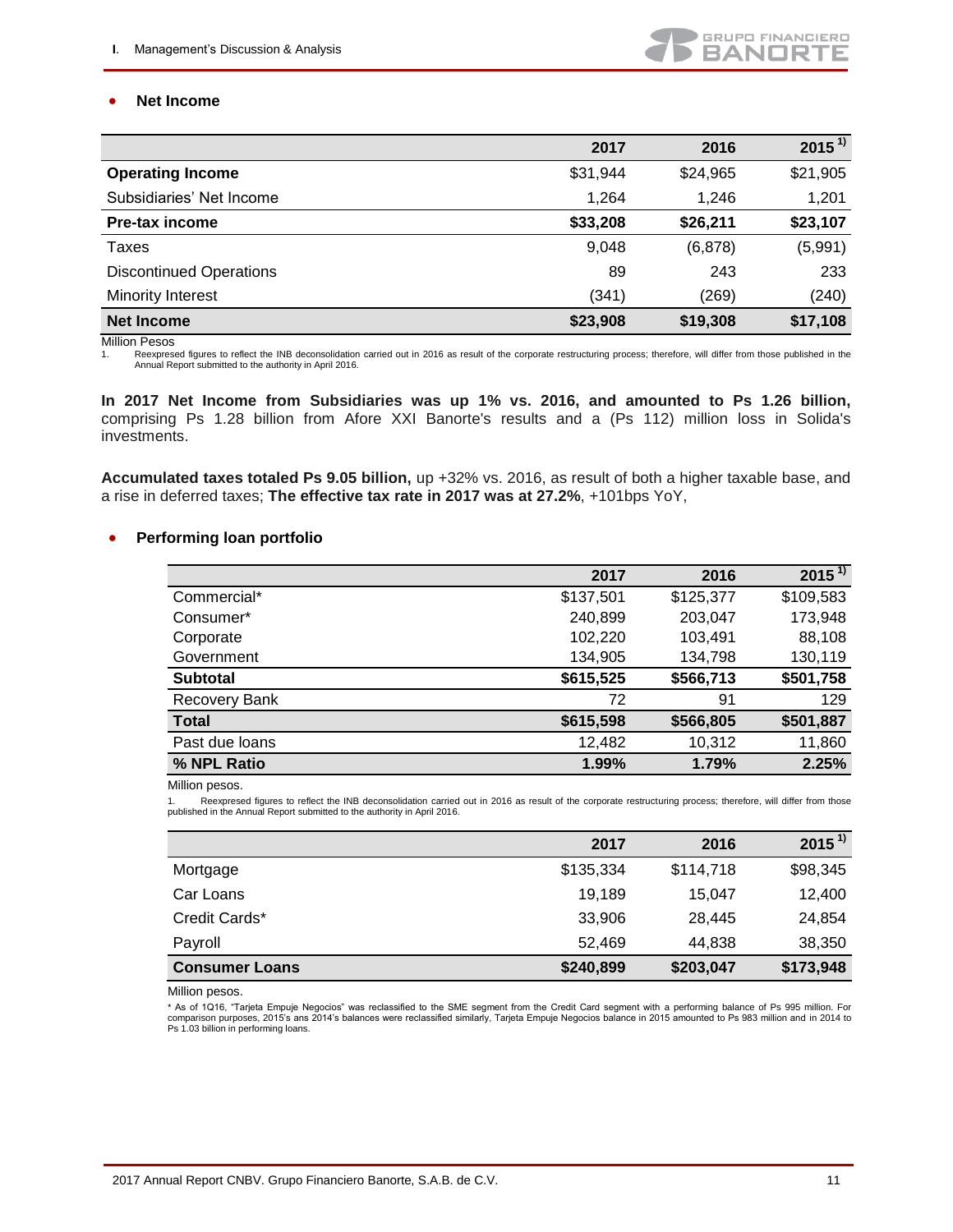#### **Total Performing Loans**

**Total Performing Loans increased +9% YoY for an ending balance of Ps 615.52 billion in 2017**. Despite a slight slowdown, **consumer loans** grew at a **remarkable rate of +19%,** higher than the banking system, driven by strong origination capacity of the bank based on technology and business analytics**.**  Commercial, Corporate and Government Loans show moderate growth in line with the banking system.

- **Mortgages:** up +18% YoY, with an ending **balance of Ps 135.33 billion.** Banorte grew twofold versus the banking system: 18.8% vs. 9.0% respectively, according to November regulatory data. Market share gains of +152bps placed Banorte second in the banking system with an 18.4% market share.
- **Car Loans: In 2017**, the portfolio increased +28% YoY, totaling **Ps 19.19 billion**, as a result of a successful commercial strategy to offset strong competition from captive finance companies. As of November 2017, Banorte's market share was 16.1%, gaining +112bps in the year, and maintaining the best annual performance in the banking industry.
- **Credit Cards:** Outstanding performance of the book, with an **ending balance of Ps 33.90 billion,** up +19% YoY. These results derive from active portfolio management and strong push in commercial campaigns. As of November 2017, Banorte held a 9.2% market share in credit card balances, gaining +88bps in the year, ranking fourth in the banking system, with twofold growth vs. the system.

**Payroll Loans:** Showed a good increase of +17%, **reaching a balance of Ps 52.47 billion.** Growth was driven by higher credit penetration on a larger base of payroll account holders. Banorte has a market share of 21.0% as of November 2017, gaining +190bps in the year, and ranking third in the market.

 **Commercial Book:** accelerated growth with an **ending balance of Ps 137.50billion**, +Ps 12.12 billion or +10% higher YoY. As of November 2017, market share in commercial loans (including the corporate book according to the CNBV's classification) was 9.6%, ranking fourth in the banking system.

**GFNorte's SME performing portfolio amounted to Ps 33.44 billion**, +9% higher YoY,

 **Corporate Loans: Ending balance in 2017 stood at Ps 102.22 billion**, a (4%) reduction in the quarter and (1%) YoY. During the quarter, growth was affected by a slight reduction in demand, and prepayments of approximately Ps 8 billion. Moreover, 4Q16 had an extraordinary growth of more than Ps 10 billion, 11% YoY. GFNorte´s corporate loan book is well diversified by industry and regions, and shows low concentration risk. GFNorte's 20 main corporate borrowers accounted for 10.5% of the group's total portfolio. The group's largest corporate exposure represents 0.9% of the total portfolio; whereas number 20 represent 0.3%. 100% of GFNorte's main corporate borrowers have an A1 rating.

As of December 31, 2017 GFNorte's **loan exposure to home builders was Ps 2.24 billion** in Urbi Desarrollos Urbanos, S.A.B. de C.V., Corporación Geo, S.A.B. de C.V., and Desarrolladora Homex, S.A.B. de C.V. This exposure represented 0.4% of the total loan portfolio, similar to 3Q17. Total portfolio has a 100% collateral coverage, with no changes vs. 3Q17. Loan Loss Reserve coverage was 35.6% in 2017. **Sólida had a balance of Ps 5.30 billion in investment projects**.

 **Government Book: had an ending balance of Ps 134.90 billion in 2017**, very similar to 4Q16. GFNorte's government portfolio is diversified by sectors and regions, and shows adequate concentration risk. GFNorte's 20 largest government loans account for 19.3% of the group's total portfolio, The largest government loan represents 3.0% of the total portfolio and is rated A1; whereas, number 20 represents 0.3%, also rated A1. The portfolio's risk profile is adequate with 29.8% of the loans granted to Federal Government entities and 98.9% of loans to States and Municipalities have a fiduciary guarantee (consisting of Federal budget transfers and local revenues such as payroll tax), and 1.1% of the loans have short-term maturities. As of November 2017, Banorte held a 24.5% market share of the total system, ranking first.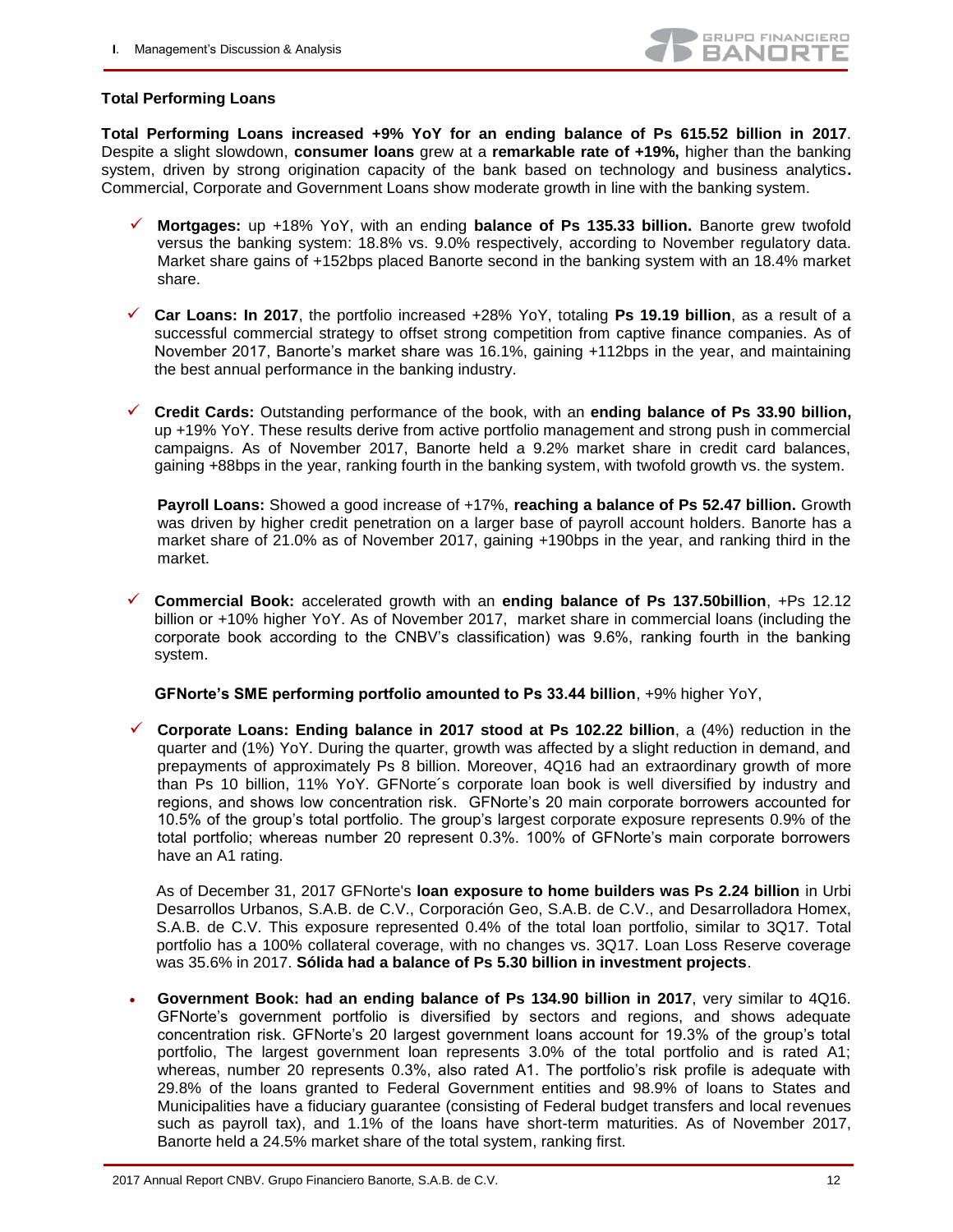

#### **Past Due Loans**

**During 2017, Past Due Loans were Ps 12.48 billion,** up Ps 2.17 billion or +21% YoY. There is a quarterly deterioration in the corporate and payroll loan portfolio, and YoY there is a deterioration of consumer loans, while commercial loans show remarkable improvement. There was a Ps 1.4 billion corporate credit in arrears that pushed up NPL levels during the quarter; this exposure is under restructuring.

The evolution of NPL balances were as follows:

|                    | 2017     | Var. 2016 |
|--------------------|----------|-----------|
| <b>Credit Card</b> | \$2,188  | \$564     |
| Payroll            | 2,020    | 578       |
| Car Loans          | 233      | 51        |
| Mortgage           | 1,323    | 274       |
| Commercial         | 3,239    | (183)     |
| Corporate          | 3,481    | 886       |
| Government         |          |           |
| <b>Total</b>       | \$12,482 | \$2,170   |
| Million pesos.     |          |           |

**In 2017, Past Due Loan Ratio reached 2.0%,** improving +20bps vs. 2016, driven by deterioration in corporate and consumer books. During the quarter, there was an +18bps increase. Quarterly evolution for the segment follows:

PDL Ratios by segment showed the following trends during the last 12 months.

|                    | 2017 | 2016    |
|--------------------|------|---------|
| <b>Credit Card</b> | 6.1% | 5.4%    |
| Payroll            | 3.7% | 3.1%    |
| Car Loans          | 1.2% | 1.2%    |
| Mortgage           | 1.0% | 0.9%    |
| Commercial         | 2.3% | 2.7%    |
| <b>SME</b>         | 5.3% | 6.3%    |
| Commercial         | 1.3% | 1.4%    |
| Corporate          | 3.3% | 2.4%    |
| Government         | 0.0% | $0.0\%$ |
| <b>Total</b>       | 2.0% | 1.8%    |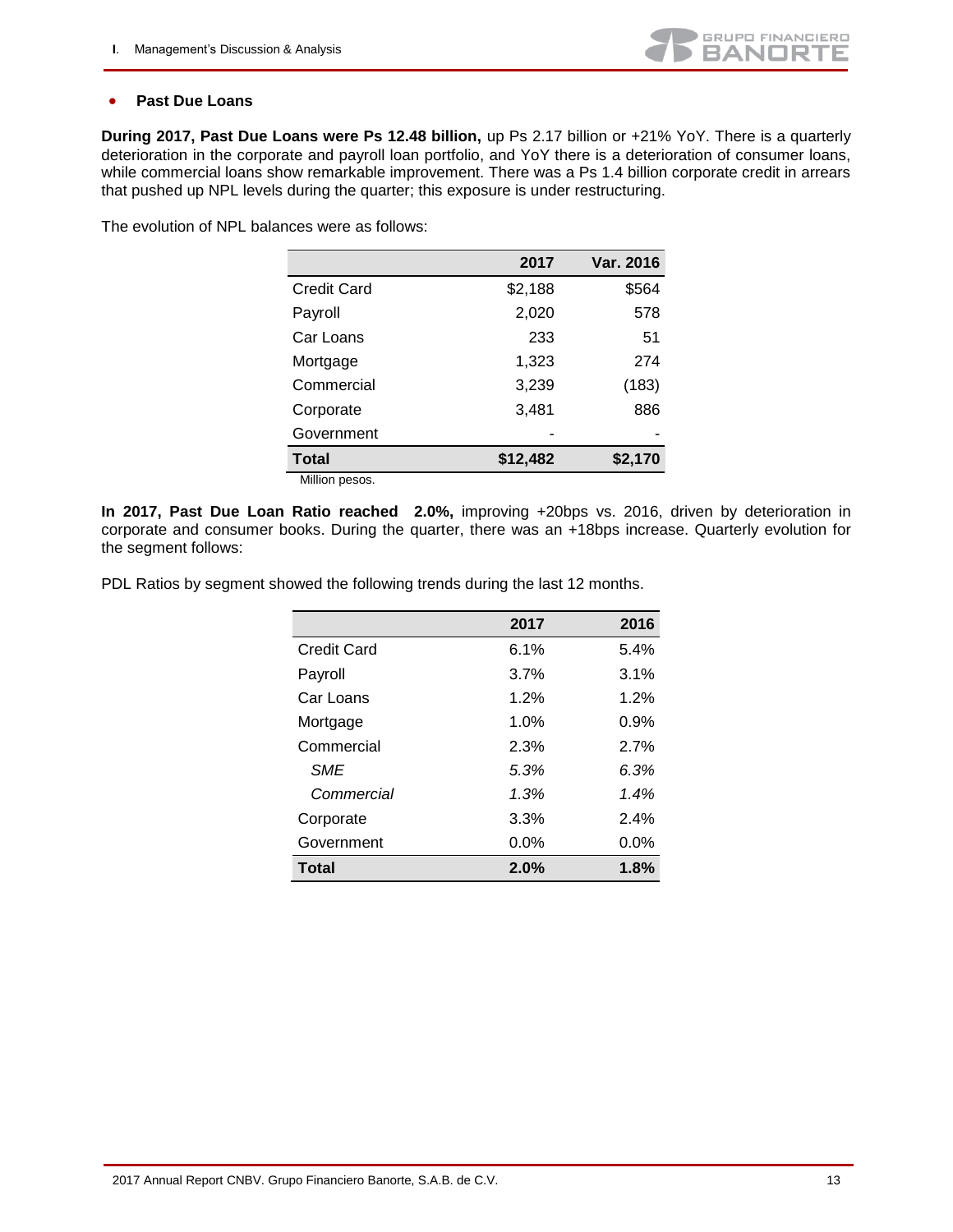## GRUPO FINANCIERO **BANDRTE**

### **Deposits**

|                                              | 2017      | 2016      | $2015^{11}$ |
|----------------------------------------------|-----------|-----------|-------------|
| Non-Interest Bearing Demand Deposits         | \$239,227 | \$231,395 | \$169,611   |
| <b>Interest Bearing Demand Deposits</b>      | 157,425   | 152,367   | 167,275     |
| <b>Total Demand Deposits</b>                 | \$396,652 | \$383,761 | \$336,886   |
| <b>Time Deposits - Retail</b>                | 193,617   | 167,652   | 149,733     |
| <b>Money Market</b>                          | 58,352    | 24,342    | 54,907      |
| Total Bank Deposits <sup>1)</sup>            | \$648,622 | \$575,755 | \$541,526   |
| <b>GFNorte's Total Deposits<sup>2)</sup></b> | \$640,821 | \$574,560 | \$539,318   |
| <b>Third Party Deposits</b>                  | 157,748   | 148,407   | 139,099     |
| <b>Total Assets Under Management</b>         | \$806,370 | \$724,163 | \$702,769   |

Million pesos.<br>2. Includes 2. Includes eliminations between subsidiaries. The eliminations during 2014, 2015 and 2016 were , (Ps 774) million, (Ps 2.21) billion and (Ps 1.20) billion, respectively.

**At the end of 2017, Banorte's Total Deposits amounted to Ps 648.62 billion**, a +13% annual variation, driven mainly by growth in Term Deposits and Money Table throughout the year, reflecting the migration of customers to products that pay interest given the current cycle of high rates. Thus, customer deposits grow + 12% and Total Administration Resources + 11% YoY.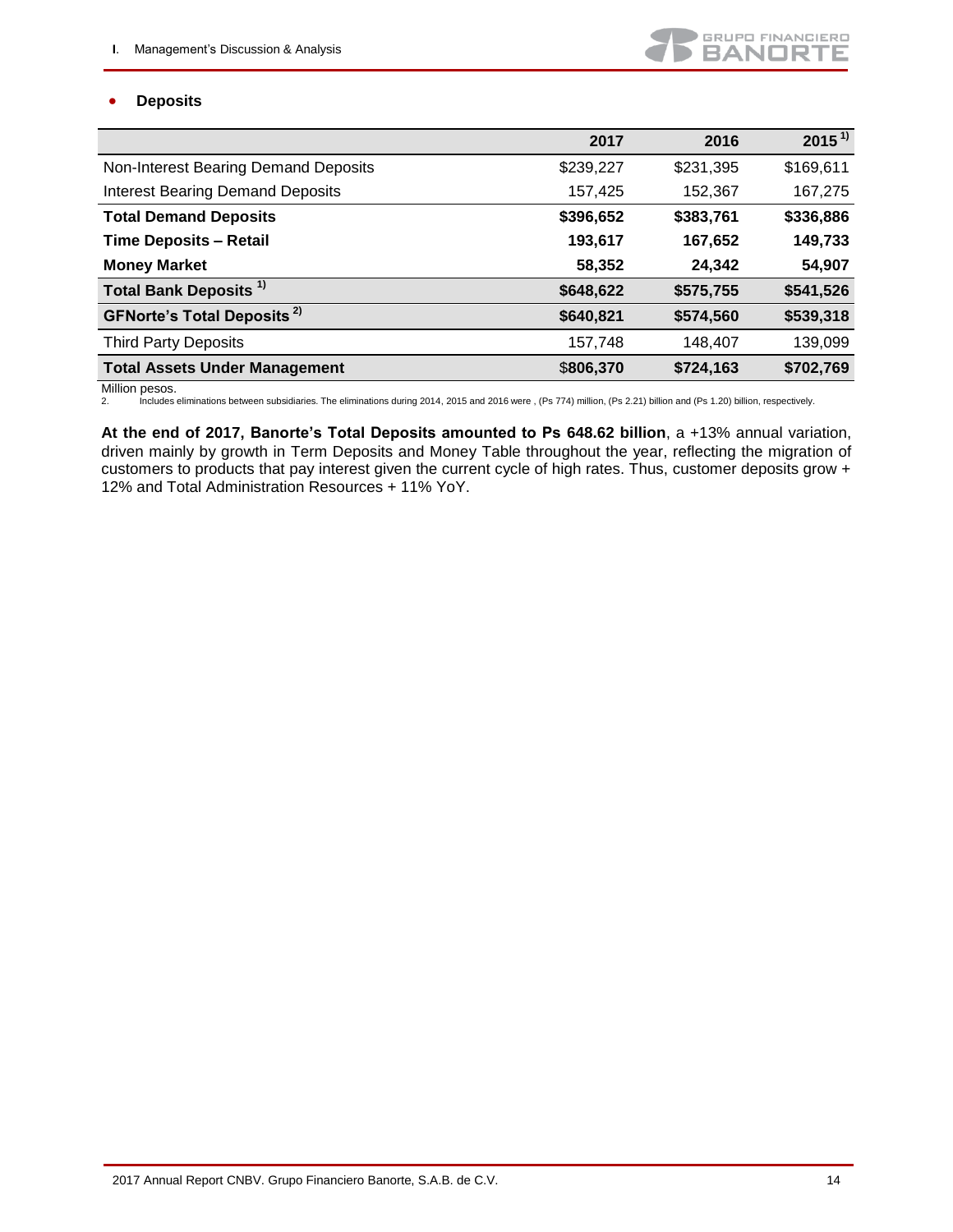

## **2. Consolidated Bank**

**The Consolidated Bank's\*** net profits totaled **Ps 18.339 billion,**+22% higher vs. 2016*,* driven by Total Revenues that increased + \$ 11,061 million. According to the percentage of participation of GFNorte, the Profit of the Consolidated Bank - in 2017 amounted to \$ 18,012 million pesos, + 30% YoY, accounting for78% of GFNorte's profits.

#### **ROE for 2017 of the Consolidated Bank was 20.3%**, +556bp higher YoY; whereas, **ROA stood at 1.8%,** +23bp higher vs. 2016.

*\*Consolidated Bank in 2015 considers Banco Mercantil del Norte, Banorte-Ixe Tarjetas, Banorte USA and Afore XXI Banorte according to its 50% ownership; whereas, in 2016 considers Banco Mercantil del Norte –merging entity of Banorte-Ixe Tarjetas since May- and Banorte USA –deconsolidated and reported in Discontinued Operations as of 4Q16 and excludes Afore XXI Banorte as it is reported within Long Term Savings since 4Q16.*

#### **Consolidated Income Statement**

|                                              | 2017      | 2016      | $2015^{11}$ |
|----------------------------------------------|-----------|-----------|-------------|
| Interest income                              | \$95,710  | \$69,407  | \$58,970    |
| Interest expense                             | 40,062    | (23, 244) | (19, 369)   |
| <b>NET INTEREST INCOME (NII)</b>             | \$55,648  | \$46,163  | \$39,601    |
| Loan Loss Provisions                         | 14,983    | (13,070)  | (10, 370)   |
| NET INTEREST INCOME ADJUSTED FOR CREDIT RISK | \$40,665  | \$33,093  | \$29,231    |
| Fees Charged                                 | 18,436    | 15,764    | 13,476      |
| <b>Fees Paid</b>                             | (6, 142)  | (4, 498)  | (3,527)     |
| <b>Trading Income</b>                        | 2,101     | 1,839     | 2,606       |
| <b>Other Operating Income</b>                | 2,365     | 2,078     | 1,851       |
| <b>Non-Interest Income</b>                   | \$16,760  | \$15,183  | \$14,406    |
| Administration and promotional expenses      | (31,750)  | (29,155)  | (27, 334)   |
| <b>OPERATING INCOME</b>                      | \$25,675  | \$19,121  | \$16,303    |
| Subsidiaries' Net Income                     | 62        | 1,043     | 1,280       |
| <b>PRE-TAX INCOME</b>                        | \$25,737  | \$20,164  | \$17,583    |
| Income Tax                                   | (6, 781)  | (5, 479)  | (4,063)     |
| Deferred Income Tax (Net)                    | (706)     | (116)     | (235)       |
| <b>Taxes</b>                                 | (\$7,487) | (\$5,363) | (\$4,298)   |
| <b>INCOME BEFORE DISCONTINUED OPERATIONS</b> | \$18,250  | \$14,801  | \$13,285    |
| Discontinued operations                      | \$89      | \$243     | \$233       |
| <b>INCOME FROM CONTINUOUS OPERATIONS</b>     | \$18,339  | \$15,044  | \$13,518    |

Million pesos.

1. Reexpresed figures to reflect the INB deconsolidation carried out in 2016 as result of the corporate restructuring process; therefore, will differ from those published in the Annual Report submitted to the authority in April 2016.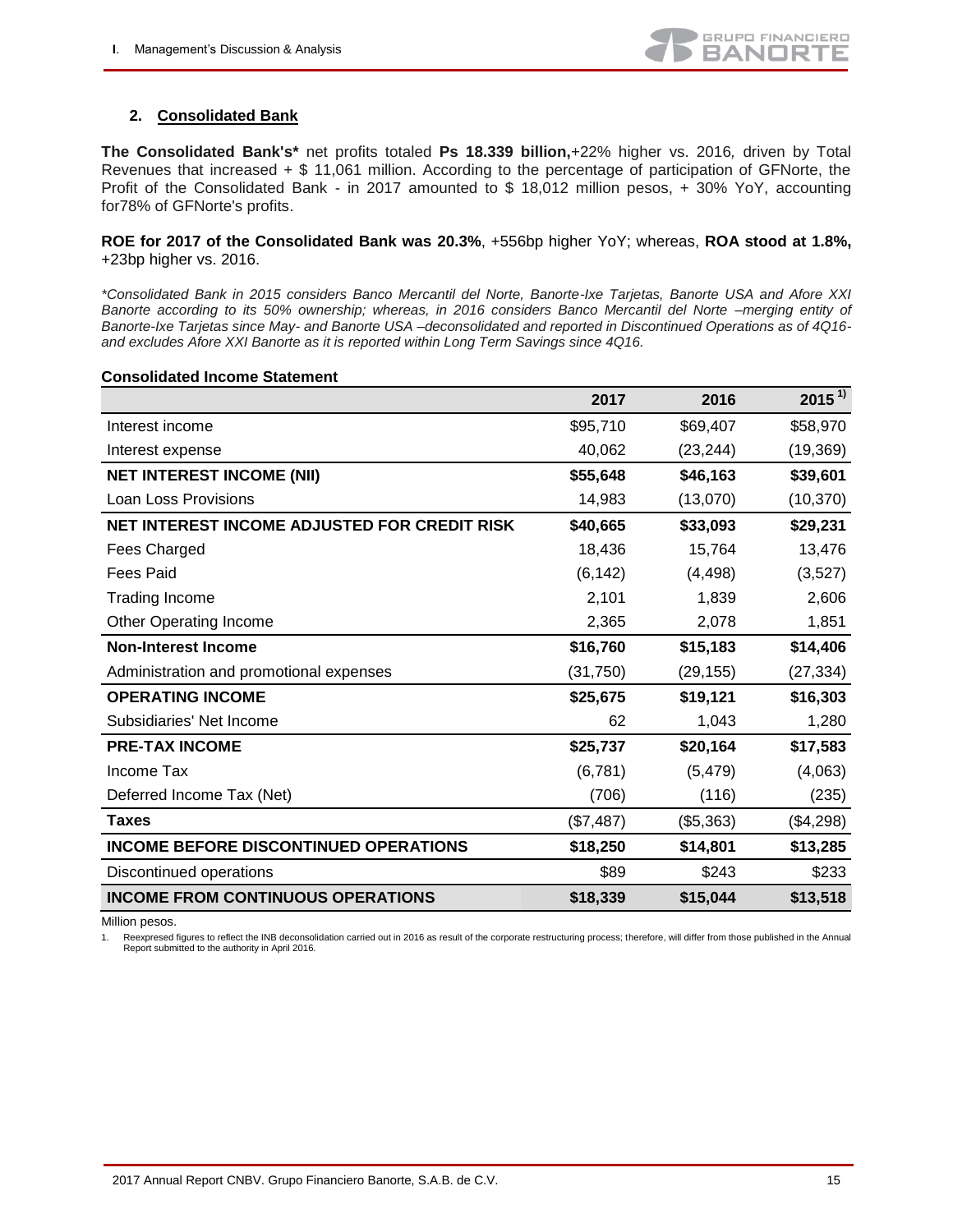The following is a breakdown of the most important items of the income statement:

#### **Net Interest Income**

|                                              | 2017      | 2016      | $2015^{1}$ |
|----------------------------------------------|-----------|-----------|------------|
| Interest Income                              | \$94,541  | \$68,208  | \$57,770   |
| Interest Expense                             | 39,375    | 22,759    | 18,993     |
| Fees Charged                                 | 1,169     | 1,199     | 1,200      |
| <b>Fees Paid</b>                             | 687       | 485       | 376        |
| <b>Net Interest Income</b>                   | \$55,648  | \$46,163  | \$39,601   |
| <b>Credit Provisions</b>                     | 14,983    | 13,070    | 10,370     |
| Net Interest Income Adjusted for Credit Risk | \$40,665  | \$33,093  | \$29,231   |
| <b>Average Earnings Assets</b>               | \$954,973 | \$905,035 | \$851,417  |
| NIM <sup>2</sup>                             | 5.8%      | 5.1%      | 4.7%       |
| NIM adjusted for Credit Risk <sup>3)</sup>   | 4.3%      | 3.7%      | 3.4%       |

Million pesos.

1. Reexpresed figures to reflect the INB deconsolidation carried out in 2016 as result of the corporate restructuring process; therefore, will differ from those published in the Annual Report submitted to the authority in April 2016.

2. NIM (Net Interest Margin) = Annualized Net Interest Income / Average Earnings Assets.<br>3. Annualized Net Interest Income adjusted for Credit Risk / Average Farnings Assets. Annualized Net Interest Income adjusted for Credit Risk / Average Earnings Assets.

**Net Interest Income in 2017 amounted to Ps 55.65 billion,** +21% higher vs. 2016, in line with the +46% increase in NII from securities and repos, and a +20% rise in NII from loans and deposits, driven by the loan portfolio mix, and the interest rate hikes that Banxico carried out during the year.

**Accumulated Net Interest Margin (NIM) hiked to 5.8%,** +73bp above 2016. In both cases, improvements derived from a better loan portfolio mix and the effects of portfolio repricing as a result of the high interest rate cycle. Additionally, **NIM adjusted for credit risk was 4.3% in 2017,+54bps higher vs. 2016, and 4Q17 at 4.5%,** +26bps higher than 3Q17.

#### **•** Provisions

**During 2017 Loan Loss Provisions reached Ps 14.98 billion**, up +15% YoY on higher requirements in credit card and payroll loan portfolios. Moreover, **Provisions in 4Q17 declined to Ps 3.87 billion**, (1%) below 3Q17, as result of lower requirements from commercial and corporate loan portfolios.

#### **Non-Interest Income**

|                                  | 2017     | 2016     | $2015^{1}$ |
|----------------------------------|----------|----------|------------|
| <b>Services</b>                  | \$12,294 | \$11,266 | \$9,949    |
| Trading                          | 2,101    | 1.839    | 2,606      |
| Other Operating Income (Expense) | 2,365    | 2.078    | 1,851      |
| <b>Non-Interest Income</b>       | \$16,760 | \$15,183 | \$14,406   |

Million pesos.

Reexpresed figures to reflect the INB deconsolidation carried out in 2016 as result of the corporate restructuring process; therefore, will differ from those published in the Annual Report submitted to the authority in April 2016.

**In 2017, Non-Interest Income amounted to Ps 16.76 billion,** +10% higher vs. 2016, given the increase all lines except Recoveries. Net Fees growth of +Ps 2.04 billion is noteworthy.

Moreover, **revenues from core banking services** (account management, fund transfers and electronic banking services) **grew +19% in 2017**, on higher transaction volume and on an improved fee structure in products and segments.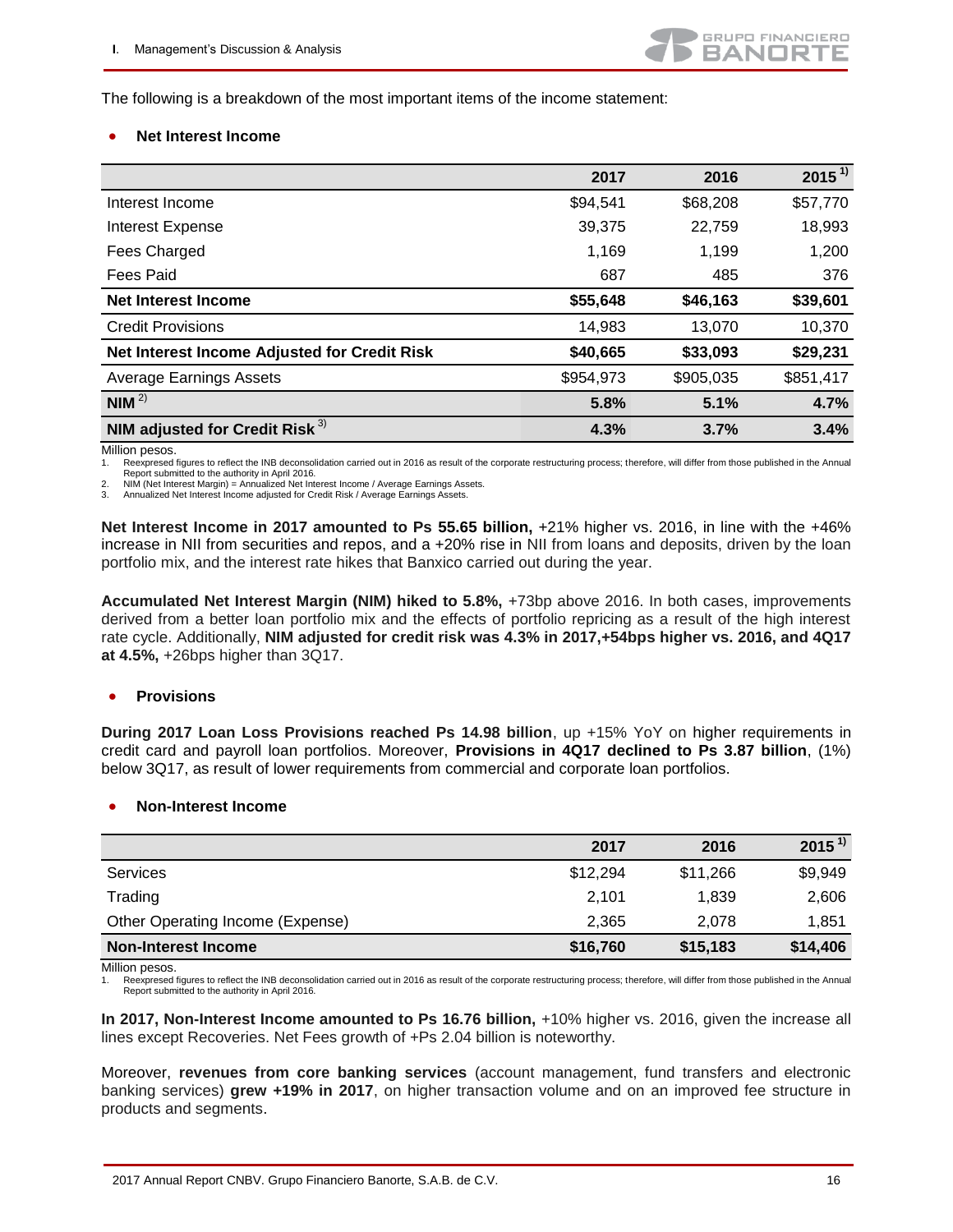## **Non-Interest Expense**

|                                         | 2017     | 2016     | $2015^{11}$ |
|-----------------------------------------|----------|----------|-------------|
| Personnel                               | \$12,808 | \$12,290 | \$11,435    |
| <b>Professional Fees</b>                | 2,456    | 1,845    | 1,916       |
| Administrative and promotional expenses | 7,206    | 6,753    | 6,336       |
| Rents, depreciations and amortizations  | 4,716    | 4,400    | 3,807       |
| Other Taxes and Non-deductible Expenses | 1.547    | 1,159    | 1,372       |
| Contributions to IPAB                   | 2,634    | 2,325    | 2,101       |
| Employee Profit Sharing (PTU)           | 383      | 383      | 368         |
| <b>Non-Interest Expense</b>             | \$31,750 | \$29,155 | \$27,334    |

Million pesos.

1. Reexpresed figures to reflect the INB deconsolidation carried out in 2016 as result of the corporate restructuring process; therefore, will differ from those published in the Annual Report submitted to the authority in April 2016.

**Accumulated Non-Interest Expenses were Ps 31.75 billion for 2017,** +9% higher vs. 2016, as result of increases in all lines.

**Efficiency Ratio improves continuously** during 2017 reaching 43.8%, a (386bps) decline vs. 2016, as a result of positive operating leverage.driven by higher Non-Interest Expenses.

#### **•** Performing Loan Portfolio

|                               | 2017      | 2016      | $2015^{1}$ |
|-------------------------------|-----------|-----------|------------|
| Commercial*                   | \$125,322 | \$113,936 | \$101,082  |
| Consumer*                     | 237,328   | 201,348   | 171,463    |
| Corporate                     | 107,983   | 108,057   | 92,051     |
| Government                    | 132,816   | 133,540   | 128,567    |
| <b>Subtotal</b>               | \$603,450 | \$556,880 | \$493,163  |
| Recovery Bank                 | 72        | 91        | 129        |
| <b>Total performing loans</b> | \$603,522 | \$556,972 | \$493,292  |
| Past due loans                | \$12,192  | \$10,060  | \$11,591   |
| % NPL Ratio                   | 1.98%     | 1.77%     | 2.25%      |

Million Pesos.

1. Reexpresed figures to reflect the INB deconsolidation carried out in 2016 as result of the corporate restructuring process; therefore, will differ from those published in the Annual Report submitted to the authority in April 2016.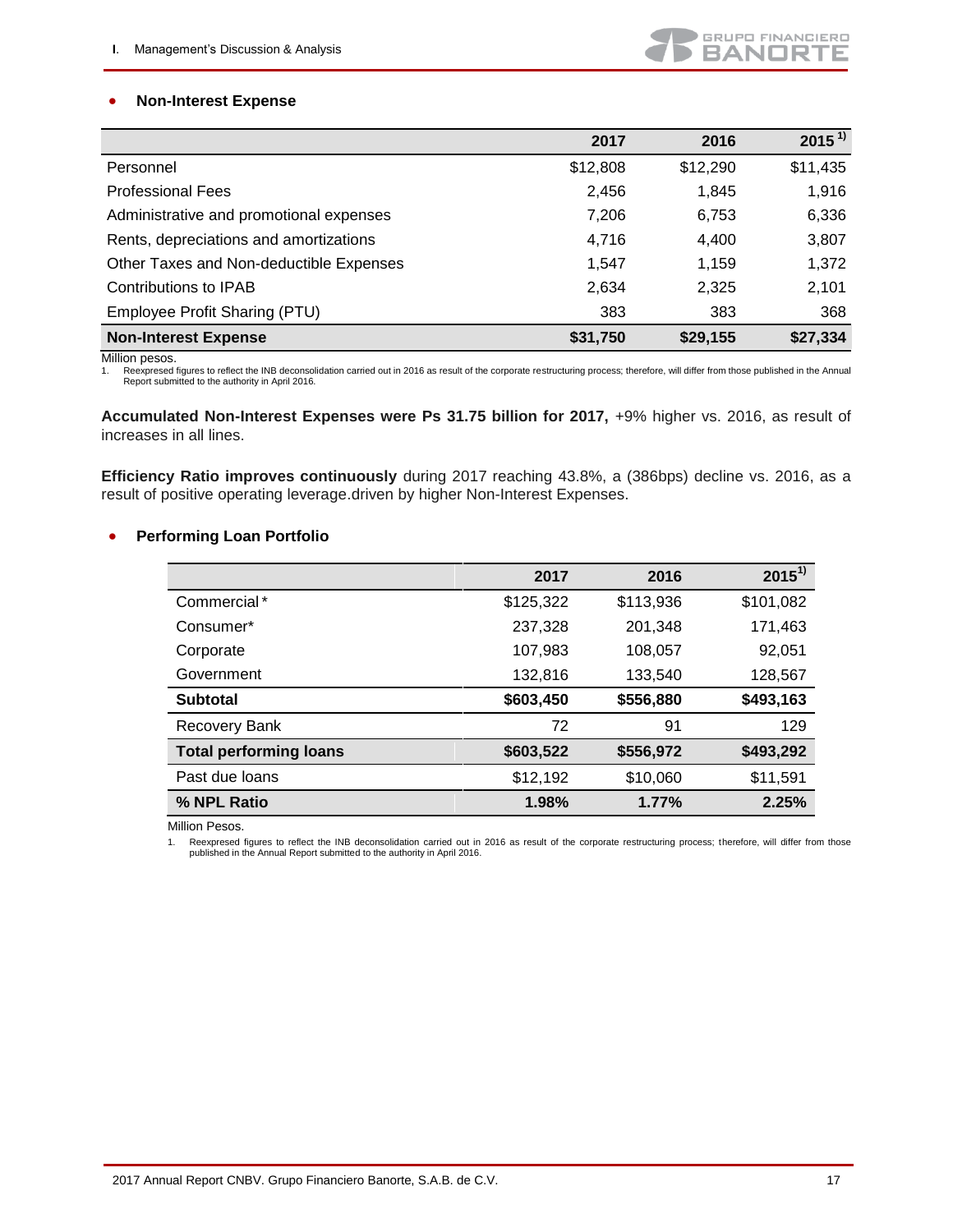

|                       | 2017      | 2016      | $2015^{1}$ |
|-----------------------|-----------|-----------|------------|
| Mortgage              | \$135,334 | \$114,718 | \$98,344   |
| Car Loans             | 19,187    | 15,042    | 12,396     |
| Credit Cards *        | 33,906    | 28,445    | 24,855     |
| Payroll               | 48.901    | 43,143    | 35,868     |
| <b>Consumer loans</b> | \$237,328 | \$201,348 | \$171,463  |

Million Pesos.

\* As of 1Q16, "Tarjeta Empuje Negocios" was reclassified to the SME segment from the Credit Card segment with a performing balance of Ps 995 million. For comparison purposes, 2015's ans 2014's balances were reclassified similarly, Tarjeta Empuje Negocios balance in 2015 amounted to Ps 983 million and in 2014 to Ps 1.03 billion in performing loans.

**Total Performing Loans increased 8% YoY in 2017, from Ps 556.88 billion to Ps 603,450 billion**. Outstanding YoY growth was achieved in all portfolios, driven by good origination dynamic.Consumer (+18%), and commercial (+10%).

**In 2017, The Consolidated Bank's Past due Loans were Ps 12.20 billion,** +21% higher YoY; The Consolidated Bank's **Non-Performing Loan Ratio in 2017 was 2.0%,** +0.2pp higher than 2016

#### **Deposits**

|                                         | 2017      | 2016      | 2015      |
|-----------------------------------------|-----------|-----------|-----------|
| Non-Interest Bearing Demand Deposits    | \$239,227 | \$231,394 | \$169,611 |
| <b>Interest Bearing Demand Deposits</b> | 157,425   | 152,367   | 167,275   |
| <b>Total Demand Deposits</b>            | \$396,652 | \$383,761 | \$336,886 |
| <b>Time Deposits - Retail</b>           | 193,617   | 167,652   | 149,733   |
| <b>Money Market</b>                     | 58,352    | 24,342    | 54,907    |
| <b>Total Bank Deposits<sup>1)</sup></b> | \$648,622 | \$575,755 | \$541,526 |

Million pesos.

1. For the integration of Total Demand Deposits, see Note 19 of Banco's Mercantil del Norte Audited Financial Statements.

**At the end of 2017, Banorte's Total Deposits amounted to Ps 648.62 billion**, a +13% annual variation, growth speed **was due to an increase in** Demand Deposits (+3%), and Time Deposits (+15%)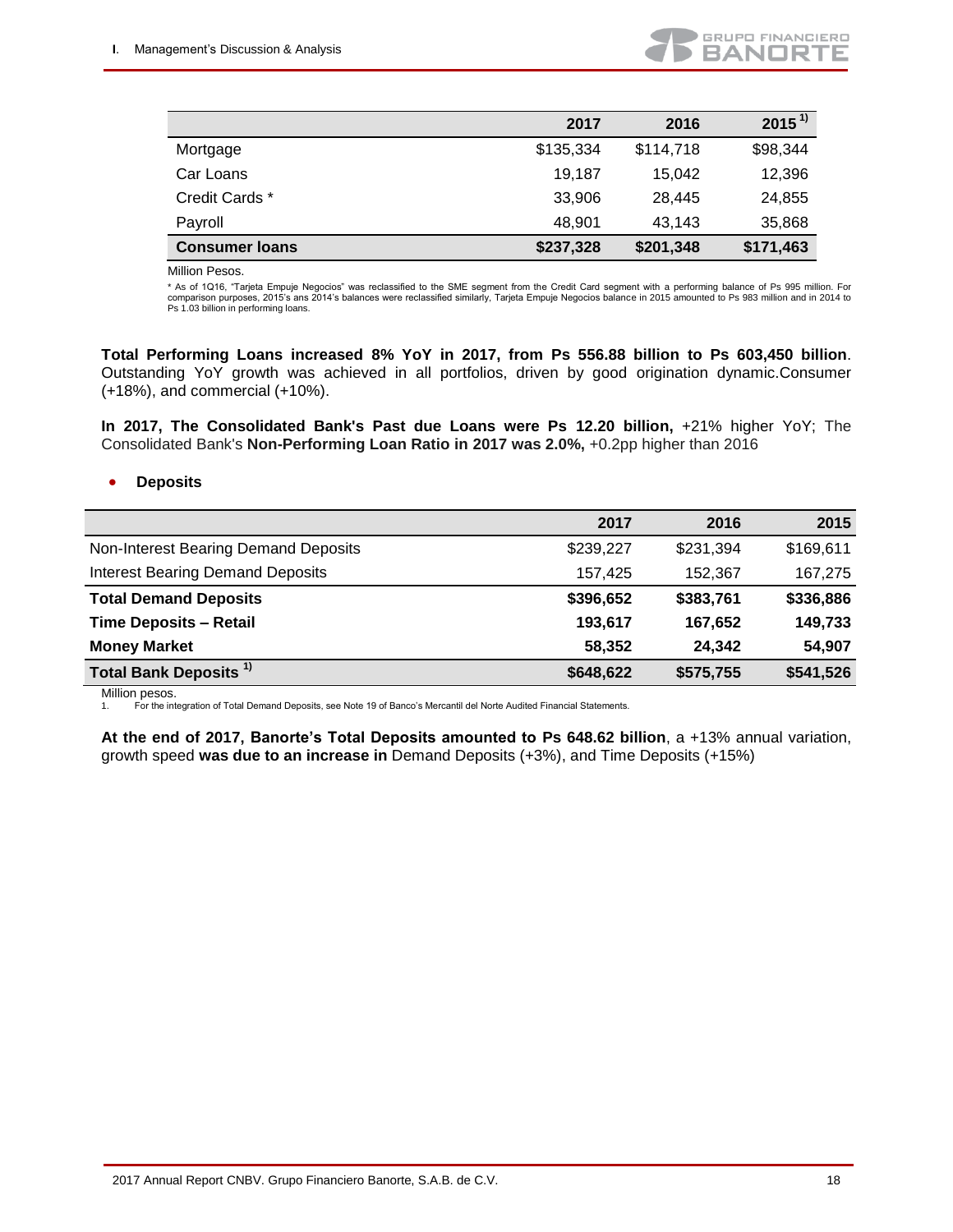

## **3. Brokerage**

|                         | 2017    | 2016    | 2015    |
|-------------------------|---------|---------|---------|
| Net Income              | \$972   | \$832   | \$790   |
| Stockholders' Equity    | 3.060   | 2.753   | 3,309   |
| Total Assets            | 121,833 | 81.175  | 149.848 |
| Assets Under Management | 824.291 | 757.423 | 724.410 |

Million pesos.

**The Brokerage Sector** (Casa de Bolsa Banorte Ixe and Operadora de Fondos Banorte Ixe) **reported profits of Ps 972 million**, +17% YoY due to higher non-interest income,+18% increase in net fees, and a decresease of (2%) in administrative expenses. Brokerage Sector´s profit in 2017 represented 4.1% of the Group's profits.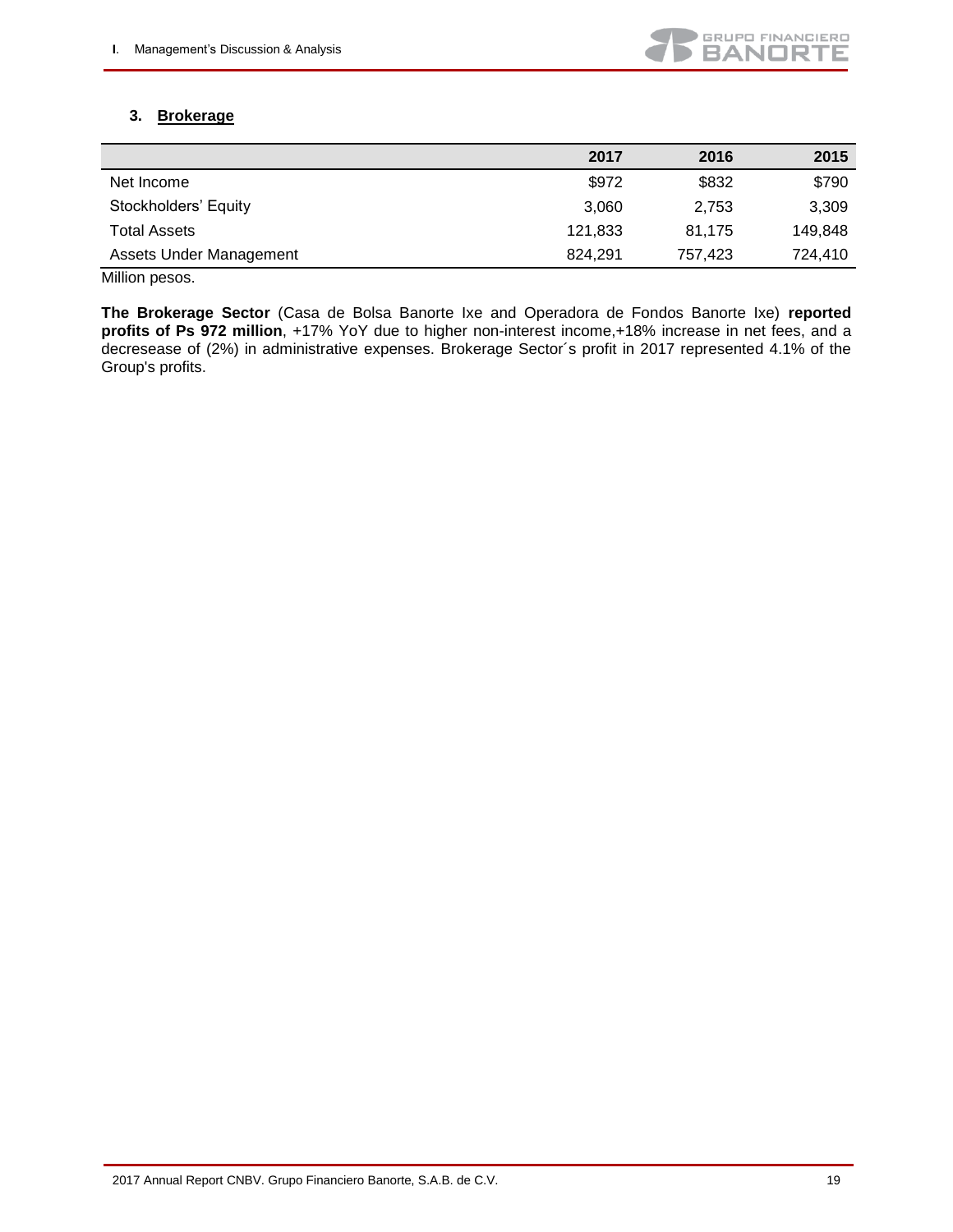## **4. Long-Term Savings**

The following figures correspond to what was reported in the Financial Statements of each company. The total sector figures are not consolidated figures. *See note 28 of the Audited Financial Statements.*

*On August 16, 2016, the National Insurance and Bonding Commission ("CNSF") authorized Seguros Banorte to directly*  invest in Banorte Futuro's equity, and to invest indirectly in the equity of Afore XXI's. Then, on August 26, the National *Commission for the Retirement Savings System ("CONSAR") authorized Seguros Banorte to indirectly acquire a 50% stake in Afore XXI Banorte, as a result of its spin-off from Banco Mercantil del Norte.*

*Additionally, the Tax Administration Service ("SAT") on October 12, authorized to transfer shares at fiscal cost from Banorte Futuro i) to Banorte Ahorro y Previsión, and ii) then to Seguros Banorte.*

*These transactions became effective as of October 17, 2016. Therefore, as of that date, 50% of Afore's XXI Banorte profits are registered in the Subsidiaries' Net Income line.*

|                                 | 2017    | 2016    | 2015    |
|---------------------------------|---------|---------|---------|
| <b>Long-Term Savings Sector</b> |         |         |         |
| Net Income                      | \$6,271 | \$5,727 | \$5,097 |
| Stockholders' Equity            | 25,996  | 22,513  | 31,628  |
| <b>Total Assets</b>             | 139,625 | 119,283 | 120,194 |
|                                 |         |         |         |
| <b>Seguros Banorte</b>          |         |         |         |
| Net Income                      | \$4,059 | \$2,902 | \$2,210 |
| Stockholders' Equity            | 22,967  | 20,364  | 6,331   |
| <b>Total Assets</b>             | 49,292  | 41,593  | 26,139  |
| <b>Afore XXI Banorte</b>        |         |         |         |
| Net Income                      | \$2,614 | \$2,541 | \$2,485 |
| Stockholders' Equity            | 24,333  | 24,008  | 23,667  |
| <b>Total Assets</b>             | 26,056  | 25,336  | 25,067  |
| AUM <sup>1</sup>                | 732,700 | 645,213 | 625,821 |
| <b>Pensiones Banorte</b>        |         |         |         |
| Net Income                      | \$882   | \$561   | \$402   |
| Stockholders' Equity            | 3,030   | 2,150   | 1,629   |
| <b>Total Assets</b>             | 90,333  | 77,690  | 68,988  |

Million pesos.

1. Source: CONSAR

#### **Seguros Banorte**

**Income from Retained Premiums amounted to Ps 17.20 billion in 2017, +18% YoY, as a result of the** high volume of renewals, growth in bancassurance, and issuance of a large life premium registered in 2Q17. There was a noticeable slowdown in reserve creation from +132% in 2016, to **+82% in 2017**, in line with the amount of subscribed premiums during the period, softening the impact of the aforementioned life premium. Thus, accrued retained premiums (excluding the net increase for cat reserves) totaled Ps 16.43 billion, up +16% on the period.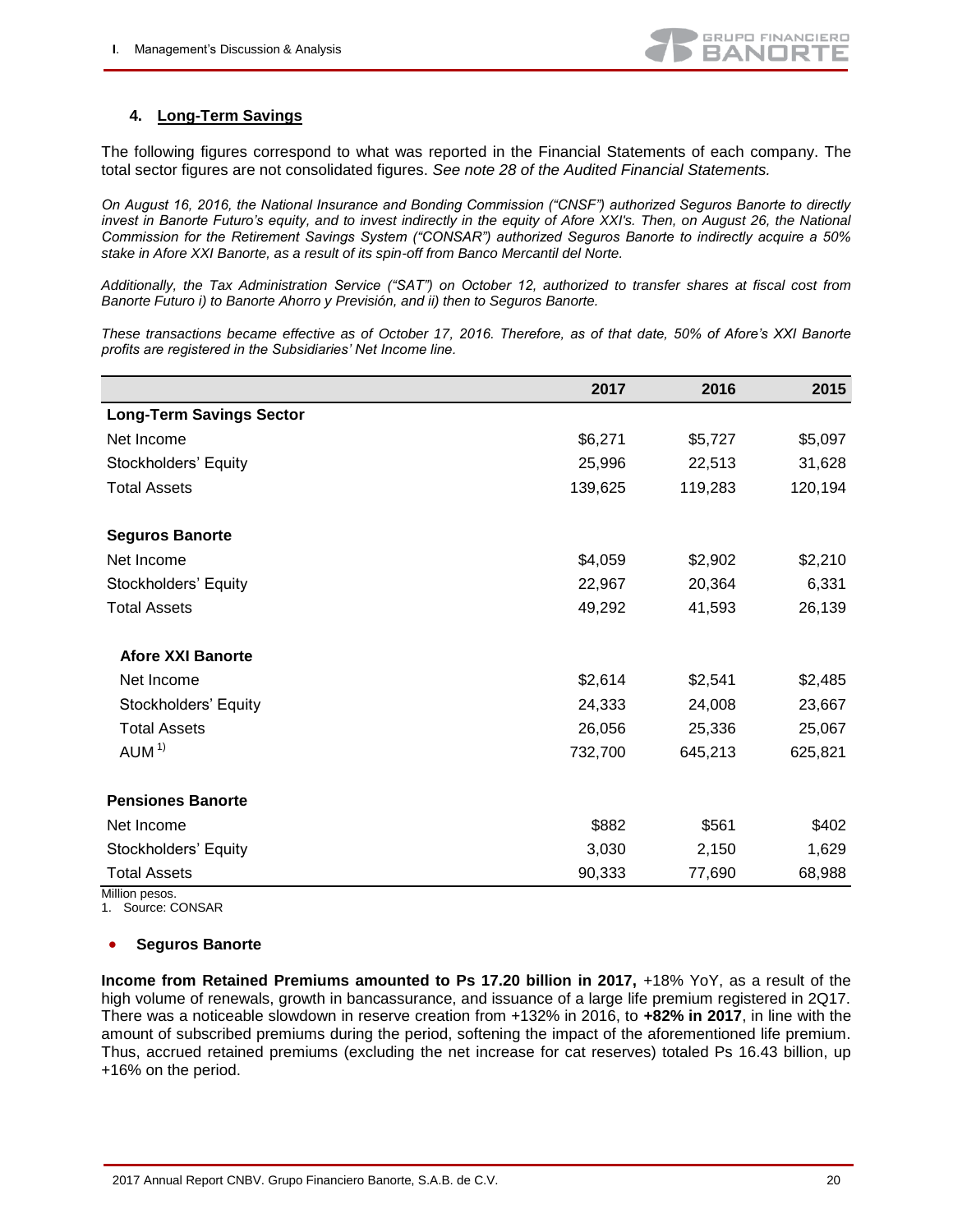**Net Damages, Claims and Other Obligations amounted to Ps 10.74 billion in 2017,** +20% YoY. This change reflects the significant increase in Auto claims which have affected the industry, and it also reflects an increase in cat risk in the P&C book (related to the earthquakes that took place in September 2017), which is mostly reinsured, resulting in a net impact of Ps 30 million.

**Acquisition Costs in 2017 were down (Ps 34 million) vs. 2016,** mainly due to the different composition of the portfolio between the second and third quarters.

**Non-Interest Expenses amounted to Ps 1.20 bilion in 2017, +18% above 2016, due to higher expenses** linked to operation and intangible expenses at Afore derived from the consolidation in 2017.

**Operating Income in 2017 amounted to Ps 3.86 billion**, +7% above 2016. Net Operating Profit reflects the Ps 290 million write-off related to a reinsurance account. This was registered under Other Income (Operating Expenses). In 4Q17 the writeoff was Ps 205 million.

**Seguros Banorte** *(including Afore XXI Banorte)* **reported net income of Ps 4.06 billion in 2017**, +40% higher than 2016**. Excluding Afore XXI Banorte, the insurer´s Net Income totaled Ps 2.77 billion in 2017,** accounting for 11.6% of the Group's results.

#### **ROE for the consolidated insurance company was 39.9% YoY, (6.1pp) vs. 2016,**

Regarding the disclosure requested by the General Provisions applicable to Financial Groups' holding companies, for this reporting period:

- i. Risks assumed through the issuance of insurance premiums and bonds, with respect to operations and authorized branches of cancelled operations.
	- *No cancellations were registered during 4Q17 that involved any technical risk.*
- ii. Damages and claims, as well as the fulfillment with reinsurers and bonding companies according to their participation.
	- *In 3Q17 damage ratios remained under control, and reinsurers complied with their obligations.*
- iii. Costs derived from placement of insurance policies and bonds.
- *There were no relevant events to disclose in 4Q17.*
- iv. Transfer of risks through reinsurance and bonding contracts
	- In the Damages and Life, books, seven important businesses: three related to government, two to the *energy sector, one to commerce and one more to the services industry, were ceded to reinsurers, mainly foreign entities.*
- v. Contingencies arising from non-fulfillment by reinsurers and bonding companies.
	- In April of 2017 the Superintendency of Panama announced the forced liquidation of Istmo Panamá. *Afterwards, in September of 2017 the National Insurance and Bonding Commission published the repeal of Istmo México. As of 4Q17, Seguros Banorte posted a write-off in its books for the total contingency with Istmo Méico and Panama totaling Ps 290 million.*

#### **Afore XXI Banorte**

**Afore XXI Banorte posted net profits of Ps 2.61 billion in 2017**, +Ps 74 million above 2016, mostly explained by the positive evolution of financial income which offsets the accumulated provisions a Ps 180 million payment of a penalty set by COFECE.

**ROE for the year was 11.1%,** +38bps above 2016; while Excluding goodwill, **Tangible ROE (ROTE) would have been 38.8% in 2017,** (76bps) lower vs. 2016, and **34.9%**

Afore XXI Banorte contributed with 5.4% of the Financial Group's profits in 2017, and with 4.8% in 4Q17.

Assets under management as of December 2017 totaled Ps 732.70 billion, an increase of +14% vs. 2016.

According to CONSAR, as of December 2017 Afore XXI Banorte had a 23.1% share in managed funds, ranking  $1<sup>st</sup>$  in the market, with 9.62 million accounts (this number does not include 8.65 million accounts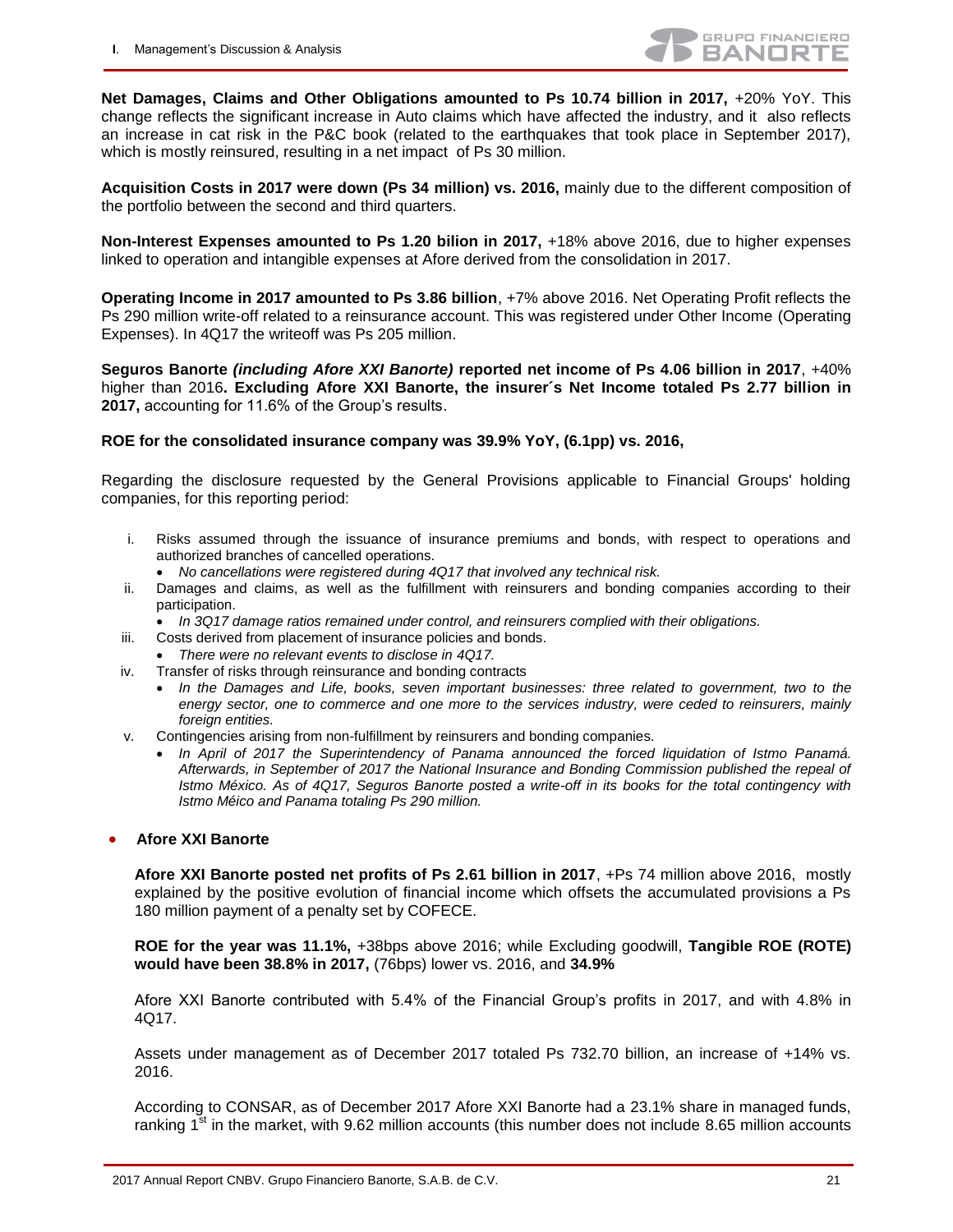

managed by Afore XXI with resources deposited in Banco de Mexico), which represent an 18.7% share of the total number of accounts in the system, ranking second in the market.

#### **Pensiones Banorte**

During 2017, Pensiones Banorte reported profits of Ps 882 million, +57% higher YoY, driven by financial income from the inflation indexed investment book (+Ps 525 million).

In 2017 Net Income from Pensiones Banorte represented 3.7% of the Financial Group´s profits, ROE totaled 34.7% in 2017, up +9bps vs. 2016.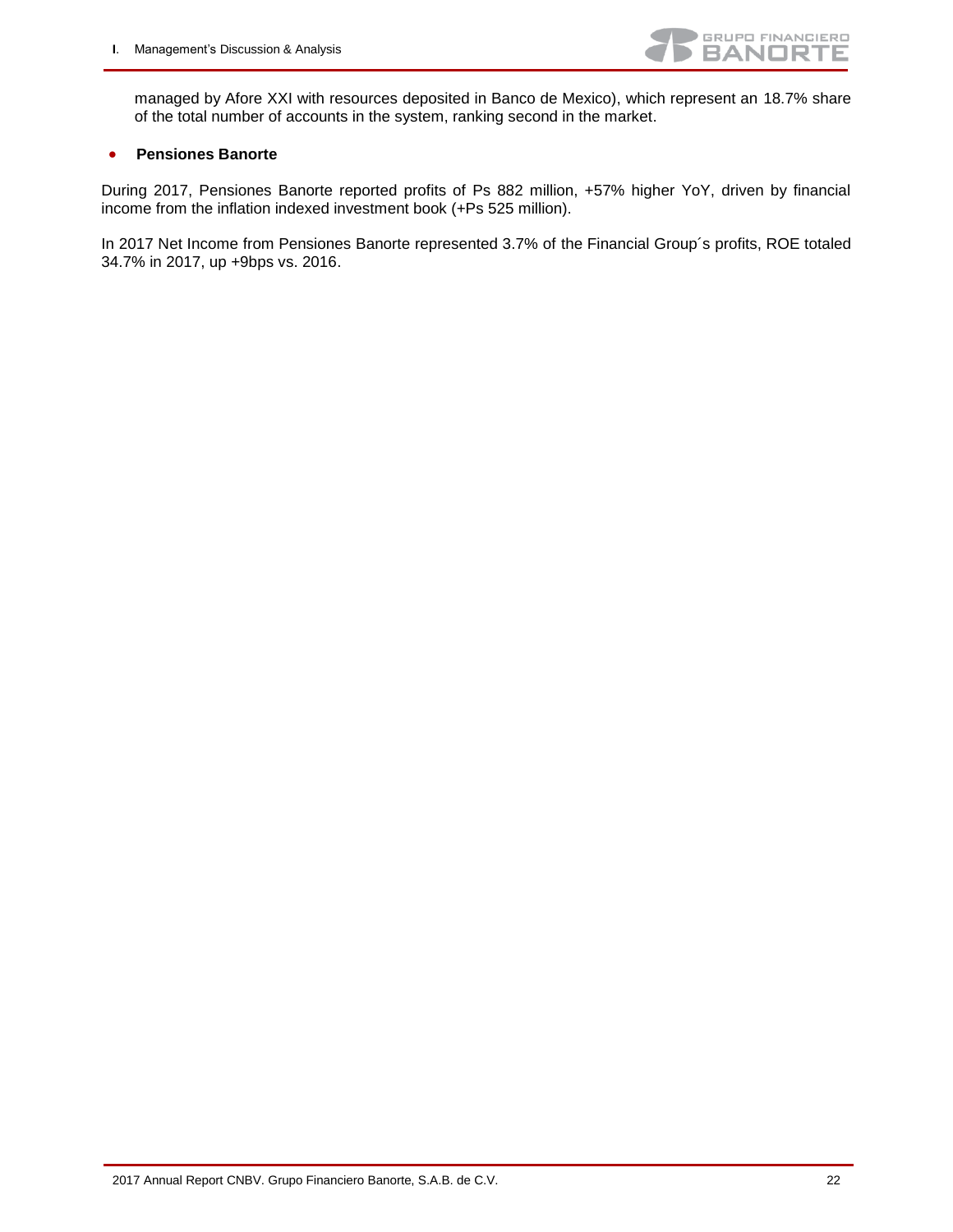## **5. SOFOM and Other Finance Companies**

The following figures correspond to what was reported in the Financial Statements of each company. The total sector figures are not consolidated figures. *See note 28 of the Audited Financial Statements.*

|                                                   | 2017    | 2016    | 2015    |
|---------------------------------------------------|---------|---------|---------|
| <b>SOFOM and Other Finance Companies</b>          |         |         |         |
| Net Income                                        | (\$158) | \$178   | \$496   |
| Stockholders' Equity                              | 9,087   | 9,049   | 9,563   |
| <b>Total Portfolio</b>                            | 34,052  | 29,170  | 25,795  |
| Past Due Loans                                    | 291     | 252     | 269     |
| Loan Loss Provisions                              | (572)   | (442)   | (478)   |
| <b>Total Assets</b>                               | 46,915  | 43,483  | 41,096  |
| <b>Leasing and Factoring</b>                      |         |         |         |
| Net Income                                        | \$771   | \$693   | \$571   |
| Stockholders' Equity                              | 5,149   | 4,482   | 4,297   |
| Total Portfolio*                                  | 29,841  | 27,402  | 23,220  |
| Past Due Loans                                    | 154     | 180     | 175     |
| Loan Loss Provisions                              | 302     | (319)   | (310)   |
| <b>Total Assets</b>                               | 30,362  | 27,768  | 23,336  |
| Warehousing                                       |         |         |         |
| Net Income                                        | \$42    | \$28    | \$31    |
| Stockholders' Equity                              | 226     | 184     | 246     |
| Inventories                                       | 783     | 438     | 462     |
| <b>Total Assets</b>                               | 955     | 586     | 619     |
| Sólida Administradora de Portafolio <sup>1)</sup> |         |         |         |
| Net Income                                        | (\$969) | (\$538) | (\$106) |
| Stockholders' Equity                              | 3,573   | 4,243   | 4,874   |
| <b>Total Portfolio</b>                            | 4,211   | 1,768   | 2,575   |
| Past Due Loans                                    | 137     | 73      | 94      |
| <b>Loan Loss Provisions</b>                       | 270     | (123)   | (168)   |
| <b>Total Assets</b>                               | 15,459  | 14,988  | 16,995  |
| <b>Ixe Servicios</b>                              |         |         |         |
| Utilidad neta                                     | (\$1.8) | (\$4.9) | \$0.4   |
| Capital contable                                  | 139     | 141     | 146     |
| Activo total                                      | 139     | 141     | 146     |

Million pesos.

1. \* Includes operating lease portfolio and fixed asset amounting to Ps 6, Ps 28 and Ps 40 in 2014, 2015 and 2016, respectively registered in property, furniture and equipment (net).

## **Leasing and Factoring**

**Arrendadora y Factor Banorte reported profits of Ps 771 million** in 2017, up +11% YoY, driven by an increase in net interest income from the expansion in its Leasing & Factoring book.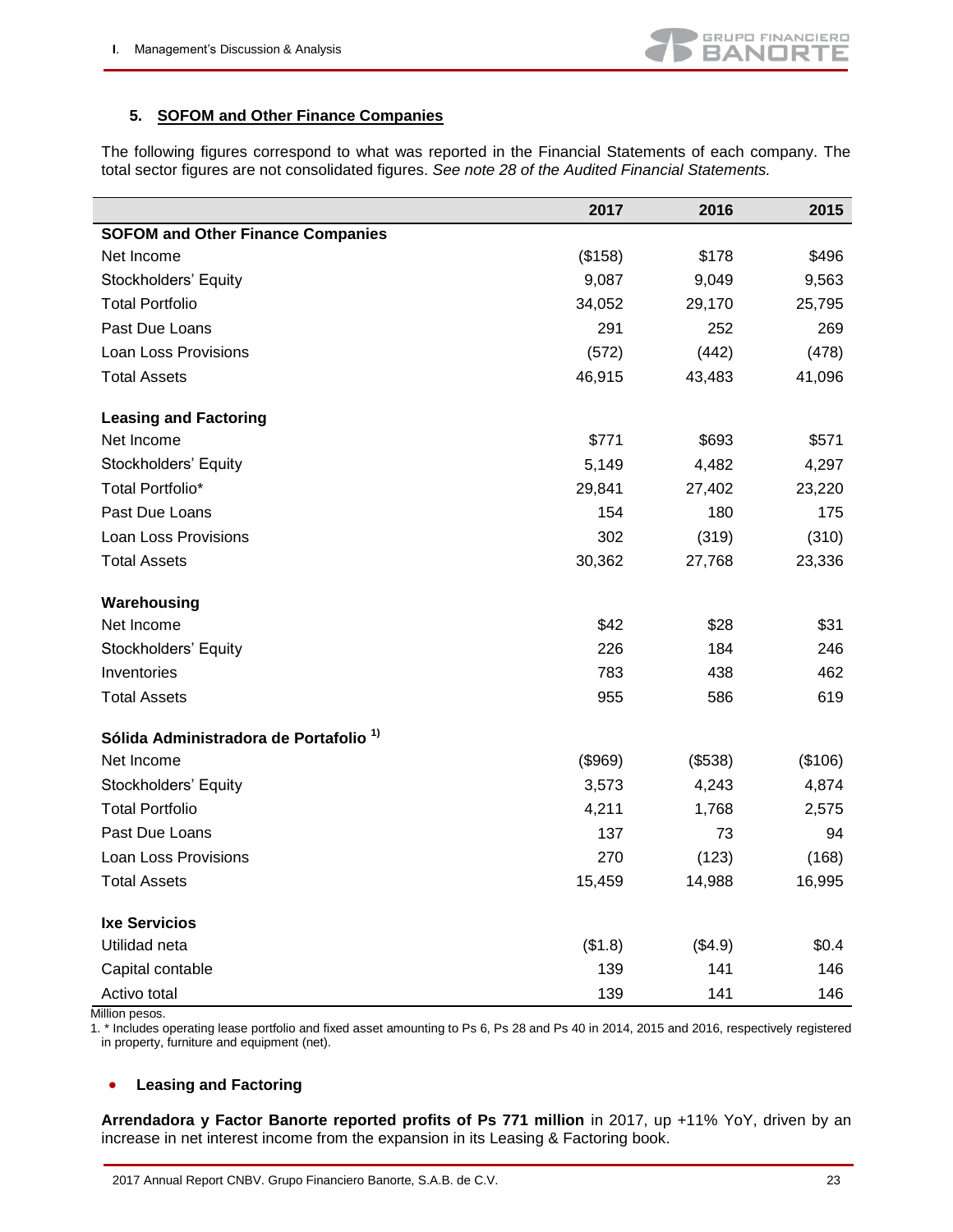

At the end of 2017, **the Past Due Loans Ratio** was 0.6%, and the Coverage ratio was 196%, +2pp higher QoQ and +18pp YoY.**The Capitalization ratio** as of December was 15.9% considering total risk-weighted assets of Ps 32.27 billion.

**The leverage ratio** as of December 2017 was 15.13%; considering adjusted assets of Ps 33.95 billion pesos

During 2017, Net Income from Leasing and Factoring accounted for 3.2% of the Group´s total results.

**Warehouse**

**In 2017, Warehouse posted profits of Ps 42 million**, a +48% increases vs. 2016 on higher inventory origination, and higher income from net services and recoveries.

**Almacenadora Banorte accounted** for 0.2% of the Financial Group's profits in 2017. ROE also raised to 20.5%, +8.9pp vs. 2016

**At the end of 2017, the Capitalization Ratio was 146%** considering net capital of Ps 189 million and deposit certificates for sale issued in warehouses of Ps 2.60 billion. Almacenadora Banorte ranks third among the 14 warehouses of this sector in terms of profits generated.

#### **Sólida Administradora de Portafolios**

**Sólida Administradora de Portafolios reported a net result of (Ps 969) million**, explained by valuation losses on derivatives related to the equity securities received from the restructuring agreements with the homebuilders.

**Past Due Loan Ratio was 3.2% at the end of December 2017, up +0.6 pp vs. 3Q17. Coverage ratio was 198**%, +28 pp higher vs. 2016.

**The estimated Capitalization ratio in 2017 was 15.9%,** +2.8 pp YoY.

Leverage ratio as of December 2017 was 19.32%, respectively; considering adjusted assets of Ps 15.07 billion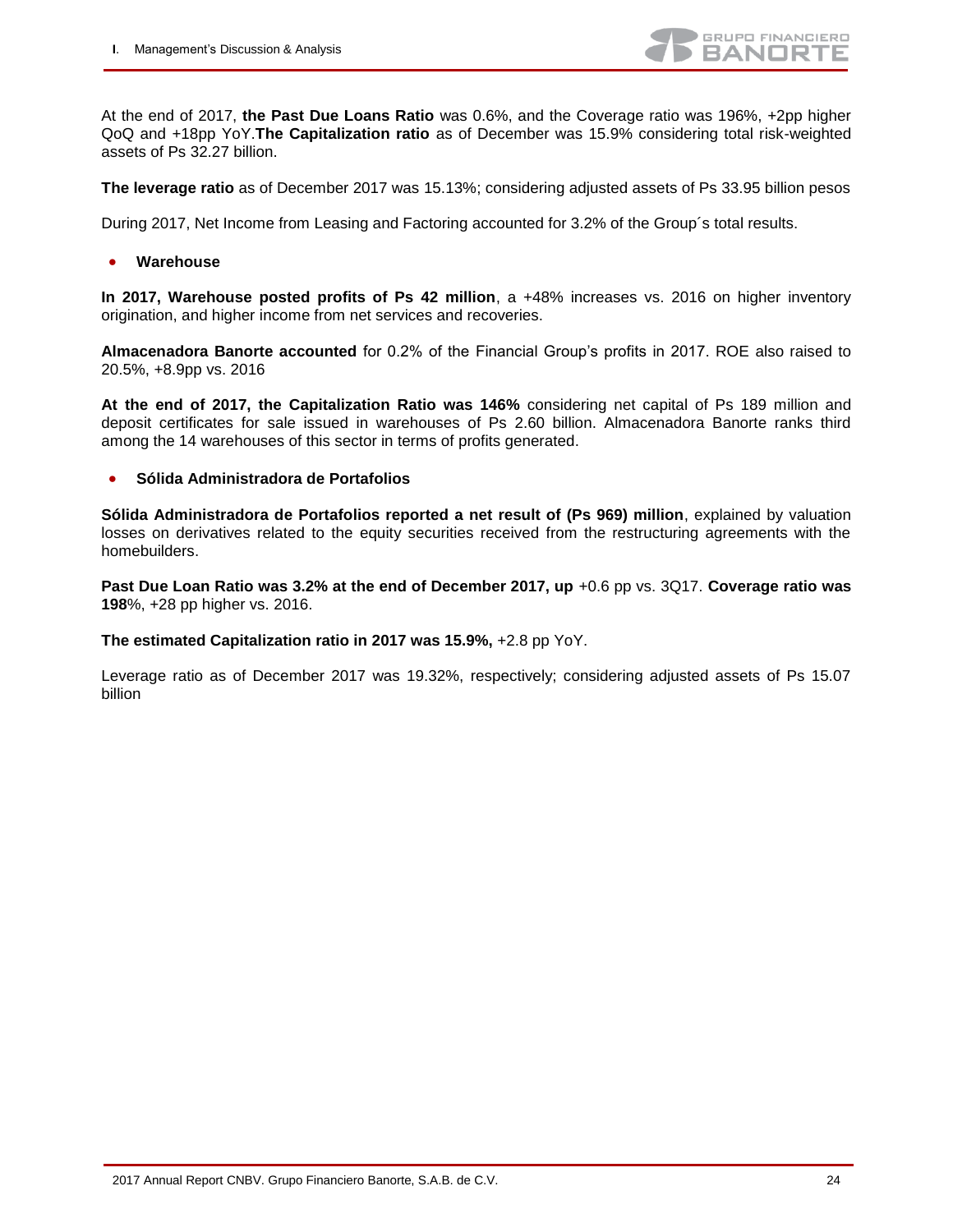## <span id="page-24-0"></span>**B) FINANCIAL SITUATION, LIQUIDITY AND CAPITAL RESOURCES**

## **NET INCOME AND PROFITABILITY INDICES**

### **GFNorte's Equity**

|                                                                                 | 2017      | 2016      | 2015      |
|---------------------------------------------------------------------------------|-----------|-----------|-----------|
| Paid-in Capital                                                                 | 14,591    | 14,574    | 14,606    |
| Premium of Subscribed & Issued Shares                                           | 35,592    | 36,427    | 36,424    |
| <b>Subscribed Capital</b>                                                       | \$50,183  | \$51,001  | \$51,030  |
|                                                                                 |           |           |           |
| Capital Reserves                                                                | 5,491     | 4,825     | 5,765     |
| <b>Retained Earnings</b>                                                        | 71,294    | 68,492    | 62,860    |
| Surplus (Deficit) from Valuation of Securities Available for Sale               | (2,390)   | (2,592)   | (1, 552)  |
| Results from Valuation of Hedging Instruments                                   | (3,588)   | (2,089)   | (828)     |
| Results from Valation of the reserve for unexpired risks on<br>changes in rates | 96        | 87        |           |
| <b>Results from Conversions</b>                                                 | 1,684     | 2,084     | 1,069     |
| Remeasurements on defined benefits for employees                                | (926)     | (370)     |           |
| Net Income                                                                      | 23,908    | 19,308    | 17,108    |
| <b>Earned Capital</b>                                                           | \$95,569  | \$89,745  | \$84,422  |
| <b>Minority Interest</b>                                                        | 1,832     | 1,955     | 1,900     |
| <b>Total Shareholders' Equity</b>                                               | \$147,584 | \$142,701 | \$137,352 |
| Million pesos.                                                                  |           |           |           |

## **Consolidated Bank's Equity (\*)**

|                                                                   | 2017     | 2016     | 2015      |
|-------------------------------------------------------------------|----------|----------|-----------|
| Paid-in Capital                                                   | 18,105   | 18,105   | 20,074    |
| Premium of Subscribed & Issued Shares                             | 648      | 72       | 11,682    |
| <b>Subscribed Capital</b>                                         | 18,753   | \$18,177 | \$31,756  |
|                                                                   |          |          |           |
| <b>Capital Reserves</b>                                           | 13,013   | 11,509   | 10,157    |
| <b>Retained Earnings</b>                                          | 38,959   | 50,215   | 48,398    |
| Surplus (Deficit) from Valuation of Securities Available for Sale | 4        | (1,645)  | (1,310)   |
| Results from Valuation of Hedging Instruments                     | (3,653)  | (2, 131) | (936)     |
| <b>Results from Conversions</b>                                   | 1,590    | 1,985    | 990       |
| Remeasurements on defined benefits for employees                  | (943)    | (377)    |           |
| Net Income                                                        | 18,339   | 15,044   | 13,518    |
| <b>Earned Capital</b>                                             | \$67,309 | \$74,600 | \$70,817  |
| <b>Minority Interest</b>                                          |          | 10       | 10        |
| <b>Total Shareholders' Equity</b>                                 | \$86,062 | \$92,787 | \$102,583 |

Million pesos.

(\*) Does not include the Afore.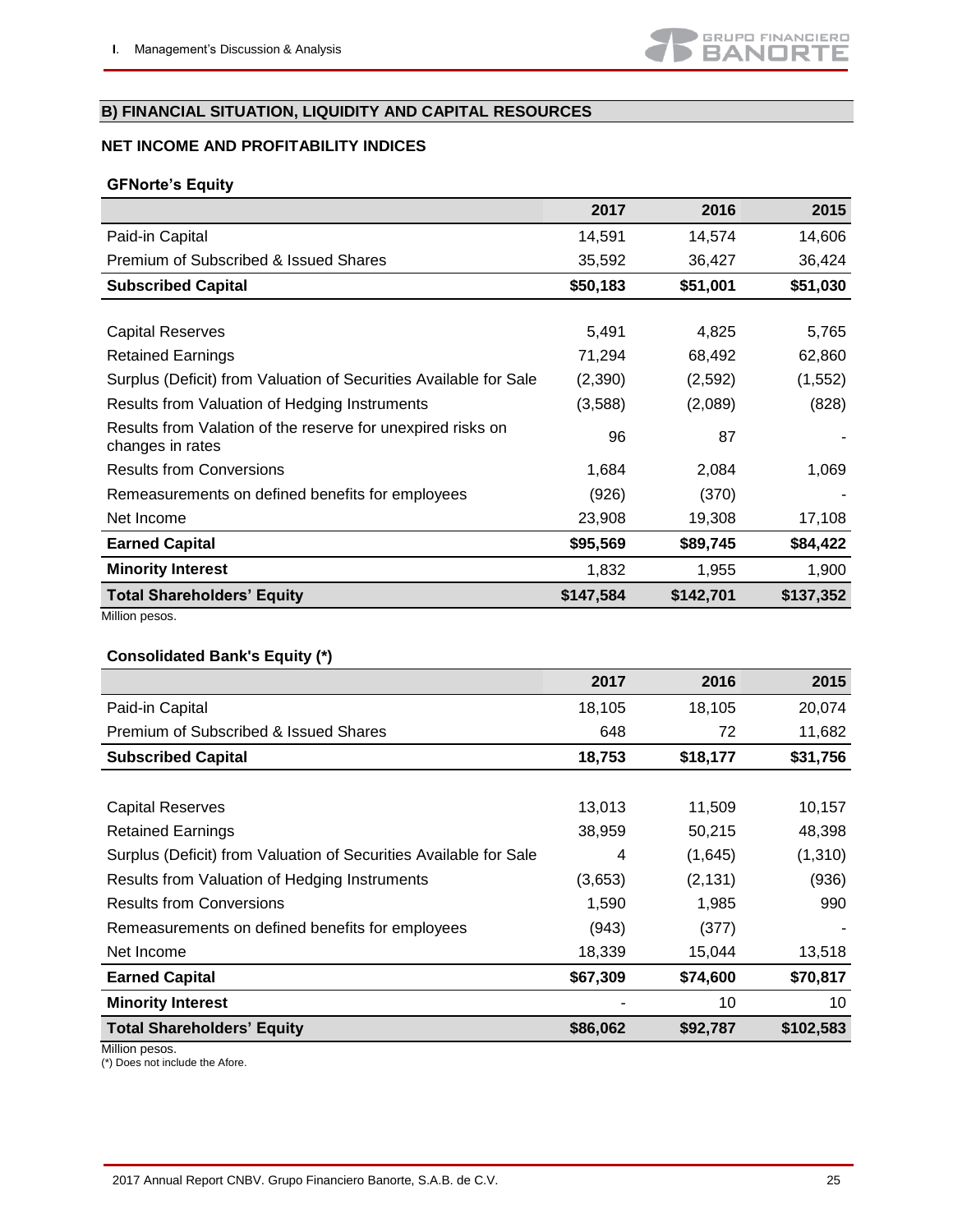#### **Banco Mercantil del Norte's Capitalization Ratio\***

See Note 30 of GFNorte's 2017 Audited Financial Statements

|                                         | <b>Dec-17</b> | Dec-16    | <b>Dec-15</b> |
|-----------------------------------------|---------------|-----------|---------------|
| <b>Tier 1 Capital</b>                   | 95,323        | 81,348    | 72,817        |
| Tier 2 Capital                          | 13,286        | 16,643    | 7,692         |
| <b>Net Capital</b>                      | \$108,609     | \$97,991  | \$80,509      |
| <b>Credit Risk Assets</b>               | 512,752       | 477,880   | 398,684       |
| Market & Operational Risk Assets        | 117,513       | 162,709   | 151,970       |
| Total Risk Assets <sup>1)</sup>         | \$630,264     | \$640,590 | \$550,654     |
| <b>Net Capital / Credit Risk Assets</b> | 21.18%        | 20.51%    | 20.19%        |
| <b>Capitalization Ratio</b>             |               |           |               |
| Tier 1                                  | 15.12%        | 12.70%    | 13.22%        |
| Tier 2                                  | 2.11%         | 2.60%     | 1.40%         |
| <b>Total Capitalization Ratio</b>       | 17.23%        | 15.30%    | 14.62%        |

Million pesos.

Banorte has fully adopted the capitalization requirements established to date by Mexican authorities and international standards, so-called Basel III, which came into effect as of January 2013.

In April 2017, Banorte was confirmed as Level II - Domestic Systemically Important Financial Institution, which implies that Banorte must maintain a capital buffer of 0.90 pp, to be constituted progressively in up to four years, starting on December 2016. Therefore, the **minimum Capitalization Ratio required for Banorte amounts to 10.95% as of December 2017** (corresponding to the regulatory minimum of 10.5% plus the constituent capital supplement to date).

**At the end of 2017 the estimated Capitalization Ratio (CR) for Banorte was 17.23%** considering credit, market and operational risk; and, 21.18% if only credit risks are considered.

The Capitalization Ratio increased +1.94 pp in respect to 2016 due to the following:

| 1.             | Profit growth for the period               | $+2.91$ pp |
|----------------|--------------------------------------------|------------|
| 2.             | <b>Subordinated Notes</b>                  | $+2.05$ pp |
| 3.             | Investment in Subsidiaries and Intangibles | $+0.65$ pp |
| $\mathbf{4}$ . | Growth in Risk Assets                      | $+0.26$ pp |
| 5.             | Valuation of Financial Instruments         | $+0.12$ pp |
| 6.             | <b>Other Capital Effects</b>               | $-0.33$ pp |
| 7.             | Dividends of the period                    | $-3.71$ pp |

**At the end of 2017 the estimated Capitalization Ratio (CR) for Banorte was 17.23%** considering credit, market and operational risk; and, 21.18% if only credit risks are considered The Core Tier 1 ratio was 11.93%, Total Tier 1 ratio was 15.12% and Tier 2 was 2.11%.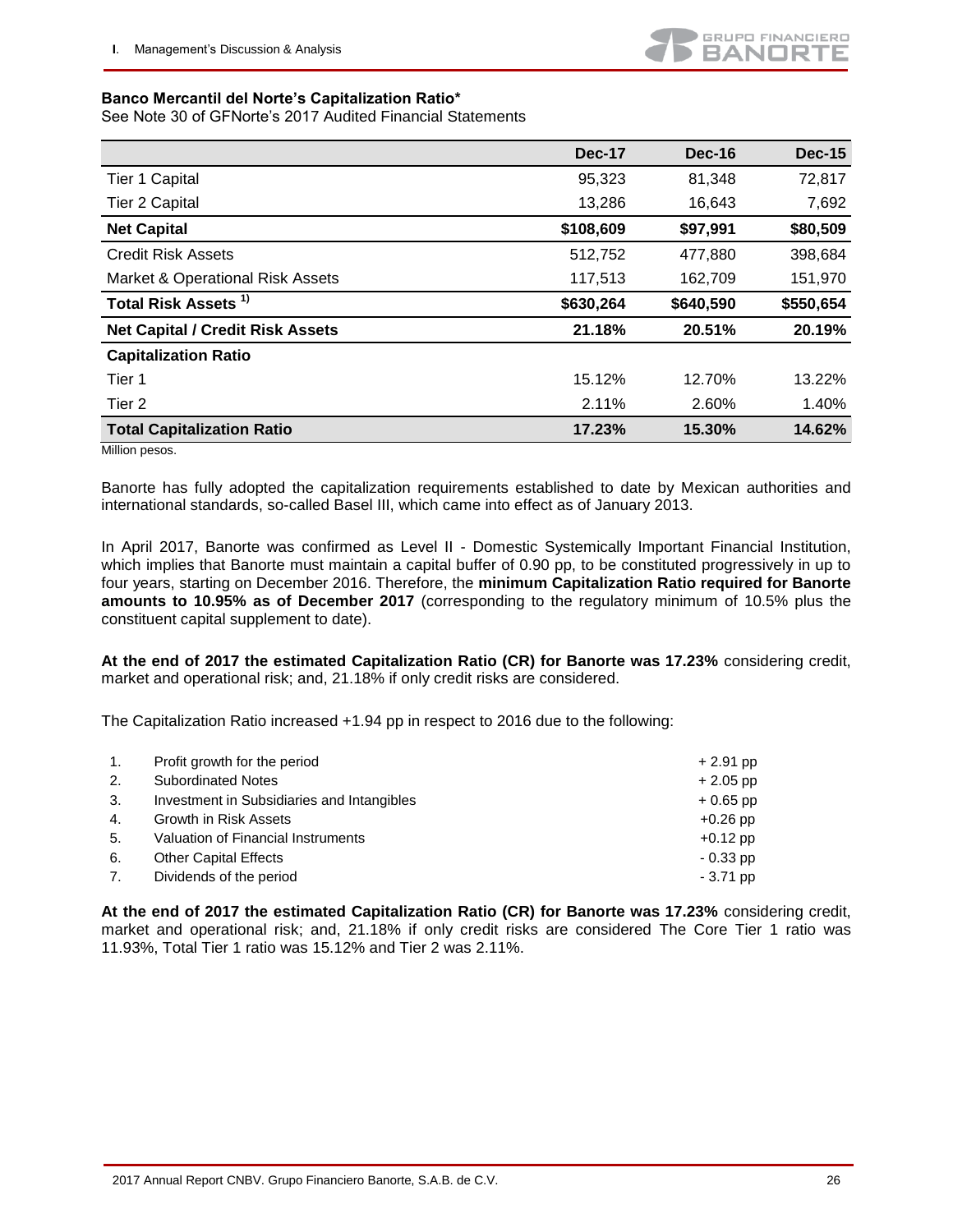

#### **CASH FLOW STATEMENT**

The cash flow statement reveals cash available to the institution at a certain point in time in order to meet its obligations with creditors. The structure of the cash flow statement provides details of the cash generated by the operation, and uses of resources for net financing and the investment program. As of December 2017, available cash amounted to Ps 76.26 billion, (16%) higher than the Ps 65.88 billion registered in December 2016.

#### **GFNorte's Cash Flow Statement**

|                                                                  | 2017            | 2016                 |
|------------------------------------------------------------------|-----------------|----------------------|
| Net income                                                       | \$23,908        | \$19,308             |
| Items not requiring (generating) resources:                      |                 |                      |
| Depreciation and amortization                                    | 1,688           | 1,170                |
| <b>Technical reserves</b>                                        | 12,645          | 8,477                |
| Provisions                                                       | (260)           | 3,449                |
| Current and deferred income tax                                  | 9,048           | 6,878                |
| <b>Discontinued Operations</b>                                   | 89              | 243                  |
| Subsidiaries' Net Income                                         | (923)           | (978)                |
|                                                                  | 46,195          | 38,547               |
|                                                                  |                 |                      |
| <b>OPERATING ACTIVITIES:</b>                                     |                 |                      |
| Changes in margin accounts                                       | 200             | (2,094)              |
| Changes in investments in securities                             | (44,085)        | (24, 797)            |
| Changes in repo debtors                                          | (679)           | 493                  |
| Changes in derivatives (assets)                                  | 15,628          | (22,051)             |
| Change in loan portfolio                                         | (49, 202)       | (62, 669)            |
| Changes in acquired collection rights                            | (452)           | 192                  |
| Changes in accounts receivable from insurance and annuities, net | 5               | (20)                 |
| Changes in debtor premiums, net                                  | 214             | 169                  |
| Changes in reinsurance (net) (asset)                             | (1,550)         | (1, 294)             |
| Changes in receivables generated by securitizations              | 15              | 29                   |
| Change in foreclosed assets                                      | 510             | 611                  |
| Change in other operating assets                                 | (3,828)         | (23, 467)            |
| Change in deposits                                               | 66,262          | 35,268               |
| Change in interbank and other loans                              | (4,691)         | 7,556                |
| Change in creditor balances under repurchase and sale agreements | (7, 112)        | (6,378)              |
| Collateral sold or pledged                                       | 3               | (1)                  |
| Change in liability position of derivative financial instruments | (15, 796)       | 20,464               |
| Change in technical reserves (net)                               | 4,780           | 947                  |
| Changes in reinsurance (net) (liability)                         | (492)           | 11                   |
| Change in subordinated debentures                                | 10,952          | 4,464                |
|                                                                  | 12,826          | 6,958                |
| Change in other operating liabilities                            | 3,566           | 3,706                |
| Change in hedging instruments related to operations              |                 |                      |
| Assets from Discontinued Operations                              | (8,069)         | (1,224)              |
| Income tax                                                       | (184)<br>25,016 | (6,976)<br>(31, 556) |
| Net cash generated or used from operations                       |                 |                      |
| <b>INVESTING ACTIVITIES:</b>                                     |                 |                      |
| Proceeds on disposal of property, furniture and equipment        | 742             | 1,033                |
| Payments for acquisition of property, furniture and equipment    | (4,780)         | (4,083)              |
| Charges on acquisitions of Subsidiaries and associated companies | 3,195           | 2                    |
| Payment on acquisitions of Subsidiaries and associated companies |                 | (2)                  |
| Assets from Discontinued Operations                              |                 | (10)                 |
| Charges for cash Dividends                                       | 2,364           | 1,122                |
| Net cash flows from investment activity                          | 1,521           | (1,938)              |
|                                                                  |                 |                      |
| <b>FINANCING ACTIVITIES:</b>                                     |                 |                      |
| Dividends paid                                                   | (14, 645)       | (7,229)              |
| Repurchase of shares                                             | (1, 181)        | (1, 394)             |
| Net financing activity cash flows                                | (301)           |                      |
|                                                                  |                 |                      |
| Net (decrease) increase in cash and cash equivalents             | 10,410          | (42, 117)            |
| Effects from changes in the value of cash and cash equivalents   | (27)            | 155                  |
| Cash and cash equivalents at the beginning of the year           | 65,886          | 107,848              |
| Cash and cash equivalents at the end of the year                 | \$76,269        | \$65,886             |

Million pesos.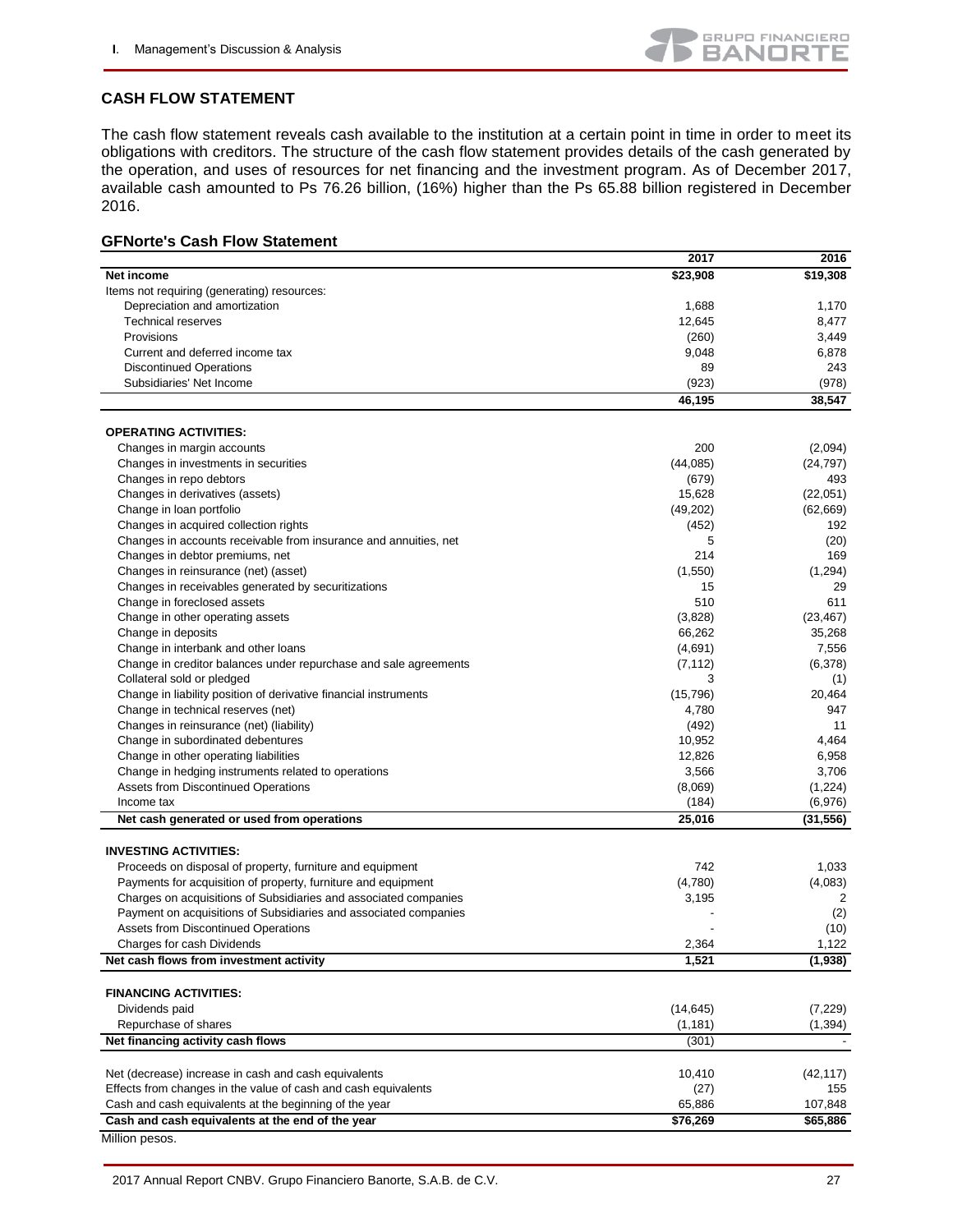

#### **DIVIDENDS**

GFNorte's Ordinary General Shareholders' Meeting held on November 19<sup>th</sup>, 2015, approved to modify the Dividend Policy, which was effective since October 2011.

As of November 2015, the Policy establishes that the dividend payment can be between 16% and up to 40% of the net income of the prior year.

 For reference, the former Policy which decreed dividends established a payment between 16% and 20% of the recurring net income depending on its annual growth.

#### **POLICIES GOVERNING TREASURY ACTIVITIES OF THE BANK**

#### **Regulatory Framework**

All operations carried out by the Treasury will be executed in strict accordance with regulations established by Banking Institution regulatory authorities, such as the Central Bank (BANXICO), the National Banking and Securities Commission (CNBV), the Ministry of Finance and Public Credit (SHCP), as well as those set forth in the Law of Credit Institutions.

Moreover, the Treasury is subject to the policies regarding the management of liquidity, market and counterparty credit risks established by the Risk Policy Committee and which are set according to limits established annually to the following operation parameters:

#### Market Risk:

- VaR (Value at Risk).
- DV01 (sensitivity by security, term and currency).

Liquidity Risk:

- LCR (Liquidity Coverage Ratio)
- ACLME (Regime of liabilities admission and investment in foreign currency and regime of FX risk position).
- Survival horizon.

Credit Risk:

• Lines with Counterparties.

Capital Management:

 Tier 1, Core Tier 1 and Net Capital (these are monitoring thresholds, the Treasury will set mechanisms to the extent that the Bank or any of its subsidiaries approaches the limits established by the CPR).

#### **Treasury Management**

In order to maintain a prudent strategy for the management of assets and liabilities through stable funding sources, constitute and maintain liquid assets at optimum levels, the Treasury applies the following limits:

- 1. Diversification of funding sources in national and international markets.
- 2. Structure liabilities in such a way as to avoid the accumulation of maturities that significantly influence the administration and control of the Treasury's resources.
- 3. Ensure liquidity by tapping mid and long-term liabilities.
- 4. Manage and maintain liquid assets to total assets considering its effects on profitability and liquidity needs.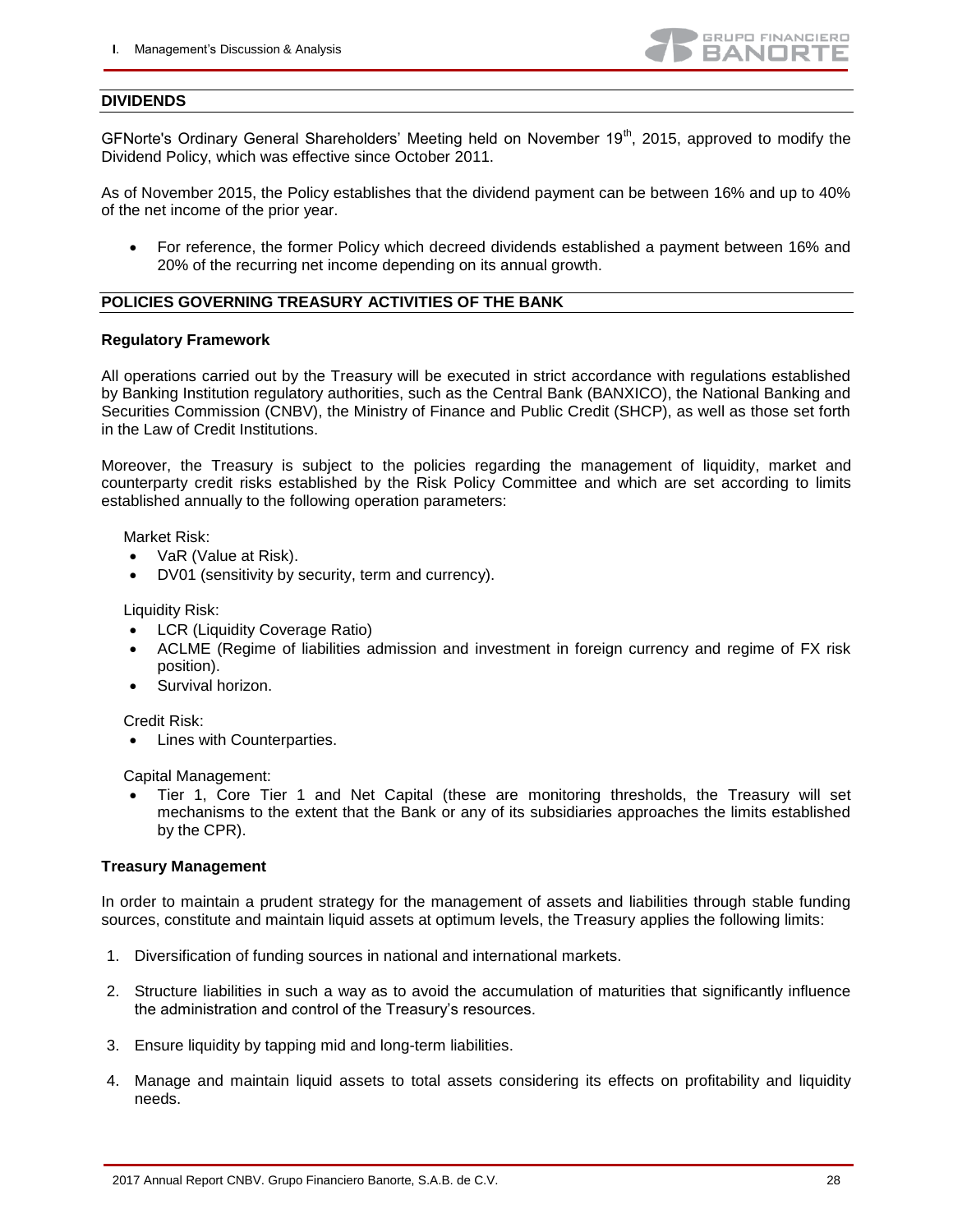

5. Determine and propose to the General Management the Transfer Costs Policy accoding to the current business plan.

#### **Treasury's Funding sources**

Sources of financing for the International Treasury must be classified in a monthly report indicating the sources of available resources, their use and concentration:

- 1. Public:
	- Checking accounts (via the network of branches and corporations).

#### 2. Market:

- Commercial paper.
- Cross Currency Swaps
- Syndicated Loans.
- Securitizations
- Deposit Certificate.
- 3. National Banks and Development Funds:
	- National Banks.
	- Funds.
- 4. Correspondent Banks:
	- Foreign Banks
- 5. Available credit lines: (not available)
	- Commercial paper.
	- Correspondent banks.

Through diverse Long Term Financing Programs, proposals will be studied, analyzed and implemented, in order to consolidate an adequate debt profile.

The Treasury, in coordination with the Head of Risk Management, will monitor the results of its daily calculations of liquidity coefficients established by the CPR and authorities.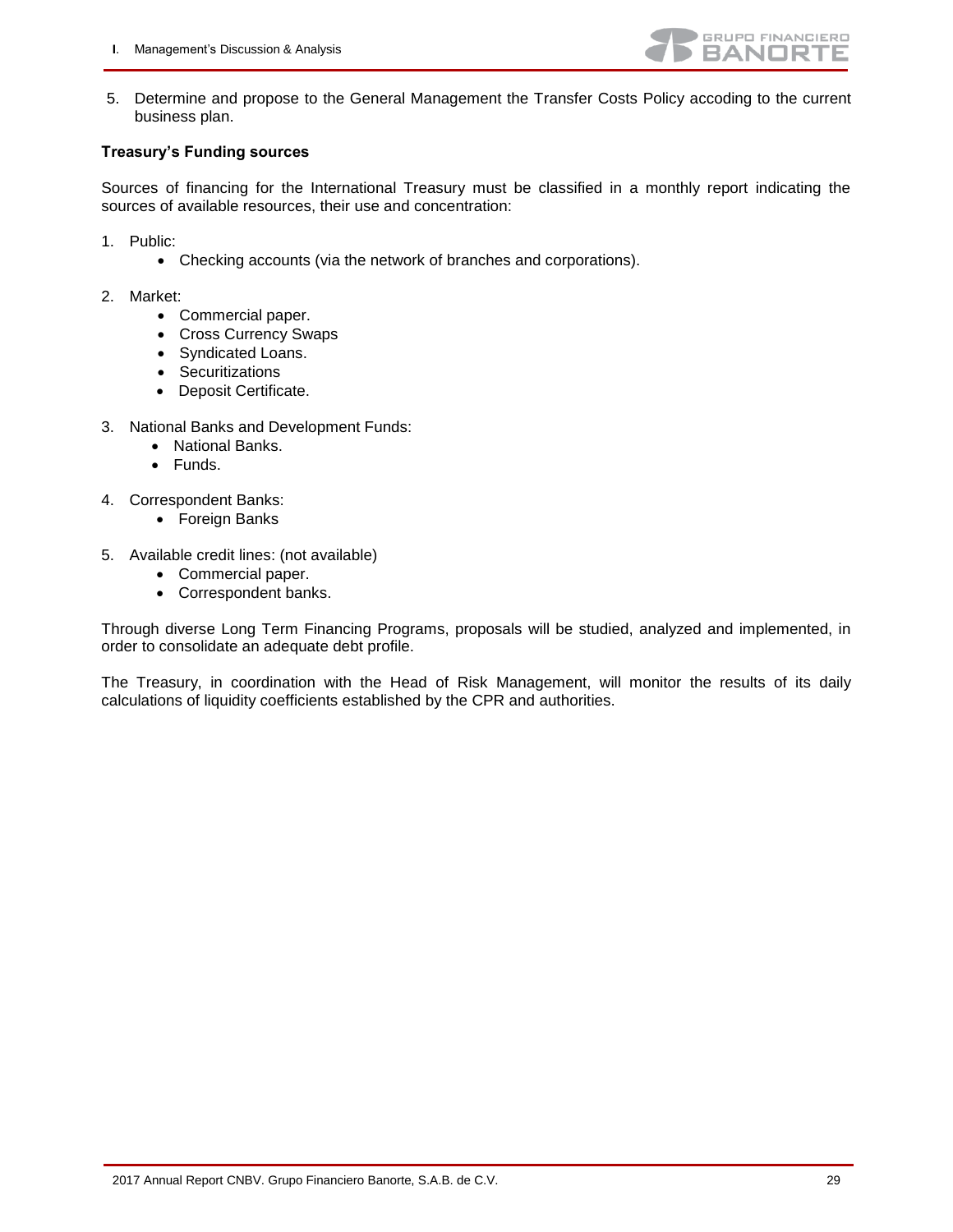

## **PAID AND DEFERRED TAX**

|                                                              |            |            | As of December 31, 2017 |
|--------------------------------------------------------------|------------|------------|-------------------------|
| <b>Concept</b><br>Income Tax (ISR)                           |            |            | 8,469                   |
|                                                              |            |            | 383                     |
| Profit Sharing (PTU)                                         |            |            |                         |
| Updated caused taxes<br>Deferred ISR & PTU                   |            |            | $\Omega$                |
|                                                              |            |            | 609                     |
| Updated deferred taxes                                       |            |            | 0                       |
| <b>Total</b>                                                 |            |            | \$9,461                 |
| Million pesos.                                               |            |            |                         |
| <b>Temporary Asset Differences</b>                           | <b>ISR</b> | <b>PTU</b> | <b>Net</b>              |
| Allowance for loan losses                                    | 503        | 0          | 503                     |
| <b>Fiscal losses</b>                                         | 1,113      | 0          | 1,557                   |
| Surplus of loan loss provisions over the net fiscal limit    | 4,465      | 0          | 4,466                   |
| Financial Instruments' valuation effects                     | 785        | 0          |                         |
| Excess of tax over book value of foreclosed and fixed assets | 1,040      | 0          | 1,051                   |
| PTU                                                          | 116        | 0          | 115                     |
| Fees collected in advance                                    | 1,042      | 0          | 970                     |
| Accounting provisions                                        | 1,011      | 0          | 1,048                   |
| Other items                                                  | 8          | 0          | 47                      |
| <b>Total Assets</b>                                          | \$10,283   | \$0        | \$9,337                 |
|                                                              |            |            |                         |
| <b>Temporary Liability Differences</b>                       | <b>ISR</b> | <b>PTU</b> | <b>Net</b>              |
| Portfolios acquired                                          | (256)      | 0          | (256)                   |
| Capitalizable projects' expenses                             | (3,521)    | 0          | (3,521)                 |
| <b>Valuation of Financial Instruments</b>                    | (2,006)    | 0          | (2,006)                 |
| Anticipated contributions to the pension fund                | (871)      | 0          | (871)                   |
| Intangible Assets                                            | (608)      | 0          | (608)                   |
| <b>Other liabilities</b>                                     | (72)       | 0          | (72)                    |
| <b>Total liabilities</b>                                     | (\$7,334)  | \$0        | (\$7,334)               |
|                                                              |            |            |                         |
| <b>Assets (Liabilities) Accumulated Net</b>                  | \$2,949    | \$0        | \$2,949                 |

Million pesos.

GFNorte recognizes the effect of deferred taxes determined under the assets and liabilities method, in accordance with NIF D-4 "Income Tax", through a comparison of their accounting and fiscal values. Temporary differences arise from this comparison to which the corresponding tax rate was applied.

On the other hand, employee profit sharing (PTU) is determined using the guidelines established by the *Constituciónn Política de los Estados Unidos Mexicanos*, so deferred taxes are not generated.

The net effect of all the aforementioned operations are shown in the Balance Sheet under assets entitled "Deferred Taxes".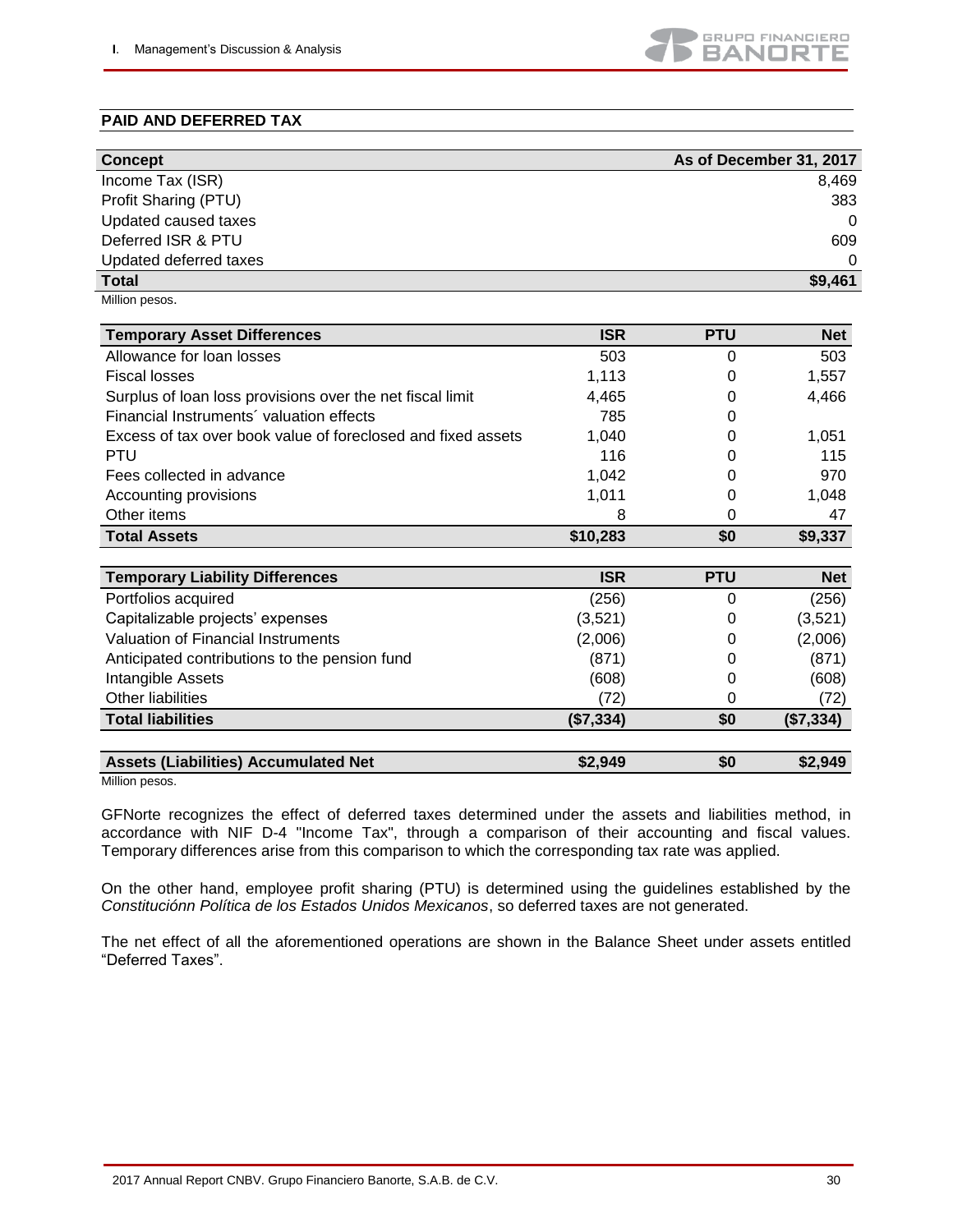

The deferred taxes for each subsidiary as of December 31, 2017 are as follows:

| <b>Deferred Taxes</b>                             | As of December 31, 2017 |
|---------------------------------------------------|-------------------------|
| Banco Mercantil del Norte S.A.                    | 3,517                   |
| Grupo Financiero Banorte S.A.B. de C.V.           | (18)                    |
| Arrendadora y Factor Banorte S.A. de C.V.         | 23                      |
| Banorte Ahorro y Previsión S.A. de C.V.           | (1, 178)                |
| Casa de Bolsa Banorte Ixe, S. A. de C. V.         | (108)                   |
| Almacenadora Banorte S.A. de C.V.                 |                         |
| Sólida Administradora de Portafolios S.A. de C.V. | 710                     |
| <b>Total</b>                                      | \$2,949                 |

Million pesos.

#### **TAX CREDITS OR DEBTS**

The tax credits listed below are currently in litigation:

|                                                       | As of December 31, 2017 |
|-------------------------------------------------------|-------------------------|
| <b>UNITELLER</b>                                      | \$6                     |
| Philippines 2007 - 2008                               | -6                      |
| <b>AFORE XXI BANORTE</b>                              | \$2                     |
| Loan #4429309391 Payroll Tax of the state of Coahuila | $\mathcal{P}$           |
| Million pesos                                         |                         |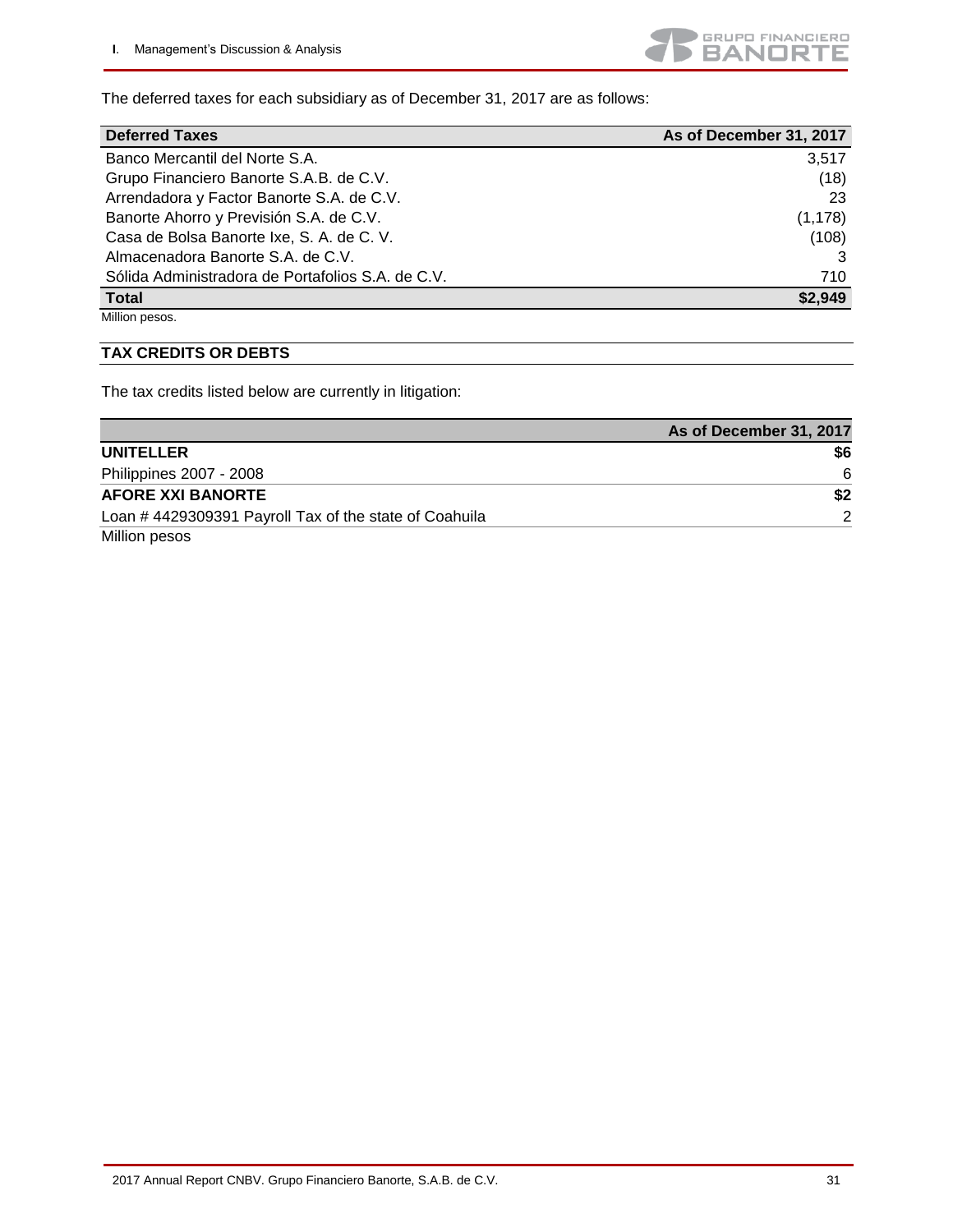

#### <span id="page-31-0"></span>**C) Internal Control**

At Grupo Financiero Banorte, S.A.B. de C.V. (GFNorte), we recognize that internal control is the responsibility of each member of the Institution, and is therefore implicit in daily performance which facilitates its permanent spread and promotion at all levels of the Institution.

The Internal Control System (ICS) of GFNorte has been structured in accordance with guidelines set by its Board of Directors which establishes the general internal control framework for the companies that comprise GFNorte, as well as how the internal workings should be operated, in order to provide reasonable security with regards to effectiveness and efficiency of operations, dependability of financial information as well as fulfillment of regulations and legal framework.

The ICS's mission is to support the operation of appropriate internal controls in transactions, and the generation and recording of information. It is comprised of several elements:

- A. The Board of Directors with the support of: the Advisory Board, Risk Policies Committee (CPR), Audit and Corporate Practices Committee (CAPS), and the Human Resources Committee.
- B. The CEO and the departments which support him: Unit Risk Management (UAIR), Legal Department and the Comptroller, responsible for ensuring that adequate control levels, operational risks and compliance with regulation are maintained.
- C. Internal Audit, External Audit and the Commissary ,which applies only to GFNorte's subsidiaries, as additional support structures to check how the Internal Control System functions and provide reasonable assurance regarding the reliability of the generated data. The Internal Audit Department reports to the Audit and Corporate Practices Committee (CAPS) and maintains full independence from the administrative areas.
- D. The Executive Group as main responsible persons for SCI assurance according to the functions and responsibilities assigned to them. In addition to promoting the enforcement of the regulations established for the Institution and the strategies set forth by the GFNorte's CEO.
- E. Documents that establish the general control criteria that should be followed in the operation and reporting of transactions; in optimizing human, material and technological resources; in the use, security, timeliness and reliability of the information; and in the due compliance with the external and internal regulations. The Code of Conduct that regulates the behavior that each Board member, officer or employee of the Group should assume while performing their activities stress out.
- F. Policy and procedure manuals that regulate documentation, recording and liquidation of operations that the Group carries out, and establish the control points that should be observed, assuring the separation of functions, clear assigning of responsibilities, safekeeping of information and prevention of unlawful acts.

During 2017, activities related to strengthening control, risk evaluation and management, establishment and monitoring of controls, and assurance of quality information continued to be developed; highlighting the following:

- A. The Board of Directors analyzed and, at the request of CAPS, authorized the update to the basic documents of Corporate Governance related to the SCI: Code of Conduct, Objectives and Guidelines of Internal Control and General Policies for the usage of Human and Material Resources.
- B. The various Corporate Governance Committees have had the required financial, economic, accounting and/or legal information for proper decision-making.
- C. The policies and procedure manuals have been updated as per changes in external regulations, new products, and changes in the Institution's processes or improvements to internal controls.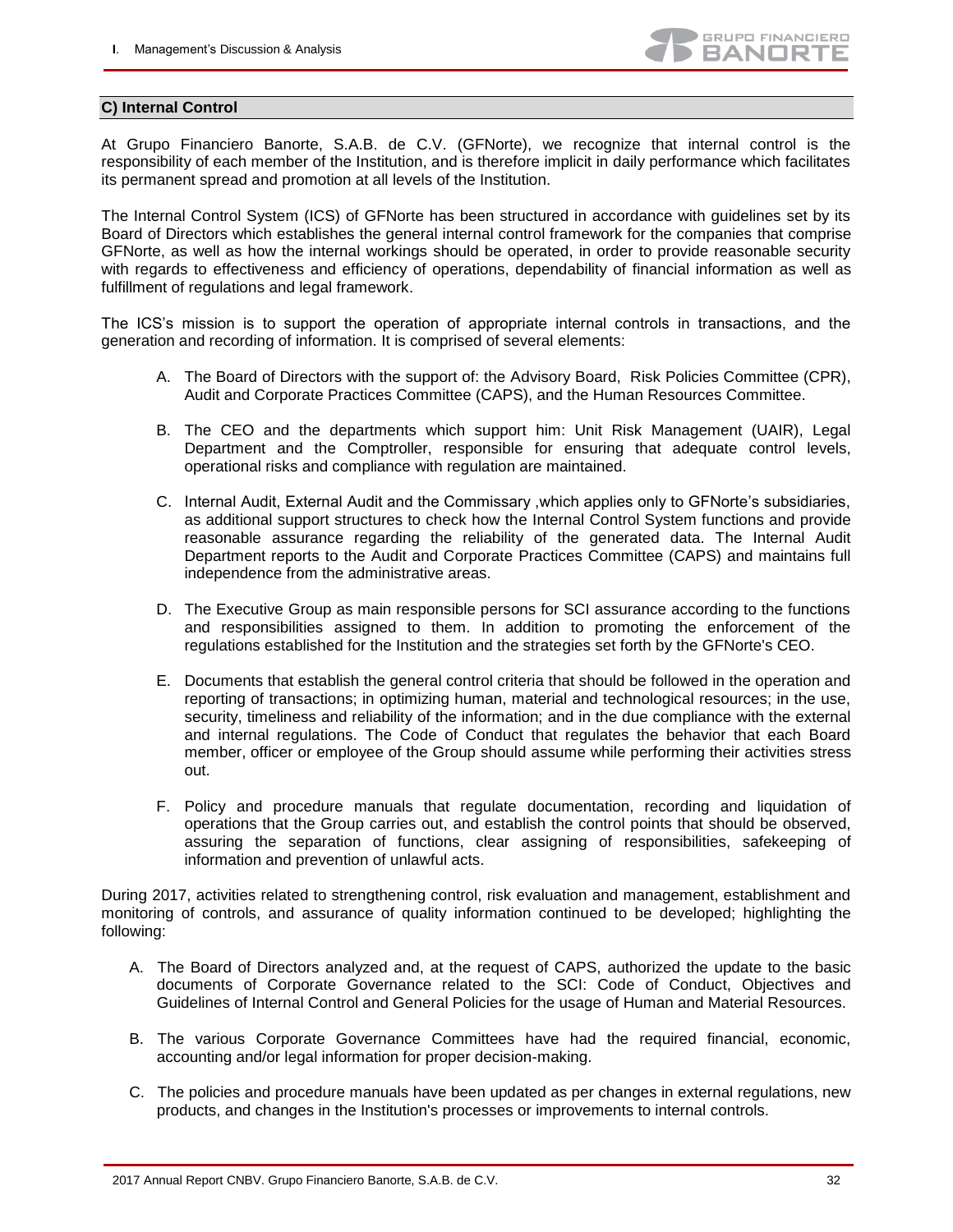- D. There has been continuous follow-up of the improvement actions regarding the observations made by the different members of the SCI.
- E. The Supervisory Authorities' requirements have been addressed, the ordinary inspection visits were attended and the information required by the external regulations has been submitted.
- F. Through Process and Management Controllers, various business and support processes that make up the operation in GFNorte are monitored, to report periodically on compliance and identifying where areas of opportunity for timely remediation.
- G. According to the work plan developed at the beginning of the year, various activities in terms of accounting internal control were carried out.
- H. We comply with the annual effectiveness testing program of the Business Continuity Plan, as well as with the procedure's changes review and the update of the Continuity Plan itself
- I. Requests regarding internal control subjects from diverse internal departments were handled, to the development of new institutional projects, as well as those derived from changes in the Regulation.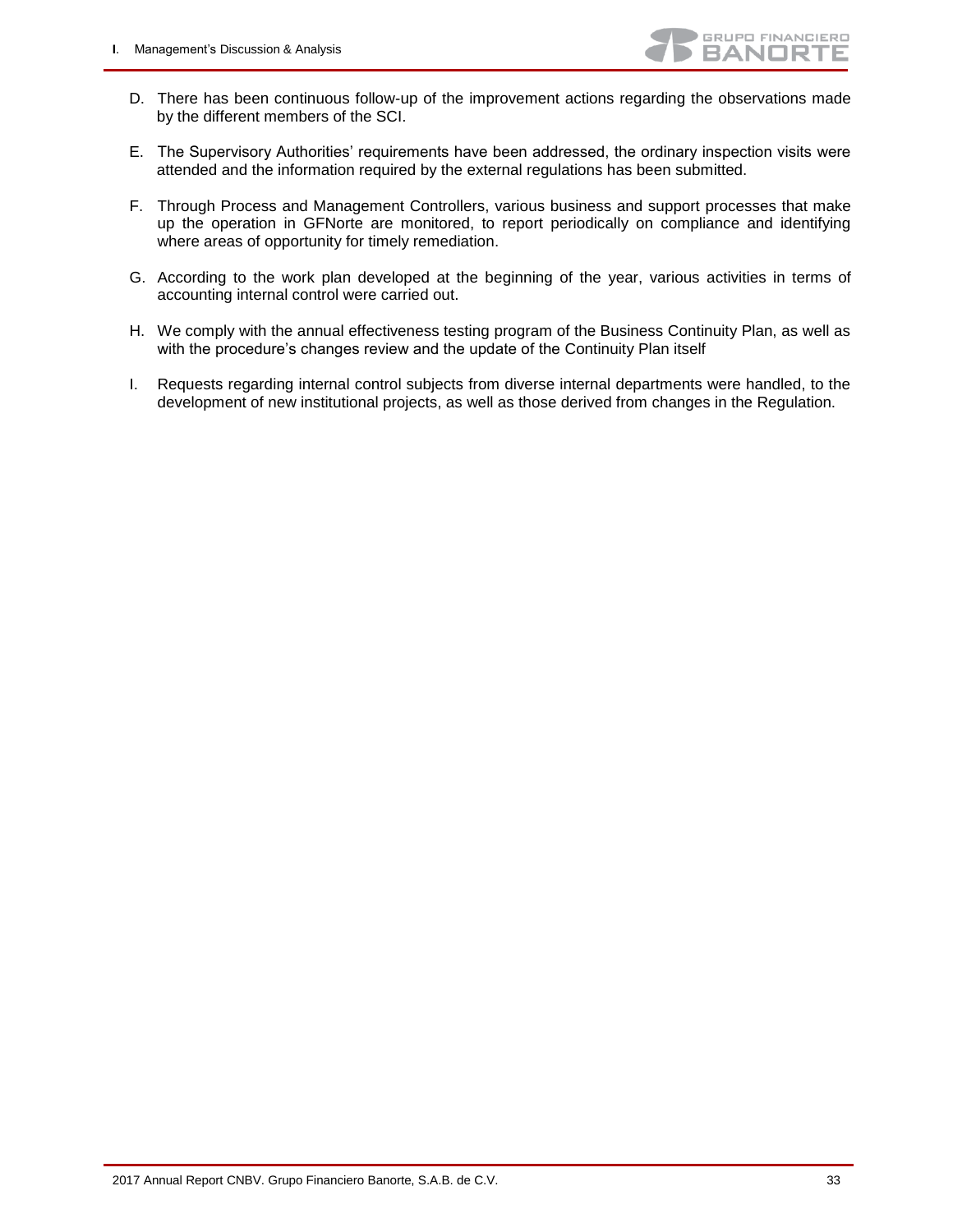

## <span id="page-33-0"></span>**II. Main Transactions and Intragroup Exposure**

### **OPERATIONS WITH RELATED PARTIES AND CONFLICTS OF INTEREST**

At Banco Mercantil del Norte, GFNorte's main subsidiary, loans to related individuals and companies do not exceed the 35% limit of tier 1 capital for December 2017, 2016 and 2015.

|                                                         |          | <b>Banorte</b> |               |
|---------------------------------------------------------|----------|----------------|---------------|
|                                                         | Dec-17   | Dec-16         | <b>Dec-15</b> |
| Portfolio Art. 73                                       | \$19,410 | \$9.792        | \$7,552       |
| Portfolio Art. 73 / Tier 1 Capital                      | 19.8%    | 11.8%          | 10.5%         |
| Portfolio Art. 73 / Limit established of tier 1 Capital | 56.6%    | 33.7%          | 30.0%         |

As of **December 31, 2017**, total loans granted to related parties, under Article 73 of the Law of Credit Institutions, was Ps 19.410 billion (including Ps 5 billion in ― Letters of Credit "CC", which are registered in memorandum accounts), representing 3.2% of Banorte's total loan portfolio (excluding the balance of CC). Of the total related loans balance, Ps 16.769 billion were loans granted to clients linked to members of the Board of Directors; Ps 1.561 billion were granted to clients linked to shareholders and Ps 1.12 billion were linked to companies related to GFNorte.

In accordance with Article 73 of the Law for Credit Institutions, the balance of GFNorte's loan portfolio for individuals and corporations at the end of December 2017 was 19.8% of the basic part of the equity.

Related party loans have been granted under market conditions and rated in accordance with the policies, procedures and rating systems applicable to the rest of GFNorte's loan portfolio based on the general dispositions applicable to credit institutions with regard to rating of loan portfolios issued by CNBV. 97% of the related party loans are rated in Category "A", and the majority of these loans were classified as commercial loans.

As of **December 31, 2016**, total loans granted to related parties, under Article 73 of the Law of Credit Institutions, was Ps 9.79 billion (including Ps 816 million in ― Credit Letters "CC", which are registered in memorandum accounts), representing 1.7% of Banorte's total loan portfolio (excluding the balance of CC). Of the total related loans, Ps 8.34 billion were loans granted to clients linked to members of the Board of Directors; Ps 320 million were granted to clients linked to shareholders and Ps 1.14 billion were linked to companies related to GFNorte.

In accordance with Article 73 of the Law for Credit Institutions, the balance of GFNorte's loan portfolio for individuals and corporations at the end of December 2016 was 11.8% of the basic part of the equity.

Related party loans have been granted under market conditions and rated in accordance with the policies, procedures and rating systems applicable to the rest of GFNorte's loan portfolio based on the general dispositions applicable to credit institutions with regard to rating of loan portfolios issued by CNBV. 96% of the related party loans are rated in Category "A", and the majority of these loans were classified as commercial loans.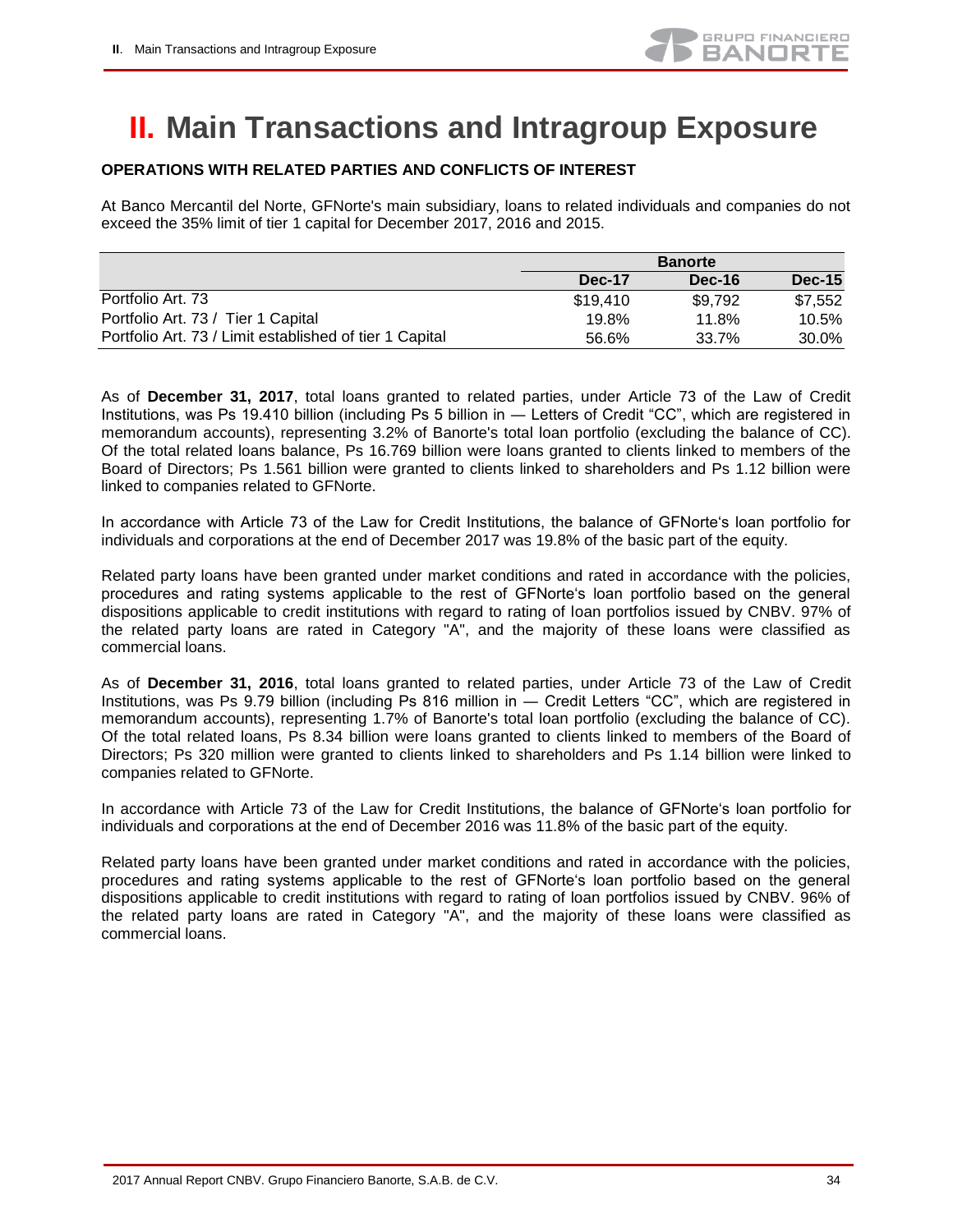## <span id="page-34-0"></span>**III. Board of Directors**

The Board of Directors of Grupo Financiero Banorte, S.A.B. de C.V. is made up of 15 Proprietary Members, and when appropriate their respective Alternates, of which 11 are independent. Alternate Members can only replace their respective proprietary members in the event of a temporary vacancy, with the understanding that Alternates of Independent Board Members have the same capacity.

**Frequency of sessions**: The Board meets every quarter and under extraordinary circumstances at the request of the Board's Chairman, 25% of Proprietary Members, or the Chairmans of the Audit and Corporate Practices' Committees.

**Quorum**: 51% of the Board Members which should always include at least one independent member.

- All proprietary members of the Board have voice and vote in the meetings.
- In the absence of a proprietary member, the alternate is entitled to vote and his/her presence is considered part of the required quorum.
- When a proprietary member is present, the alternate is not entitled to vote and his/her presence is not considered part of the required quorum.
- Decisions are made by the majority of votes of those present.

The Board of Directors was approved during the Annual General Shareholders' Meeting held on April 28, 2017. It is comprised by the following members

| <b>NAME</b>                         | <b>POSITION</b>                                                           | <b>WITH THE</b><br><b>COMPANY SINCE</b> | <b>PROFESSIONAL BACKGROUND</b>                                                                                                                                                                                                                                                                                                                                                                                                                                                                      |
|-------------------------------------|---------------------------------------------------------------------------|-----------------------------------------|-----------------------------------------------------------------------------------------------------------------------------------------------------------------------------------------------------------------------------------------------------------------------------------------------------------------------------------------------------------------------------------------------------------------------------------------------------------------------------------------------------|
| Carlos Hank Gonzalez                | Chairman of the Board of<br><b>Directors</b><br><b>Proprietary Member</b> | October 2014                            | . He was Vice President of Gruma's Board of<br>Directors.<br>$\bullet$ He<br>CEO of Grupo<br>Financiero<br>was<br>Interacciones, Interacciones Casa de Bolsa<br>and Grupo Hermes.<br>. He was Deputy Managing Director of Grupo<br>Financiero Banorte.<br>• He holds a Bachelor's Degree in Business<br>Management from Universidad<br>Iberoamericana.                                                                                                                                              |
| Uuan Antonio Gonzalez<br>Moreno     | <b>Proprietary Member</b>                                                 | April 2004                              | . He is Chairman of the Board and CEO of<br>Gruma and Gimsa.<br>• He has been Managing Director of Gruma Asia<br>and Oceania, Senior Vice Chairman of Special<br>Projects of Gruma Corporation, Chairman of<br>the Board and CEO of CarAmigo, Vice<br>President of Central and East Regions of<br>MissionFoods, Chairman and Vice President of<br>sales of Azteca Milling.<br>. He graduated in Business Management from<br>Universidad Regiomontana and holds an MBA<br>from San Diego University. |
| David Juan Villarreal<br>Montemayor | <b>Proprietary Member</b>                                                 | October 1993                            | . CEO and major shareholder of Artefactos<br>Laminados, S. A. de C.V.<br>• He is Chairman of the Board of Directors and<br>Deputy CEO of Inmobiliaria Montevi, S.A. de<br>C.V. and Inmobiliaria Monyor S.A. de C.V.<br>• He is a regional Advisor of Banco Nacional de<br>Mexico, S.A. (Banamex) and Financial Advisor<br>and Business Developer for SISMEX, Sistemas<br>Mexicanos S.A. de C.V.<br>● He is a Mechanical and Electrical Engineer                                                     |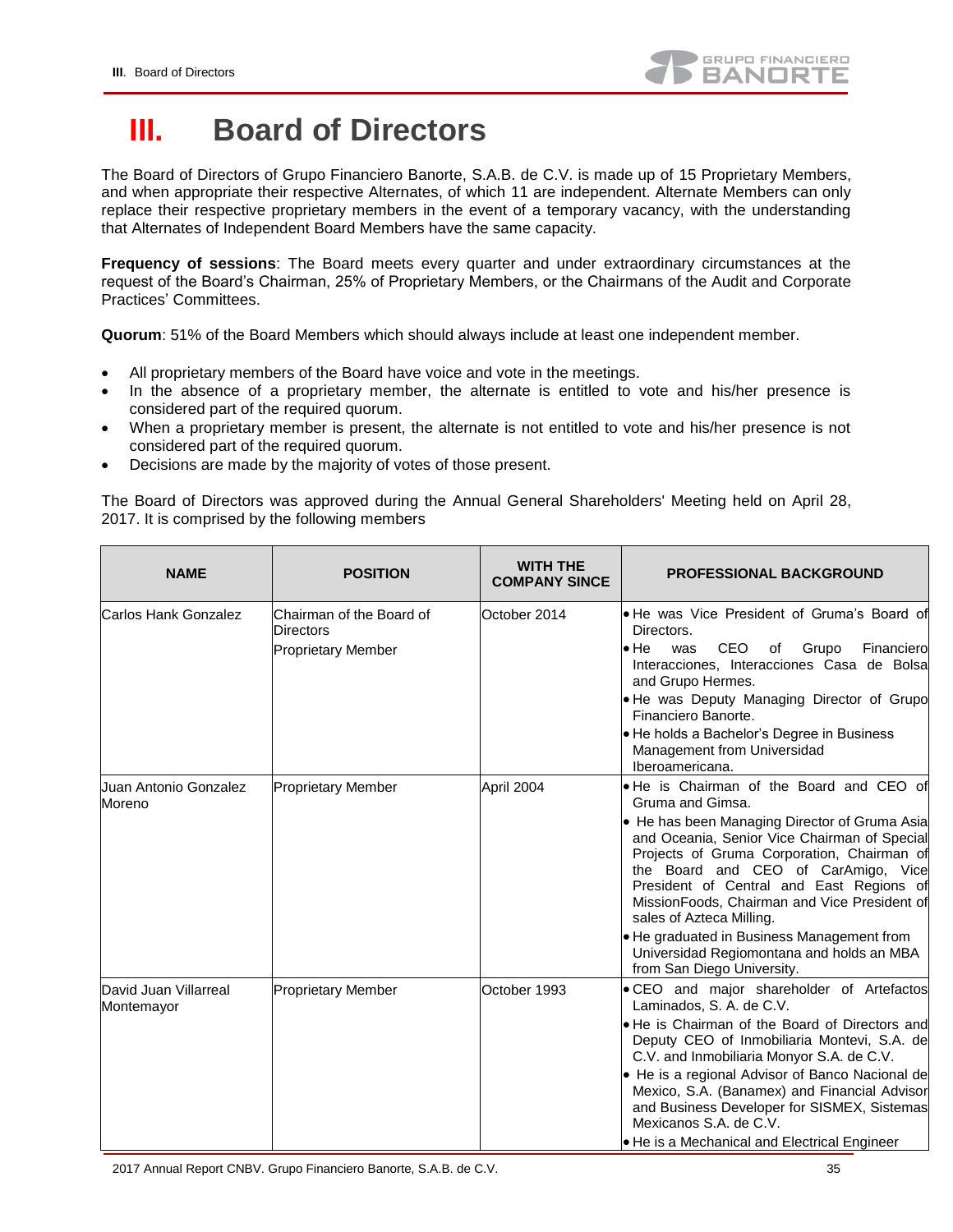

| <b>NAME</b>                          | <b>POSITION</b>                           | <b>WITH THE</b><br><b>COMPANY SINCE</b> | <b>PROFESSIONAL BACKGROUND</b>                                                                                                                                                                                                                                                                    |
|--------------------------------------|-------------------------------------------|-----------------------------------------|---------------------------------------------------------------------------------------------------------------------------------------------------------------------------------------------------------------------------------------------------------------------------------------------------|
|                                      |                                           |                                         | from Instituto Tecnologico y de Estudios<br>Superiores de Monterrey (ITESM), holds a<br>Master's Degree in Science in Automatic<br>Control from the same institution and<br>participated in the Advanced Management<br>program from Instituto Panamericano de Alta<br>Direccion (IPADE).          |
| Jose Marcos Ramirez<br>Miguel        | <b>Proprietary Member</b>                 | <b>July 2011</b>                        | · CEO of Grupo Financiero Banorte, Banco<br>Mercantil del Norte and Casa de Bolsa Banorte<br>lxe.                                                                                                                                                                                                 |
|                                      |                                           |                                         | . He held positions as Managing Director of<br>Wholesale Banking and Chief Corporate Officer<br>at Grupo Financiero Banorte.                                                                                                                                                                      |
|                                      |                                           |                                         | . He was appointed Chairman of Asociacion<br>Mexicana de Intermediarios Bursatiles. He also<br>at Nacional Financiera, S.N.C.,<br>worked<br>Banque Nationale de Paris and Banque<br>Indosuez Mexico.Founded Finventia<br>and<br>served as interdisciplinary consultant at Peat<br>Marwick Mexico. |
|                                      |                                           |                                         | . He was CFO, Managing Director of Wholesale<br>Banking, Managing Director of Santander<br>Brokerage and Executive Vice President of<br>Grupo Financiero Santander.                                                                                                                               |
|                                      |                                           |                                         | . He holds a Bachelor's Degree in Actuarial<br>Science from Universidad Anahuac, a Post-<br>graduate Degree in Finance from Instituto<br>Tecnologico Autonomo de Mexico (ITAM) and<br>an MBA from E.S.A.D.E. in Barcelona, Spain.                                                                 |
| Everardo Elizondo<br>Almaguer        | Proprietary Independent<br>Member         | April 2010                              | • Founder and Director of the Graduate<br>School of the Faculty of Economics, University<br>of Nuevo Leon. He is Professor of International<br>Finance at EGADE, Business School, ITESM.                                                                                                          |
|                                      |                                           |                                         | . He was Director of Economic Studies of Grupo<br>Industrial Alfa (Alfa Group).                                                                                                                                                                                                                   |
|                                      |                                           |                                         | • He founded Consulting<br>Agency<br>Index,<br>Economia Aplicada S.A.                                                                                                                                                                                                                             |
|                                      |                                           |                                         | . He was Deputy Governor of the Bank of<br>Mexico.                                                                                                                                                                                                                                                |
|                                      |                                           |                                         | • He graduated in Economics from the University<br>of Nuevo Leon and holds a Master's Degree<br>and Ph.D. in Economics, both from the<br>University of Wisconsin-Madison                                                                                                                          |
| Carmen Patricia<br>Armendariz Guerra | Proprietary Independent Member April 2009 |                                         | · She is Managing Director at Financiera<br>Sustentable, Associated Director of the Bank<br>for International Settlements and Partner<br>Director and Founder of Valores Financieros.                                                                                                             |
|                                      |                                           |                                         | . She was advisor to GFNorte's Chairman<br>Emeritus, Roberto Gonzalez Barrera, and<br>Director of Special Projects at the same<br>Institution.                                                                                                                                                    |
|                                      |                                           |                                         | • She was advisor to the Minister of Finance and<br>Public Credit and Vice President of Supervision<br>at the National Banking and Securities<br>Commission.                                                                                                                                      |
|                                      |                                           |                                         | · She has been international advisor in banking<br>crises, Economics professor at Instituto<br>Tecnologico Autonomo de Mexico (ITAM) and                                                                                                                                                          |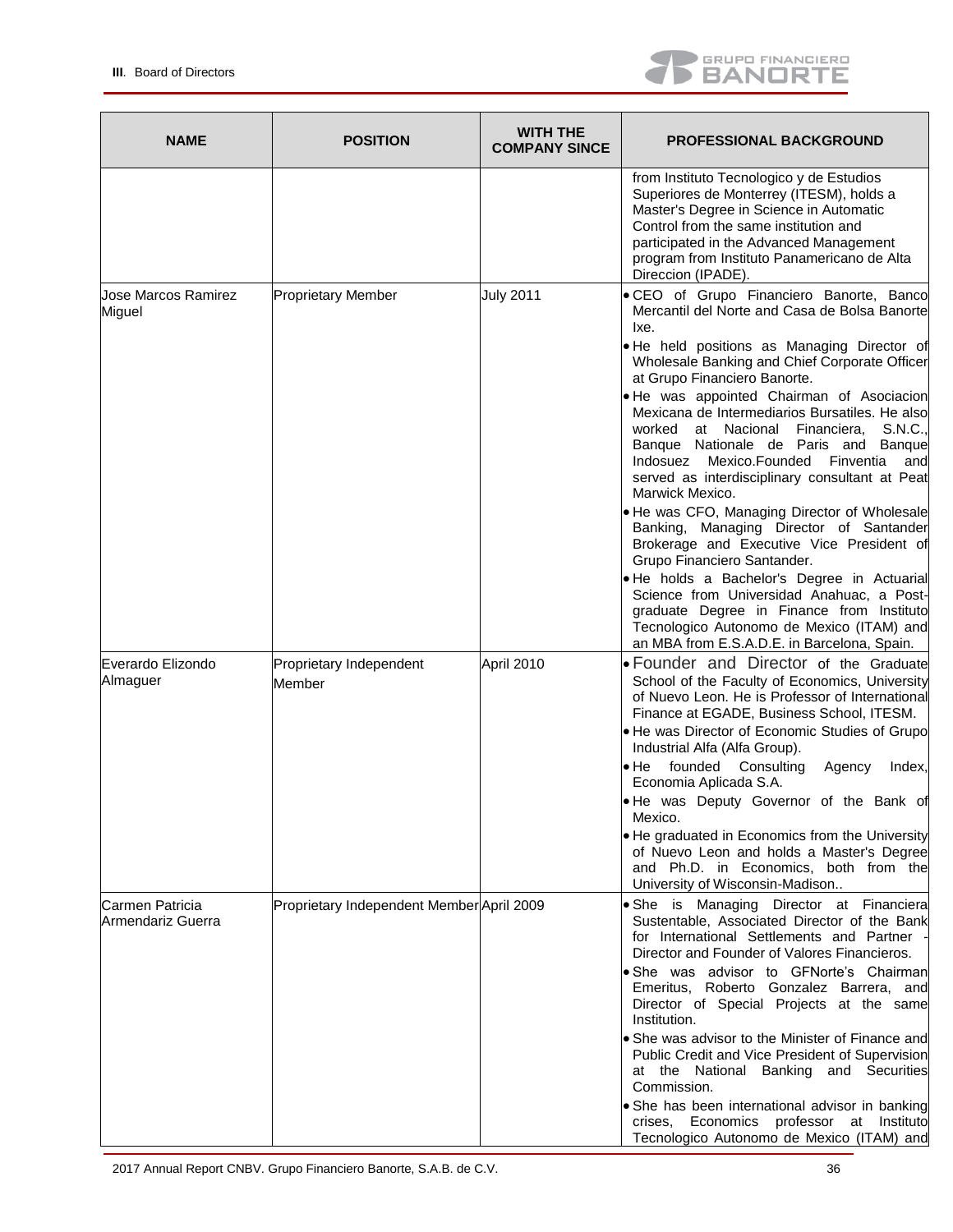

| <b>NAME</b>                             | <b>POSITION</b>                           | <b>WITH THE</b><br><b>COMPANY SINCE</b> | <b>PROFESSIONAL BACKGROUND</b>                                                                                                                                                                                                                                                                                                                                                                                                                                                                                                                                                                                                                                                                                                                                                                                          |
|-----------------------------------------|-------------------------------------------|-----------------------------------------|-------------------------------------------------------------------------------------------------------------------------------------------------------------------------------------------------------------------------------------------------------------------------------------------------------------------------------------------------------------------------------------------------------------------------------------------------------------------------------------------------------------------------------------------------------------------------------------------------------------------------------------------------------------------------------------------------------------------------------------------------------------------------------------------------------------------------|
|                                         |                                           |                                         | author of several academic and specialized<br>publications in Banking and Macroeconomics.<br>• She is an Actuary from Universidad Nacional<br>Autonoma de Mexico (UNAM), holds a<br>Master's Degree in Economics from the same<br>institution and a Ph.D. in Economics from<br>Columbia University.                                                                                                                                                                                                                                                                                                                                                                                                                                                                                                                     |
| Hector Federico Reyes-<br>Retana y Dahl | Proprietary Independent Member July 2011  |                                         | • Independent Member of the Board of Banco del<br>Ahorro Nacional (Bansefi).<br>• He founded the organism<br>"ProMexico,<br>Inversion y Comercio".<br>. He was the CEO of Banco Nacional de<br>Comercio Exterior, S.N.C (Bancomext), CEO<br>of Banca Confia and Director of International<br>Operations of Banco de Mexico (Banxico).<br>. He was CEO of Grupo Financiero Mifel and<br>Banca Mifel, and was Vice President of the<br>Mexican Banking Association.<br>. He is an Industrial Engineer from Universidad<br>Iberoamericana and holds an MBA from<br>Cornell University.                                                                                                                                                                                                                                     |
| Eduardo Livas Cantu                     | Proprietary Independent Member April 1999 |                                         | <b>• Member of the Executive Committee of Gruma.</b><br>• He was Chief Operating Officer and Managing<br>Director of Central America of Gimsa.<br>• He was CEO of Gruma Corp. (U.S.A. division)<br>and Chief Corporate Officer of Gimsa and<br>Gruma.<br>• Additionally he served as independent financial<br>adviser.<br>. He holds a Bachelor's Degree in Law from the<br>Universidad Autonoma de Nuevo Leon (UANL)<br>and has a Ph.D. in Economics from the<br>University of Austin, Texas.                                                                                                                                                                                                                                                                                                                          |
| Alfredo Elias Ayub                      | Proprietary Independent<br>Member         | April 2012                              | . He is Chairman of the Board of Promociones<br>Metropolis S.A de C.V. and is member of the<br>Board of Iberdrola USA and Rotoplas.<br>. He was CEO of the Comision Federal de<br>Electricidad (Mexican Federal Electricity<br>Commission, CFE), of Aeropuertos y Servicios<br>Auxiliares (Airports and Auxiliary Services,<br>ASA) and held several positions within the<br>Ministry of Energy and Mining.<br>. He was a member of the Alumni Council at<br>Harvard Business School, Nacional Financiera,<br>Multibanco Mercantil de Mexico and Bancol<br>Internacional.<br>• He was Chairman of the Board of the Mexican<br>Institute of Electric Research and of the Mexico<br>Foundation at Harvard.<br>He is a Civil Engineer from Universidad<br>Anahuac and holds an MBA from Harvard<br><b>Business School.</b> |
| lAdrian Sada Cueva                      | Proprietary Independent Member April 2013 |                                         | • He is Executive Manager Director and member<br>of the Board of Directors of Vitro, S.A.B. de<br>C.V. and has held several Maganer positions<br>within the Industrial Group.<br>• He is a Member of the Board of Directors of                                                                                                                                                                                                                                                                                                                                                                                                                                                                                                                                                                                          |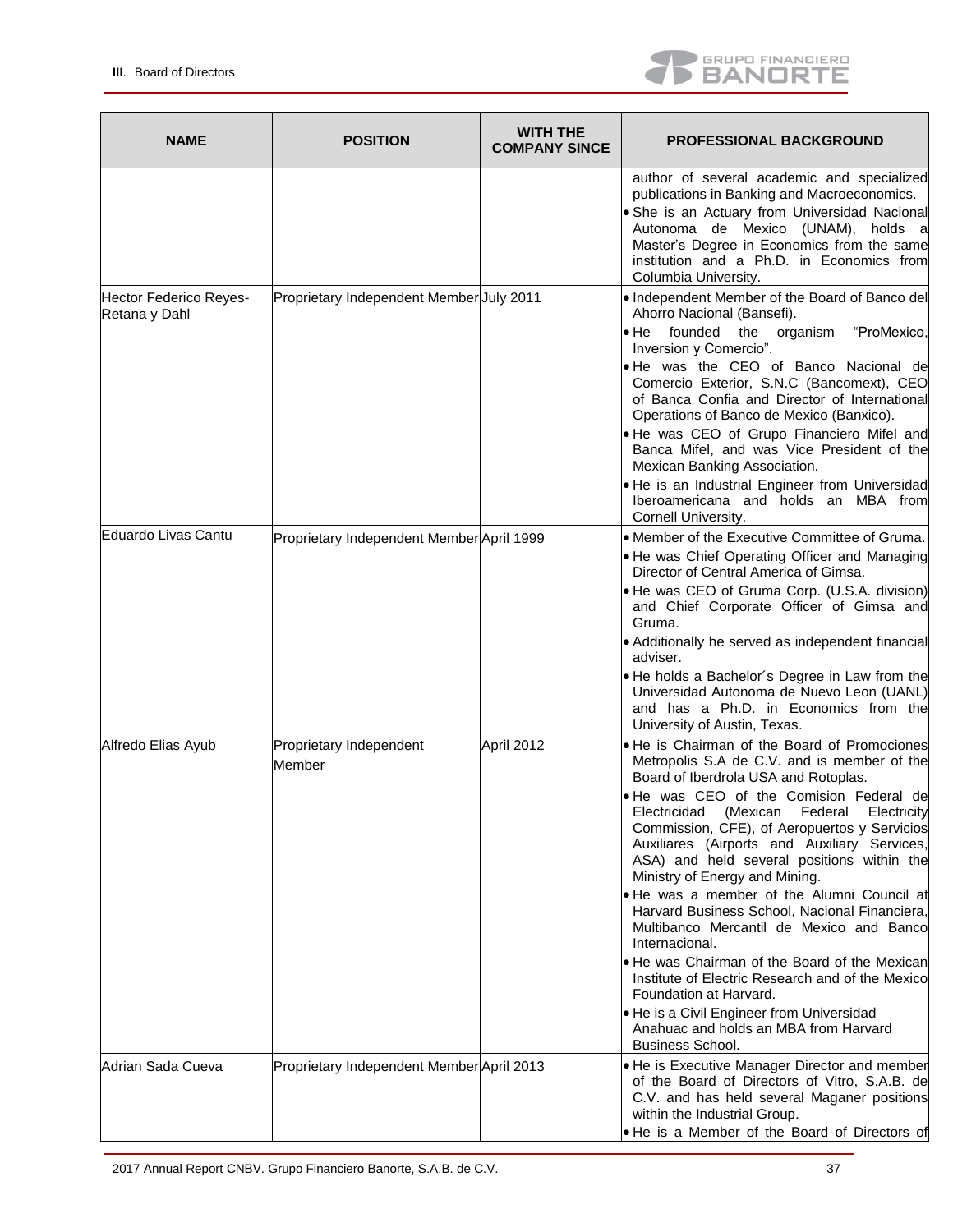

| <b>NAME</b>                                      | <b>POSITION</b>                                                       | <b>WITH THE</b><br><b>COMPANY SINCE</b> | <b>PROFESSIONAL BACKGROUND</b>                                                                                                                                                                                                                                                                                                                                                                                                                                                                                                                                                                                                                                                                                                                                                                                                                                                                                                                                                                              |
|--------------------------------------------------|-----------------------------------------------------------------------|-----------------------------------------|-------------------------------------------------------------------------------------------------------------------------------------------------------------------------------------------------------------------------------------------------------------------------------------------------------------------------------------------------------------------------------------------------------------------------------------------------------------------------------------------------------------------------------------------------------------------------------------------------------------------------------------------------------------------------------------------------------------------------------------------------------------------------------------------------------------------------------------------------------------------------------------------------------------------------------------------------------------------------------------------------------------|
|                                                  |                                                                       |                                         | Comegua, Club Industrial de Monterrey,<br>Universidad de Monterrey and Camara de la<br>Industria de Transformacion (CAINTRA) and<br>GFNorte's Northern Regional Board.<br>. He graduated in Business from Instituto<br>Tecnologico y de Estudios Superiores de<br>Monterrey (ITESM) and holds an MBA from<br>Stanford Business School.                                                                                                                                                                                                                                                                                                                                                                                                                                                                                                                                                                                                                                                                      |
|                                                  | Alejandro Burillo Azcarraga Proprietary Independent Member April 2013 |                                         | . He is Chairman of the Board of Directors of<br>Grupo Pegaso.<br>. He has participated as strategic partner in: Ixe<br>Banco, Laredo National Bank, Telefonica<br>Movistar, Atlante Football Club, among others.<br>He has also been independent member of the<br>Board of Directors of Grupo Financiero BBVA<br>Bancomer, S.A.                                                                                                                                                                                                                                                                                                                                                                                                                                                                                                                                                                                                                                                                            |
| Jose Antonio Chedraui<br>Eguia                   | Proprietary Independent Member April 2015                             |                                         | He is CEO of Grupo Comercial Chedraui.<br>. He has held positions as Commercial Director<br>and then as CEO of Comercial Las Galas.<br>• He participates in the organizations Fundacion<br>Chedraui, Young Presidents' Organization and<br>Mexico Nuevo.<br>• He holds a Bachelor's Degree in Accounting<br>and Finance from Universidad Anahuac.                                                                                                                                                                                                                                                                                                                                                                                                                                                                                                                                                                                                                                                           |
| Alfonso de Angoitia<br>Noriega                   | Proprietary Independent Member April 2015                             |                                         | • He is Executive Vice President and Chairman<br>of the Finance Committee at Grupo Televisa,<br>S.A.B. He has served on the Board and<br>Executive Committee and has held the position<br>of Executive Vice President of Administration<br>and Finance at Grupo Televisa.<br>le He is member of the Board of Directors of<br>Cablevision, S.A. de C.V., Innova, S. de R.L.<br>de C.V. (Sky), Cablemas Telecomunicaciones,<br>S.A. de C.V., Operbes, S.A. de C.V. (Bestel),<br>Television Internacional, S.A. de C.V., Grupo<br>Axo, S.A.P.I. de C.V. and The Americas<br>Society.<br>• He is Chairman of the Board of Kardias<br>Foundation and member of the UNAM<br>Foundation and the Mexican Health<br>Foundation.<br>• Co-founder of the Law firm Mijares, Angoitia,<br>Cortes y Fuentes, S.C.<br>• He was a member of the Board of Grupo<br>Modelo, S.A.B. de C.V. and The American<br>School Foundation.<br>. He holds a Bachelor's Degree in Law from the<br>Universidad Autonoma de Mexico (UNAM). |
| Olga Maria del Carmen<br>lSanchez Cordero Davila | Proprietary Independent Member April 2016                             |                                         | • She is Public Notary 182 of Mexico City.<br>• Member of the International Women's Forum,<br>International Federation of University Women<br>and International Association of Women<br>Judges.<br>• She was appointed Minister of Mexico's<br>Supreme Court (1995-2015) and Numerary<br>Judge of the Superior Justice Court of the<br>Federal District (1993 to January 1995).                                                                                                                                                                                                                                                                                                                                                                                                                                                                                                                                                                                                                             |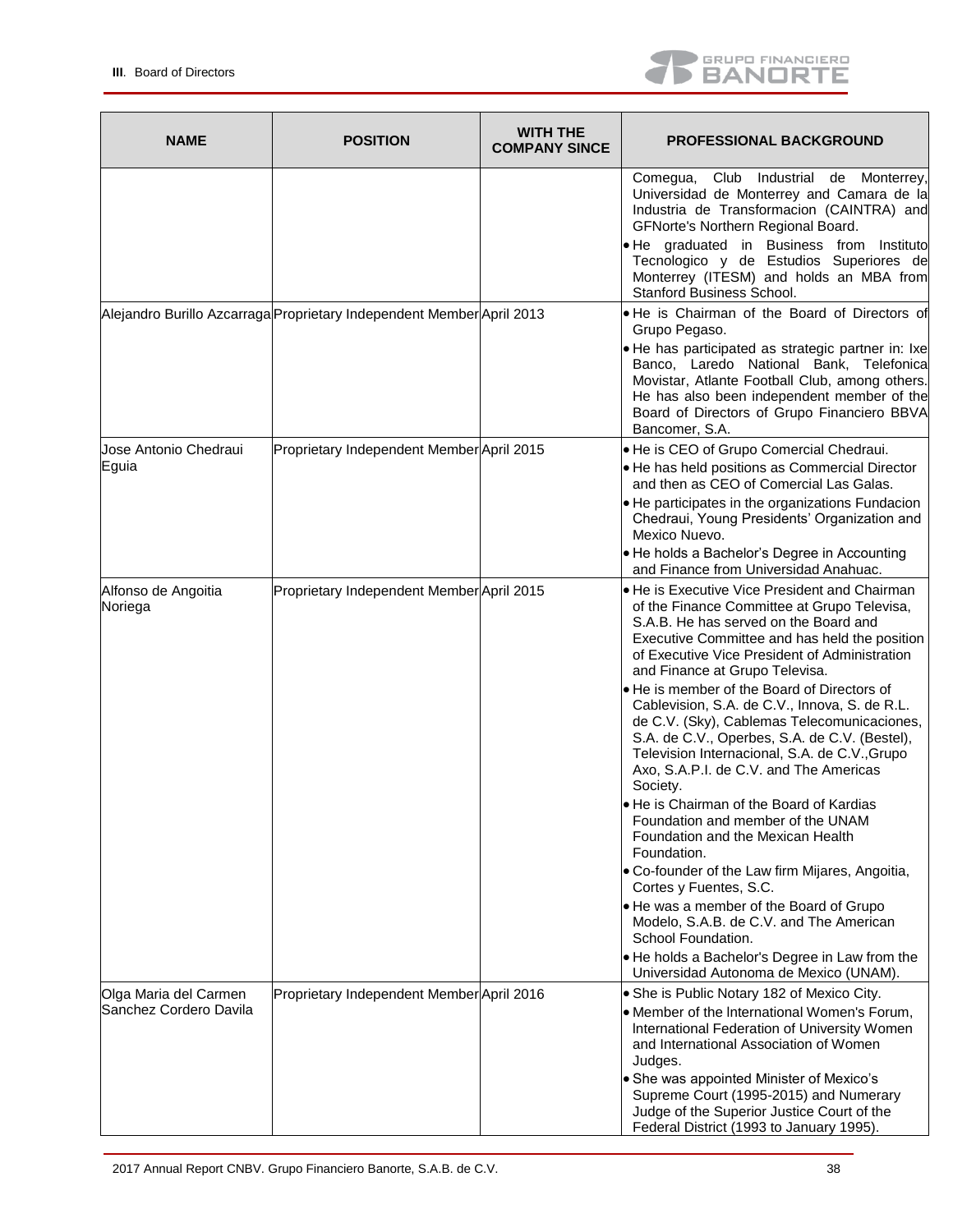

| <b>NAME</b>                               | <b>POSITION</b>                           | <b>WITH THE</b><br><b>COMPANY SINCE</b> | <b>PROFESSIONAL BACKGROUND</b>                                                                                                                                                                                                                                                                                                                                                                                                                                                                                                          |
|-------------------------------------------|-------------------------------------------|-----------------------------------------|-----------------------------------------------------------------------------------------------------------------------------------------------------------------------------------------------------------------------------------------------------------------------------------------------------------------------------------------------------------------------------------------------------------------------------------------------------------------------------------------------------------------------------------------|
|                                           |                                           |                                         | • She holds a Bachelor's Degree in Law from<br>Universidad Nacional Autonoma de Mexico<br>(UNAM) with a Postgraduate Degree in Social<br>Policy and Management from University<br>College of Swansea in Great Britain. She was<br>awarded Doctor Honoris Causa by Universidad<br>Autonoma de Morelos and Universidad<br>Autonoma de Nuevo Leon.                                                                                                                                                                                         |
| Thomas Stanley Heather<br>Rodriguez       | Proprietary Independent Member April 2016 |                                         | • Partner at Ritch Mueller, Heather and Nicolau,<br>S.C. and specializes in external funding,<br>restructurings and securities offerings.                                                                                                                                                                                                                                                                                                                                                                                               |
|                                           |                                           |                                         | • He is Legal Advisor of the Consejo<br>Coordinador Empresarial (CCE) and is<br>permanent member of the Committee for<br>drafting the CCE's Code of Best Corporate<br>Practices.                                                                                                                                                                                                                                                                                                                                                        |
|                                           |                                           |                                         | He is member of the Board of Directors and of<br>the Audit and Corporate Practices Committee<br>(CAPS) of Grupo Bimbo, S.A.B. de C.V.;<br>Independent member and Chairman of the<br>CAPS at Gruma, S.A.B. de C.V. and Grupo<br>Industrial Maseca, S.A.B. de C.V.                                                                                                                                                                                                                                                                        |
|                                           |                                           |                                         | ● He holds a Bachelor's Degree in Law from<br>Escuela Libre de Derecho with a Masters<br>Degree from Texas (Austin) University -<br>"Master o Comarative Jurispriudence- Financial<br>Law". Moreover, he holds several specialties<br>from Universidad Panamericana, Universidad<br>Nacional Autónoma de México and New York<br>University.                                                                                                                                                                                             |
| Graciela Gonzalez Moreno Alternate Member |                                           | April 2013                              | • She is private accountant, graduated from the<br>Universidad Labastida in Monterrey, N.L.<br>• She was accountant at the air conditioning<br>factory Trane-Realven in Monterrey from 1967<br>to 1970.                                                                                                                                                                                                                                                                                                                                 |
|                                           |                                           |                                         | • From 1988 to 2010, she participated as<br>founding partner and member of the Board of<br>Directors of Asociacion Gilberto, A.C., being<br>Vice President of it from 2007 to 2010.                                                                                                                                                                                                                                                                                                                                                     |
| Juan Antonio Gonzalez<br>Marcos           | Alternate Member                          | April 2014                              | • He was Director of Marketing Projects at<br>Mission Foods.                                                                                                                                                                                                                                                                                                                                                                                                                                                                            |
|                                           |                                           |                                         | • He holds a Bachelor's Degrees in Audio<br>Production from SAE Institute of Melbourne<br>and in Fine Arts from the University of North<br>Texas. Furthermore, holds a Master in Fine<br>Arts from University of Texas at Dallas.                                                                                                                                                                                                                                                                                                       |
| Carlos de la Isla Corry                   | Alternate Member                          | April 2016                              | • He was Director of Administration and Finance<br>of Hermes Group from 2003 to 2014,<br>responsible<br>for the industrial<br>corporate,<br>including tourism, transportation, construction<br>and concessions' operations. He was member<br>of the Board of Directors of the Industrial<br>Group.<br>• He was member of the Board of Directors of<br>Grupo Financiero Interacciones companies.<br>. He also served as Chairman of the Credit<br>Committee of Banco Interacciones and in the<br>Financial Group as Chairman of the Risk |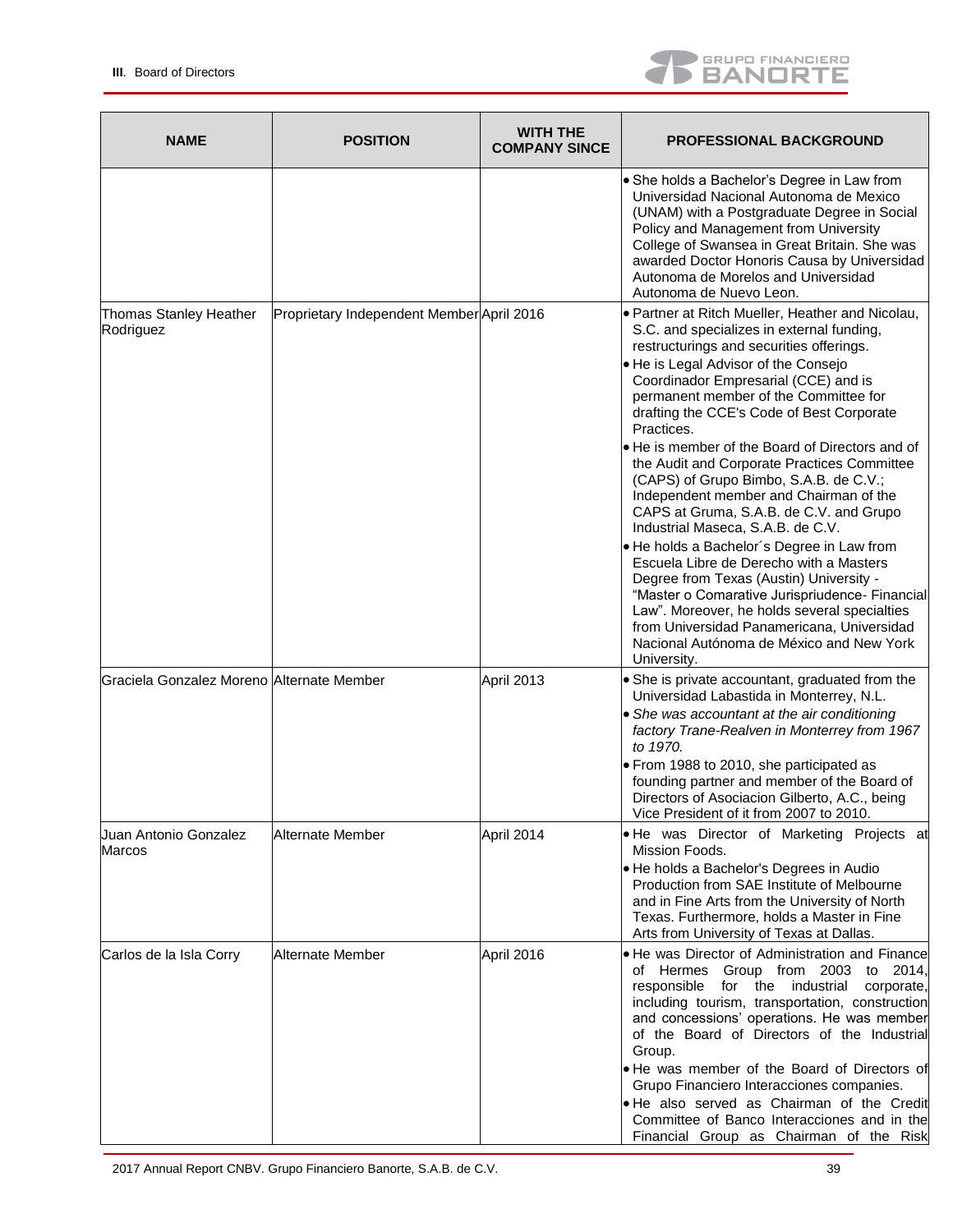

| <b>NAME</b>                                   | <b>POSITION</b>                 | <b>WITH THE</b><br><b>COMPANY SINCE</b> | <b>PROFESSIONAL BACKGROUND</b>                                                                                                                                                                                                                                                                                                                                                                                                                                                                                                                                                                                                                                        |
|-----------------------------------------------|---------------------------------|-----------------------------------------|-----------------------------------------------------------------------------------------------------------------------------------------------------------------------------------------------------------------------------------------------------------------------------------------------------------------------------------------------------------------------------------------------------------------------------------------------------------------------------------------------------------------------------------------------------------------------------------------------------------------------------------------------------------------------|
|                                               |                                 |                                         | Audit.<br>Committee<br>member of the<br>and<br>Compensations<br>Practices<br>and<br>Corporate<br>Committees.<br>. He is an Engineer in Electronics and Digital<br>Systems from the Universidad<br>Nacional<br>Autonoma de Mexico (UNAM) and holds an<br>MBA from Texas University in Austin.                                                                                                                                                                                                                                                                                                                                                                          |
| <b>Clemente Ismael Reyes</b><br>Retana Valdés | Alternate Independent<br>Member | April 2017                              | . He is a Managing Partner of Reyes Retana<br>Consultores, S.C. as of February 2008.<br>• He was Director of Administration and Finance<br>(1992 to 1994) and Deputy General Manager<br>(1994 to 2008) in Invex Grupo Financiero,<br>S.A.B. of C.V.<br>.He holds a degree in Actuary from the<br>Universidad Nacional Autónoma de México.                                                                                                                                                                                                                                                                                                                             |
| Alberto Halabe Hamui                          | Alternate Independent<br>Member | April 2014                              | . Deputy Managing Director of Inmobiliaria IHM<br>S.A. de C.V., Director of Comercializadora de<br>Viviendas Albatros S.A. de C.V. and Nueva<br>Imagen Construcciones S.A. de C.V.<br>• Member of the Management and Operations<br>Committee of St. Regis Mexico and Banorte's<br>Metropolitan Regional Board; furthermore, he<br>was Member of the Board of Directors in<br>Microfinanciera Finsol.<br>. He holds a Bachelor's Degree in Economics<br>from Instituto Tecnologico Autonomo de<br>Mexico (ITAM) and a Construction and Real<br>Estate Management Degree from the same<br>Institution.                                                                  |
| Roberto Kelleher Vales                        | Alternate Independent<br>Member | April 2014                              | . He is Chairman and partner in Volkswagen,<br>Seat, and Audi dealerships and a tire company<br>in Merida.<br>. He is shareholder and Vice President of<br>Inmobilia Desarrollos.<br>. He was Chairman and member of the<br>Volkswagen National Dealers Association and<br>member of the Mexican Association of Car<br>Dealers.<br>. He is Industrial and Systems Engineer from<br>Instituto Tecnologico y de Estudios Superiores<br>de Monterrey (ITESM) and has several<br>financial and management specializations from<br>the same institution, also participated in the<br>Advanced Management program from Instituto<br>Panamericano de Alta Direccion (IPADE). |
| Manuel Aznar Nicolin                          | Alternate Independent<br>Member | March 2007                              | · Founder partner at Kuri Breña, Sánchez Ugarte<br>y Aznar.<br>. He is attorney of Mexican banks in national and<br>international funding operations.<br>• Has participated in securities issuances from<br>Mexican companies and<br>domestic<br>and<br>international offerings.<br>• He worked at Baker & McKenzie in Mexico and<br>New York. Moreover, he was international<br>partner of this firm.<br>. He holds a Bachelor's Degree in Law from<br>Escuela Libre de Derecho and a Master in<br>American Legal System from Chicago-Kent                                                                                                                           |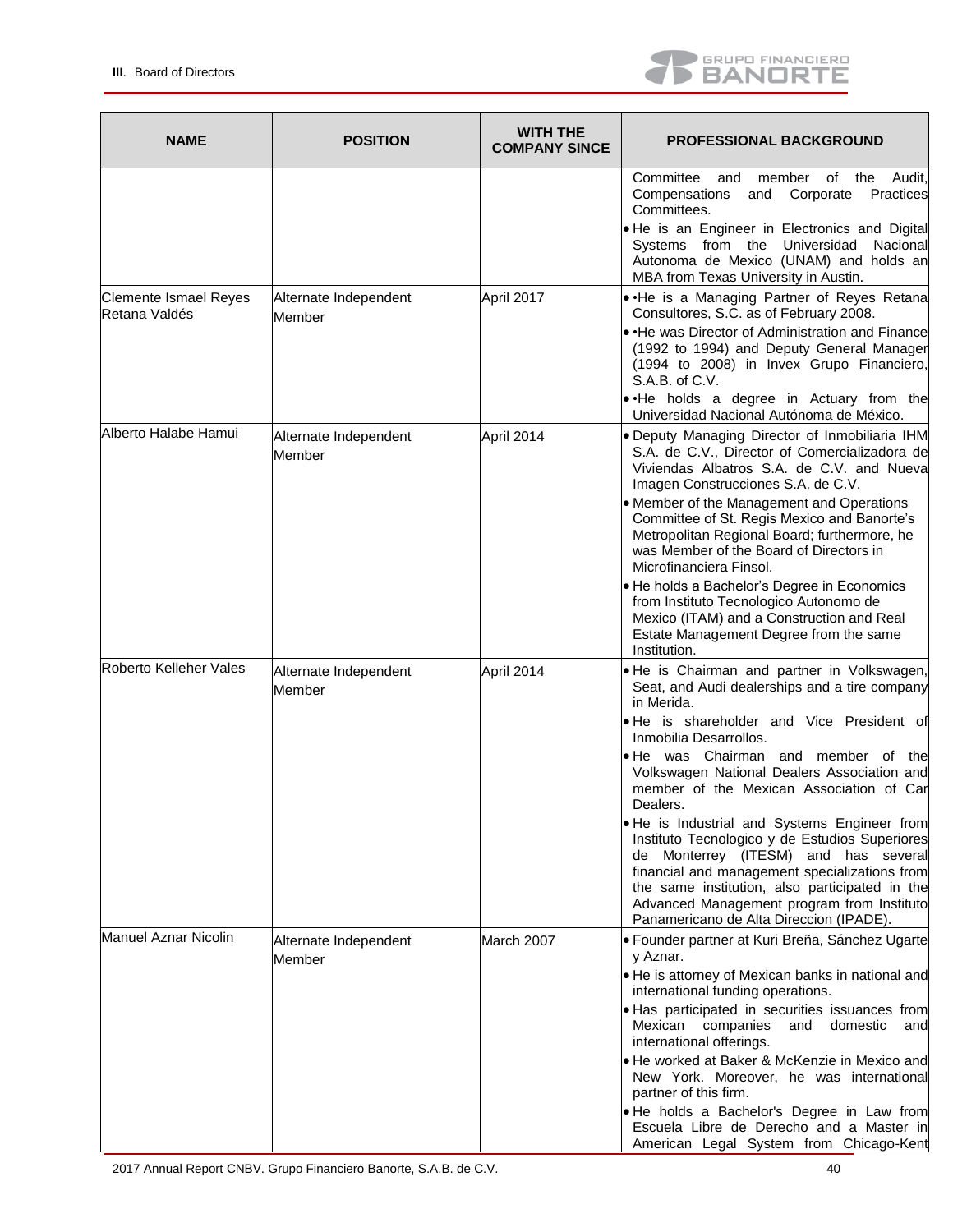

| <b>NAME</b>                         | <b>POSITION</b>                 | <b>WITH THE</b><br><b>COMPANY SINCE</b> | <b>PROFESSIONAL BACKGROUND</b>                                                                                                                                                                                                                                                                                                                                                                                                                                                                                                                                                                                                         |
|-------------------------------------|---------------------------------|-----------------------------------------|----------------------------------------------------------------------------------------------------------------------------------------------------------------------------------------------------------------------------------------------------------------------------------------------------------------------------------------------------------------------------------------------------------------------------------------------------------------------------------------------------------------------------------------------------------------------------------------------------------------------------------------|
|                                     |                                 |                                         | College of Law.                                                                                                                                                                                                                                                                                                                                                                                                                                                                                                                                                                                                                        |
| Robert William Chandler<br>lEdwards | Alternate Independent Member    | April 2015                              | • Partner at Sanchez DeVanny Eseverri, S.C.<br>since 1991.<br>● He is member of the Board of Banco de Bajio,<br>S.A.<br>• He has been officer in various financial entitites<br>such as Chase Manhattan Bank, Banco<br>Mercantil Agricola de Caracas, Banco de<br>Comercio de Bogota and Banco Mercantil del<br>Norte.<br>• He participated in the Board of Directors of<br>Banco del Centro, Banpais and Cydsa.<br>• He holds an Art, Economics and Anthropology<br>degree from Stanford University.                                                                                                                                  |
| Isaac Becker Kabacnik               | Alternate Independent<br>Member | April 2002                              | • Chairman of the textile company Becktel S.A.<br>de C.V. and the jewelry company Becker e<br>Hijos, S.A. de C.V.<br>• He served as member of the Board of Directors<br>of Multibanco Mercantil de Mexico. Participated<br>as an active partner in Seguros Atlantida<br>Multiba S.A. and as a member of its Executive<br>Committee.<br>• He was member of the Board of Directors of<br>Multifac, S.A. de C.V., advisor of Value Casa<br>de Bolsa S.A., and member of the board of the<br>Asociacion de Joyeros de Mexico A.C.<br>Civil<br>Engineer graduated<br>$\bullet$ He<br>is<br>from<br>Universidad Nacional Autonoma de Mexico. |
| Jose Maria Garza Treviño            | Alternate Independent Member    | April 2014                              | • Chairman of Grupo Garza Ponce.<br>. He was member of the Board of Directors in<br>Grupo Financiero BITAL, Finanzas Monterrey,<br>Banca Afirme and Banca Confia- Abaco Grupo<br>Financiero.<br>He served as Vice President of the Mexican<br>Camera of the Construction Industry and of the<br>Mexican Association of Industrial Parks<br>(A.M.P.I. P), as an adviser in COPARMEX and<br>in the Owners of Real Estate Camera, and as<br>Chairman of Civil Engineers Ex a Tec.<br>• He is Civil Engineer from Instituto Tecnologico<br>y de Estudios Superiores de Monterrey<br>(ITESM) and holds an MBA from the same<br>institution. |
| Javier Braun Burillo                | Alternate Independent<br>Member | April 2015                              | • He is Director of Operations and member of the<br>Board of Directors at Grupo Pegaso.<br>• He was Senior Commercial Manager in Pegaso<br>PCS and responsible for launching the first<br>WiFi service in Mexico<br>. He holds a Bachelor's degree in Economics<br>from Universidad Iberoamericana and an MBA<br>from UCLA Anderson School of Management.                                                                                                                                                                                                                                                                              |
| Rafael Contreras<br>Grosskelwing    | Alternate Independent<br>Member | April 2015                              | • He is Director of Administration and Finance at<br>Grupo Comercial Chedraui, S.A. de C.V.<br>. He is part of the Advisory Board of Banco<br>Nacional de Mexico, S.A.                                                                                                                                                                                                                                                                                                                                                                                                                                                                 |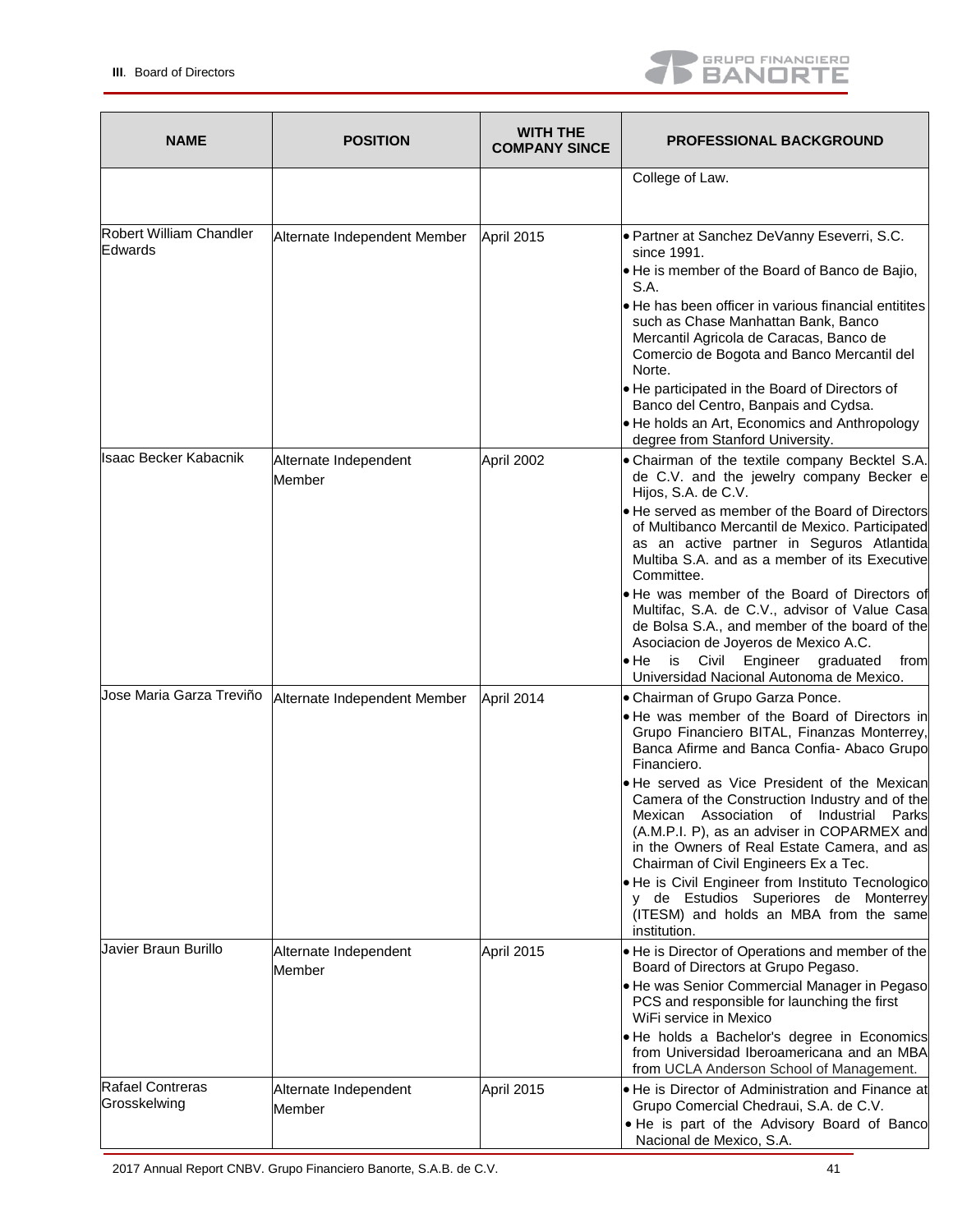

| <b>NAME</b>                                    | <b>POSITION</b>                 | <b>WITH THE</b><br><b>COMPANY SINCE</b> | <b>PROFESSIONAL BACKGROUND</b>                                                                                                                                                                                                                                                                                                                                                                                                                                                                                                                                                                                                                                                                                   |
|------------------------------------------------|---------------------------------|-----------------------------------------|------------------------------------------------------------------------------------------------------------------------------------------------------------------------------------------------------------------------------------------------------------------------------------------------------------------------------------------------------------------------------------------------------------------------------------------------------------------------------------------------------------------------------------------------------------------------------------------------------------------------------------------------------------------------------------------------------------------|
|                                                |                                 |                                         | • He was Director of Administration and Finance<br>of Grupo Domino's Pizza de México, S.A. de<br>C.V.<br>• He served as member of associations as<br>Alumni<br>of<br>Universidad<br>Engineering<br>Panamericana. Member of the Advisory Board<br>of the Mexican Institute of Finance Executives<br>(Instituto Mexicano de Ejecutivos en Finanzas)<br>and the Mexican Equestrian Federation<br>(Federacion Ecuestre Mexicana).<br>. He is Industrial Engineer from Universidad<br>participated<br>Panamericana<br>and<br>in<br>the<br>Advanced Management program from Instituto<br>Panamericano de Alta Direccion (IPADE).                                                                                       |
| <b>Guadalupe Phillips</b><br>Margain           | Alternate Independent<br>Member | April 2015                              | • She is Restructuring Director at ICA.<br>. She is member of the Board of Directors of<br>Mas Fondos, S.A. de C.V., Grupo Televisa,<br>S.A.B., Evercore Casa de Bolsa, S.A. and<br>Innova, S. de R.L. de C.V.<br>• She was Vice President and Director of<br>and<br>Risk at Grupo<br>Televisa,<br>Finance<br>furthermore, she has held several positions<br>such as Deputy Director of Foreigners<br>Financial Intermediaries in the Minister of<br>Finance (Secretaria de Hacienda y Crédito<br>Público), Finance Director in Empresas<br>Cablevision.<br>• She holds a Bachelor's degree in Law from<br>Instituto Tecnologico Autonomo de Mexico and<br>a Master's degree and Ph.D. from Tufts<br>University. |
| Eduardo Alejandro<br>Francisco Garcia Villegas | Alternate Independent<br>Member | April 2016                              | . He is Public Notary 15 of Mexico City and<br>Professor at the UNAM's Law faculty (Bachelor<br>and Post Graduate studies), specializing in<br>Notarial and Registry Law.<br>. He was Academic Secretary of the Asociacion<br>Nacional del Notariado Mexicano, S.A. from<br>2005 to 2006 and Advisor of the Notaries<br>Association of Mexico City from 2002 to 2003.<br>. He holds a Bachelor's degree and a Ph.D in<br>Law from Universidad Nacional Autonoma de<br>Mexico (UNAM).                                                                                                                                                                                                                             |
| Ricardo Maldonado Yañez Alternate Independent  | Member                          | April 2016                              | . He is a partner of the Law firm Mijares,<br>Angoitia, Cortes y Fuentes, S.C. since 1999.<br>• Member of the Board of Directors of several<br>companies, such as: Biossman<br>Group,<br>Endeavor Mexico and Seadrill Couragious and<br>Secretary of the Board of Directors of<br>companies such as: Grupo Televisa, Consorcio<br>Ara, Controladora Vuela Compañia de Aviacion<br>(Volaris) and Cablevision.<br>. He was an Associate of the Law firm, White &<br>Case, New York Office from 1993 to 1995.<br>• He holds a Bachelor's degree in Law from<br>Universidad Nacional Autonoma de Mexico<br>(UNAM) and a Master's degree in Law from the<br>Law School of Chicago University                          |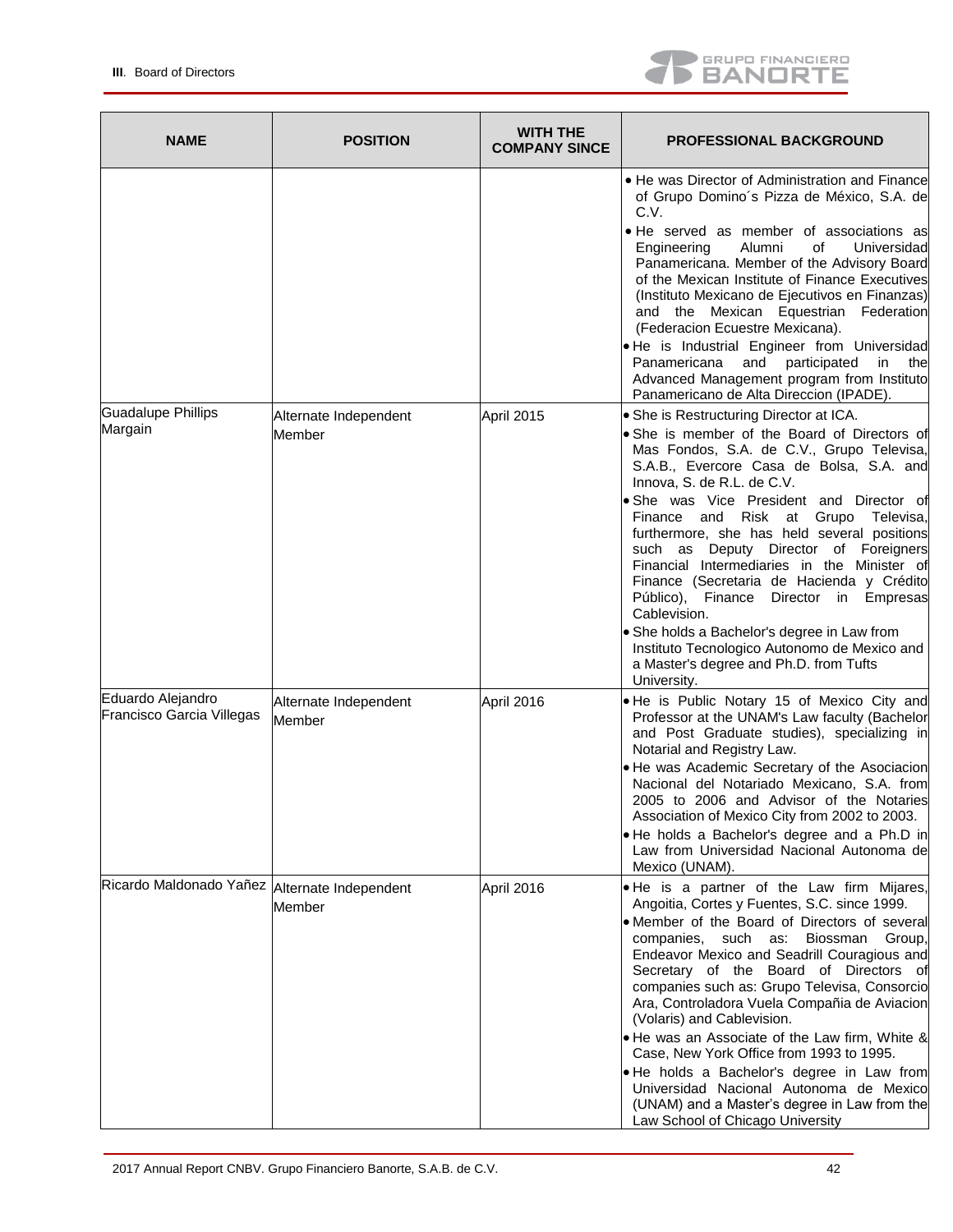

## <span id="page-42-0"></span>**IV. Remuneration and Benefits**

The total amount of compensations and benefits paid to GFNorte's main officers in 2017 was approximately Ps 215.5 million.

Compensations and Benefits are as follows:

- **Fixed Compensation:** Salary.
- **Annual Bonus Plan for 2017:**

The Bonus Plan for each business area evaluates estimated profit for that particular business, as well as an evaluation of individual performance, which takes into account the achievement of each participant's goals and objectives. The bonus for certain departments is also adjusted based on operational risk evaluations carried out by the Control Department. Likewise, eligibility to receive the deferred variable compensation for a group of managers is determined by a risk and compliance mechanics' review.

Eligible personnel of staff areas are evaluated based on the attainment of estimated profit for the Group, as well as individual performance in accordance with the achievement of each candidate's goals and objectives.

For the senior management, year bonus is covered by 60% and the remaining 40% is covered in three annual installments of 13%, 13% and 14% respectively.

**Banorte's Long Term Incentive Plans:**

Stock Options:

The long term scheme for incentives consists in assign to designated Officers by the Compensation Committee, a stock options package through a trust with a vesting period up to 4 years having right in 100%. Participants will be entitled to exercise a percentage of the package each year; receiving the shares in their capital account.

- **Vacations:** From 10 to 30 working days depending on the number of years of service.
- **Vacation Premium:** From 8 to 23 days of salary payable in each employee's anniversary, depending on the number of years of service.
- **Legally Mandated Christmas Bonus:** Equivalent to 42 days of salary.
- **Savings Fund:** The Corporation matches the amount of the employee's contribution up to a maximum of 13% of their monthly salary in accordance with the legal limits established in the Income Tax Law.
- **Medical Service: Traditional Scheme:** Banorte provides medical services through recognized medical institutions, obtaining efficiency in cost and service. **Full Medical Insurance Scheme:** Major medical expenses insurance policy.
- **Life Insurance:** In the event of death or total incapacity, a life insurance policy provides a sum of up to 36 months' salary. In the event of accidental death, the compensation is double, prior verification by the insurance company.
- **Pension and Retirement:** The institution has two types of plans: one with defined benefits (Traditional and Special), and a second with a defined contribution (Ensure Your Future).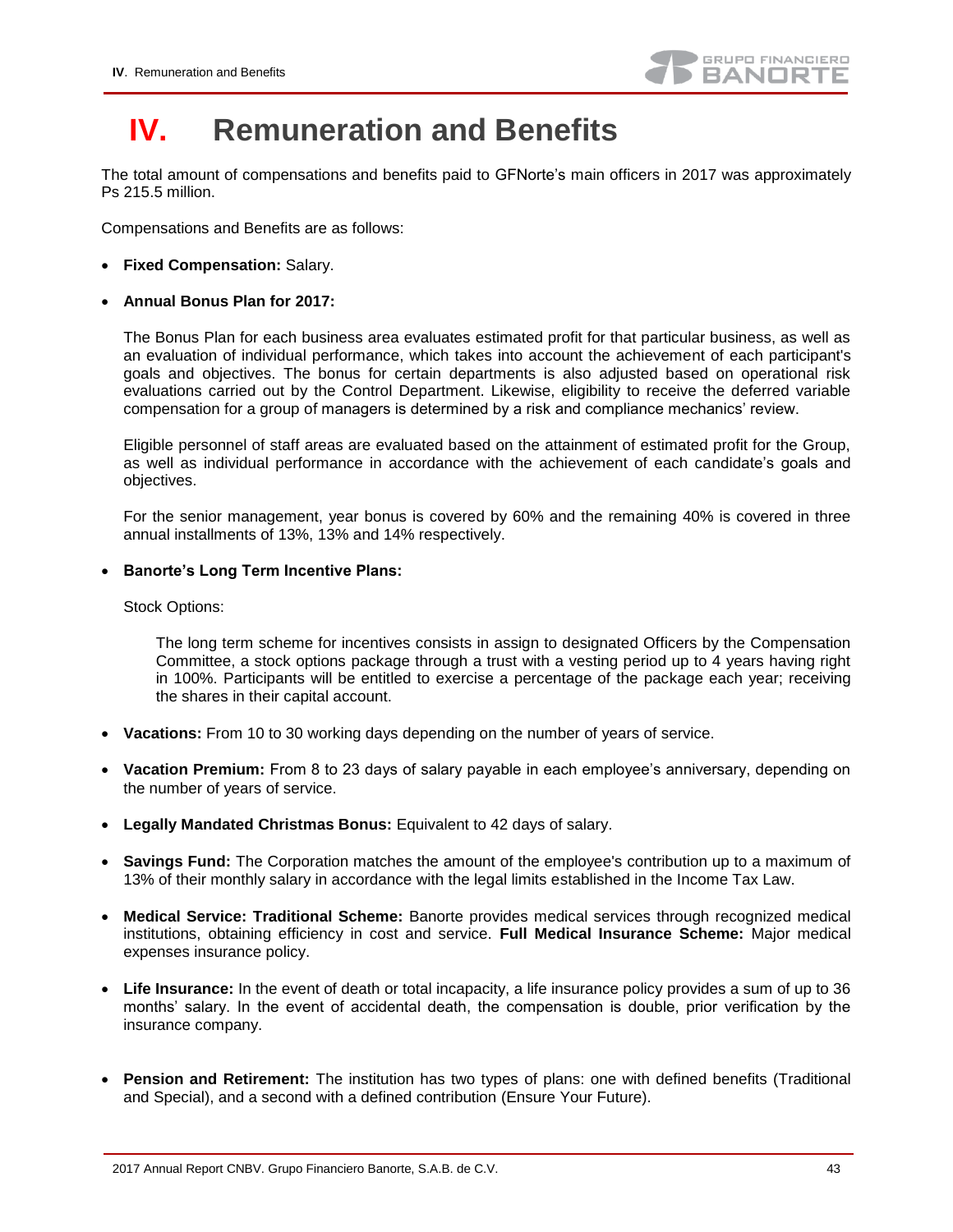

**Ensure Your Future**: was established on January 1, 2001. This is a defined contribution plan, whereby a percentage of individual contributions by the employee and GFNorte are deposited in a fund for withdrawal by that employee upon termination of their labor relationship. This plan has an "initial individual contribution" (only for employees hired prior to January 1, 2001) corresponding to the pension's benefits for past services accumulated to date of the plan's creation. The maximum monthly contribution is 10% of the gross nominal wage (5% employee and 5% company).The total amount accumulated by Banorte in pension, retirement or similar plans for the company's main officers amounts to Ps 66.5 billion.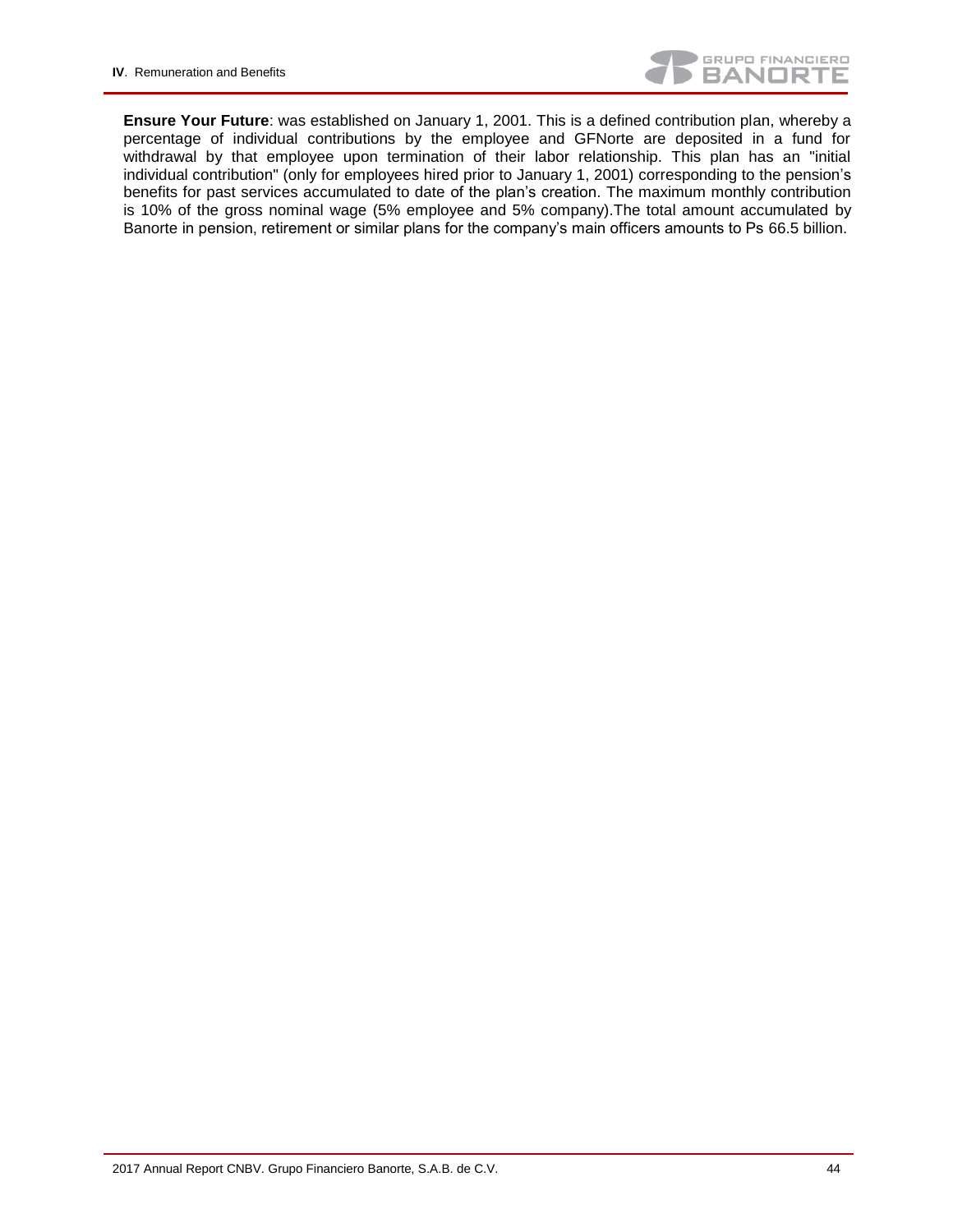

## <span id="page-44-0"></span>**V. Responsible Officers**

The undersigned hereby declare that within the scope of our respective functions, we have truthfully prepared the information contained in this annual report related to Grupo Financiero Banorte, which to the best of our knowledge and understanding reasonably reflects the situation.

> Act. José Marcos Ramírez Miguel Chief Executive Officer of Grupo Financiero Banorte

> > Eng. Rafael Arana de la Garza Chief Operating Officer

C.P. Isaías Velázquez González Managing Director of Internal Audit

Lic. Jorge Eduardo Vega Camargo Deputy Managing Director of Comptrollership

> C.P.C. Mayra Nelly López López Executive Director of Accounting